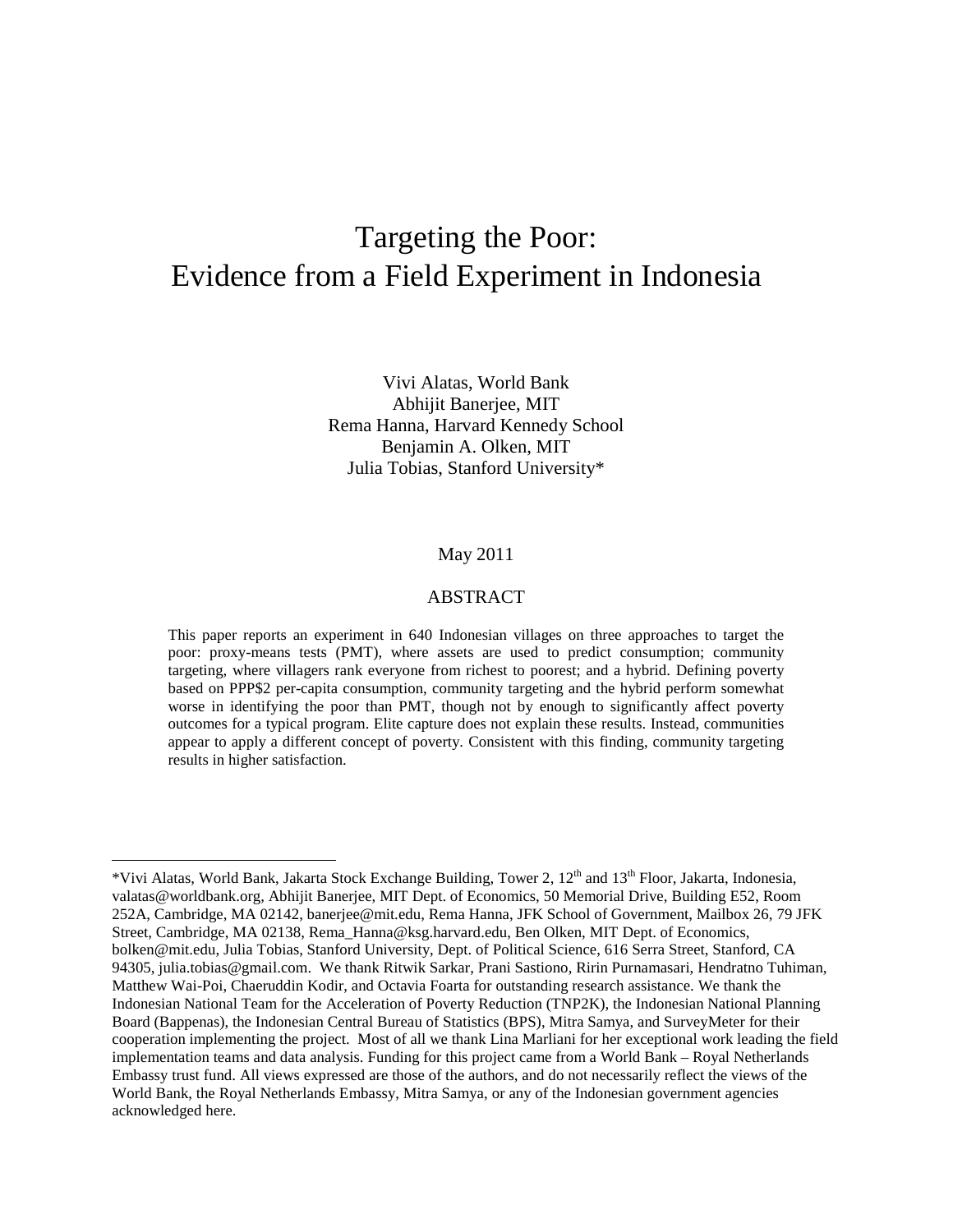#### **I. Introduction**

Targeted social safety net programs have become an increasingly common tool to address poverty (Coady, Grosh and Hoddinott, 2004). In developed countries, the selection of the beneficiaries for these programs ("targeting") is frequently accomplished through means-testing: only those with incomes below a certain threshold are eligible. However, in developing countries, where most potential recipients work in the informal sector and lack verifiable records of their earnings, credibly implementing a conventional means test is challenging.

Consequently, in developing countries, there is an increased emphasis on targeting strategies that do not rely on directly observing incomes. In particular, there are two main types of strategies that we consider in this paper: proxy means tests (PMTs) and community-based targeting.<sup>[1](#page-1-0)</sup> In a PMT, which has been used in the Mexican Progresa/Oportunidades and Colombian Familias en Acción programs, the government collects information on assets and demographic characteristics to create a "proxy" for household consumption or income, and this proxy is in turn used for targeting. In community-based methods, such as the Bangladesh Food-For-Education program (Galasso and Ravallion, 2005) and the Albanian Economic Support safety net program (Alderman, 2002), the government allows the community or some part of it (e.g. local leaders) to select the beneficiaries. Both methods aim to address the problem of unobservable incomes. In the PMTs, the presumption is that household assets are harder to conceal from government surveyors than income; in community-based targeting, the presumption is that wealth is harder to hide from ones' neighbors than from the government.

The choice between the two approaches is generally framed as a tradeoff between the better information that communities might have versus the risk of elite capture in the community

<span id="page-1-0"></span><sup>&</sup>lt;sup>1</sup> Self-targeting, where individuals self-identify as poor and then are subject to verification (as in Nichols and Zeckhauser,1982) is also increasingly being used in the developing world. While we are unable to address selftargeting techniques in this paper, this is the focus of our future work.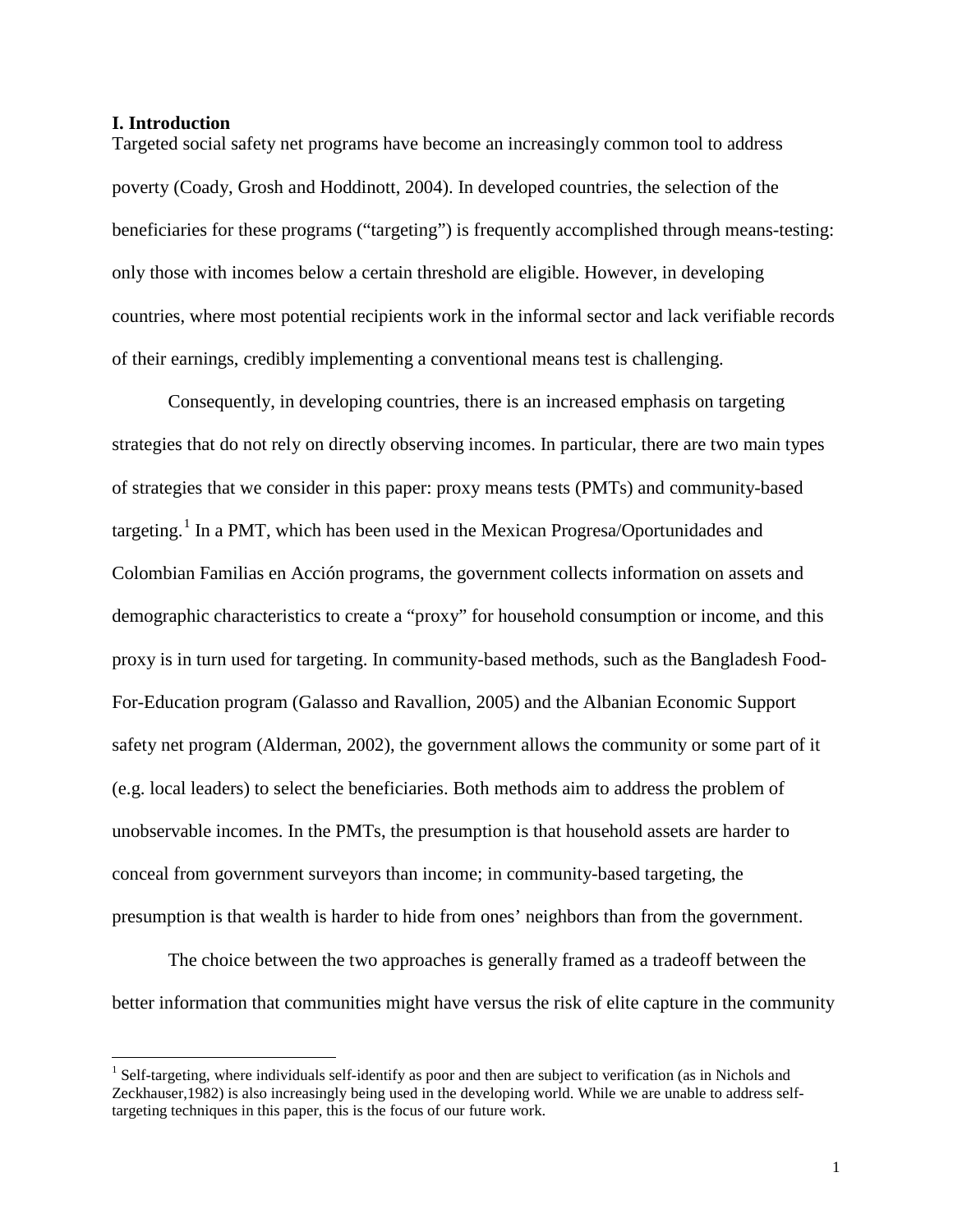process. By focusing on assets, PMTs capture the permanent component of consumption. In the process, however, they miss out on transitory or recent shocks. For example, a family may fall into poverty because one of its members has fallen ill and cannot work, but because the family has a large house, a PMT may still classify it as non-poor. Neighbors, on the other hand, may know the family's true situation, by regularly observing the way that they live.<sup>[2](#page-2-0)</sup> If the community perceives that the PMT is wrong, a lack of legitimacy and political instability may ensue. [3](#page-2-1)

However, while community targeting allows for the use of better local information, it also opens up the possibility that targeting decisions may be based on factors beyond poverty as defined by the government. This may be due to genuine disagreements about what "poverty" means: the central government typically evaluates households based on consumption, whereas the utility function used by local communities may include other factors, such as a household's earning potential, non-income dimensions of poverty, or its number of dependants.<sup>[4](#page-2-2)</sup> Or, the two groups may place a different weight on the same variable when predicting consumption. Moreover, the community process could also favor the friends and relatives of the elites, resulting in a lack of legitimacy with the process.

Given the tradeoffs involved, which method works best is ultimately an empirical question. If elite capture of community targeting is important, then the PMT could dominate community targeting either based on the government's consumption-based metric or a more

<span id="page-2-0"></span> $2$  Seabright (1996) makes the theoretical argument that greater local information is one of the advantages of the community methods. Alderman (2002) and Galasso and Ravallion (2005) provide empirical evidence that

<span id="page-2-1"></span> $3$  See, for example, "Data Penerima BLT di Semarang Membingungkan" (BLT Beneficiary List in Semarang Confuses)" *Kompas* (5/15/08), "Old data disrupts cash aid delivery," *Jakarta Post* (9/6/08); "Poorest still waiting for

<span id="page-2-2"></span><sup>&</sup>lt;sup>4</sup> There is little existing evidence that what we perceive as "targeting errors" may be due to different conceptions of poverty by the different stakeholders involved. One exception is Ravallion (2008), which shows that the objective function of the program administrators for a targeted welfare program in China held a broader concept of poverty than that of economists/evaluators.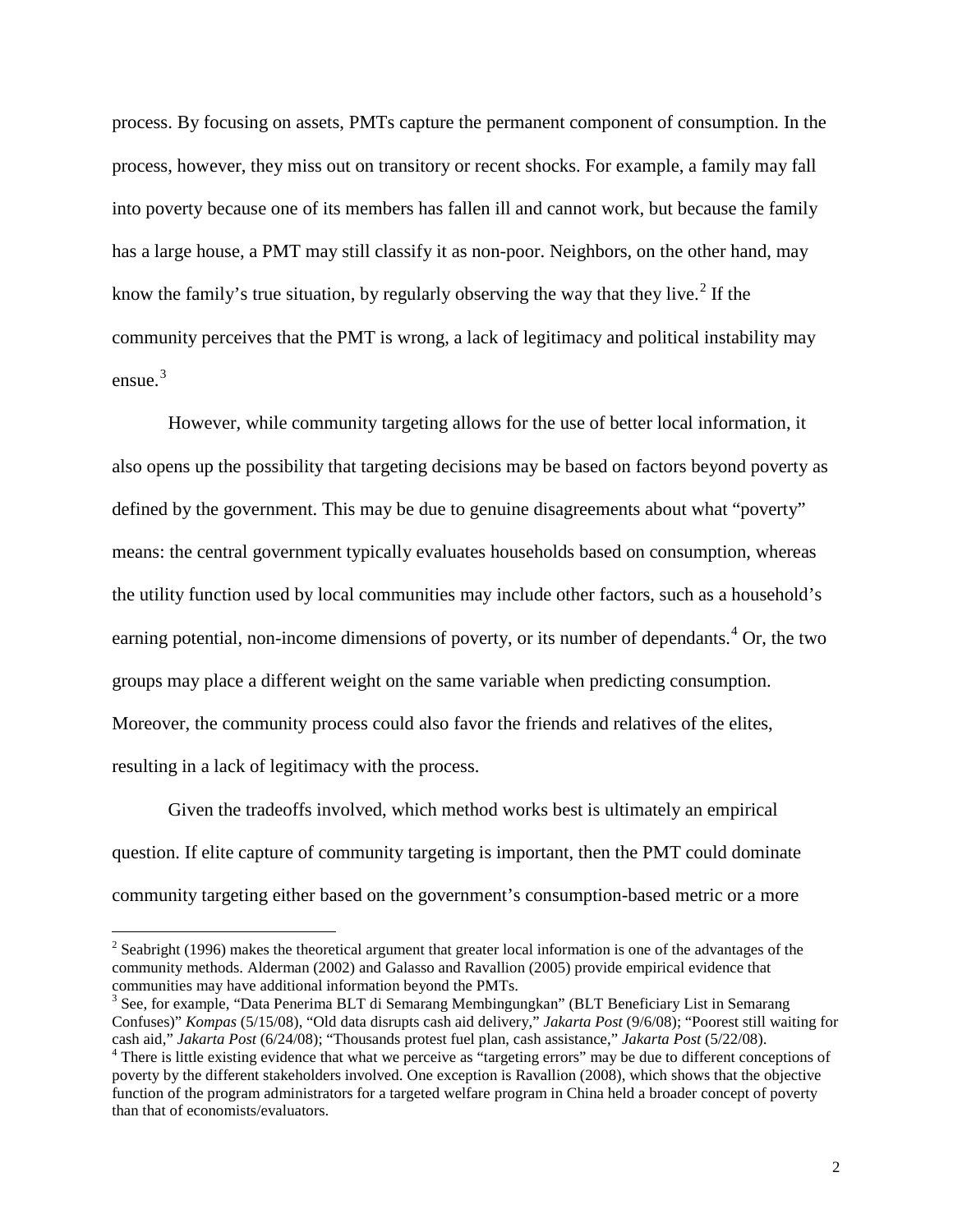holistic welfare metric, since the PMT limits the opportunity for capture. If better local information is important, then community targeting could dominate the PMT on both of these metrics. If a different local conception of welfare is empirically important, then the PMT may best match the government's consumption-based metric, while community targeting may work best based on alternative welfare metrics.<sup>[5](#page-3-0)</sup> In this paper, we use randomized evaluation techniques to compare PMT targeting with methodologies that allow for varying degrees of community inclusion in the decision-making process. We first compare how the methods perform from the perspective of the central government: poverty as measured by per capita expenditures and satisfaction with the targeting process. To understand why the methods produce different results, we then investigate the tradeoffs discussed above along four dimensions: elite capture, the role of effort, differences in information, and different conceptions of poverty.

In 640 villages in Indonesia, we conducted a field experiment in collaboration with the government. The government, through the Central Bureau of Statistics, implemented a cash transfer program that sought to distribute 30,000 Rupiah (about \$3) to households that fell below location-specific poverty lines. In a randomly selected one-third of the villages, the government conducted a PMT in order to identify the beneficiaries. In another third of these villages, chosen at random, it employed community targeting (henceforth, the "Community Method"): the community members were asked to rank everyone from richest to poorest during a meeting, and this ranking determined eligibility. In the remaining villages, it used a combination of the two methods (henceforth, the "Hybrid"): communities engaged in the ranking exercise, and then the

<span id="page-3-0"></span> <sup>5</sup> Coady, Grosh and Hoddinott (2004) conduct a meta-analysis of 111 targeted anti-poverty programs, including 7 PMTs and 14 cases of community-based targeting. They find no difference in the performance of these two models, as measured by the fraction of resources that went to the bottom 40 percent. However, as the authors point out, two sources of bias complicate the interpretation of these results. First, community targeting is often chosen when state capacity is limited. In such places, the PMT would have fared worse had it been tried. Second, many small projects have used the community model, but fail to systematically report data. Thus, the included examples of communitybased targeting tend to be bigger and, potentially, better run.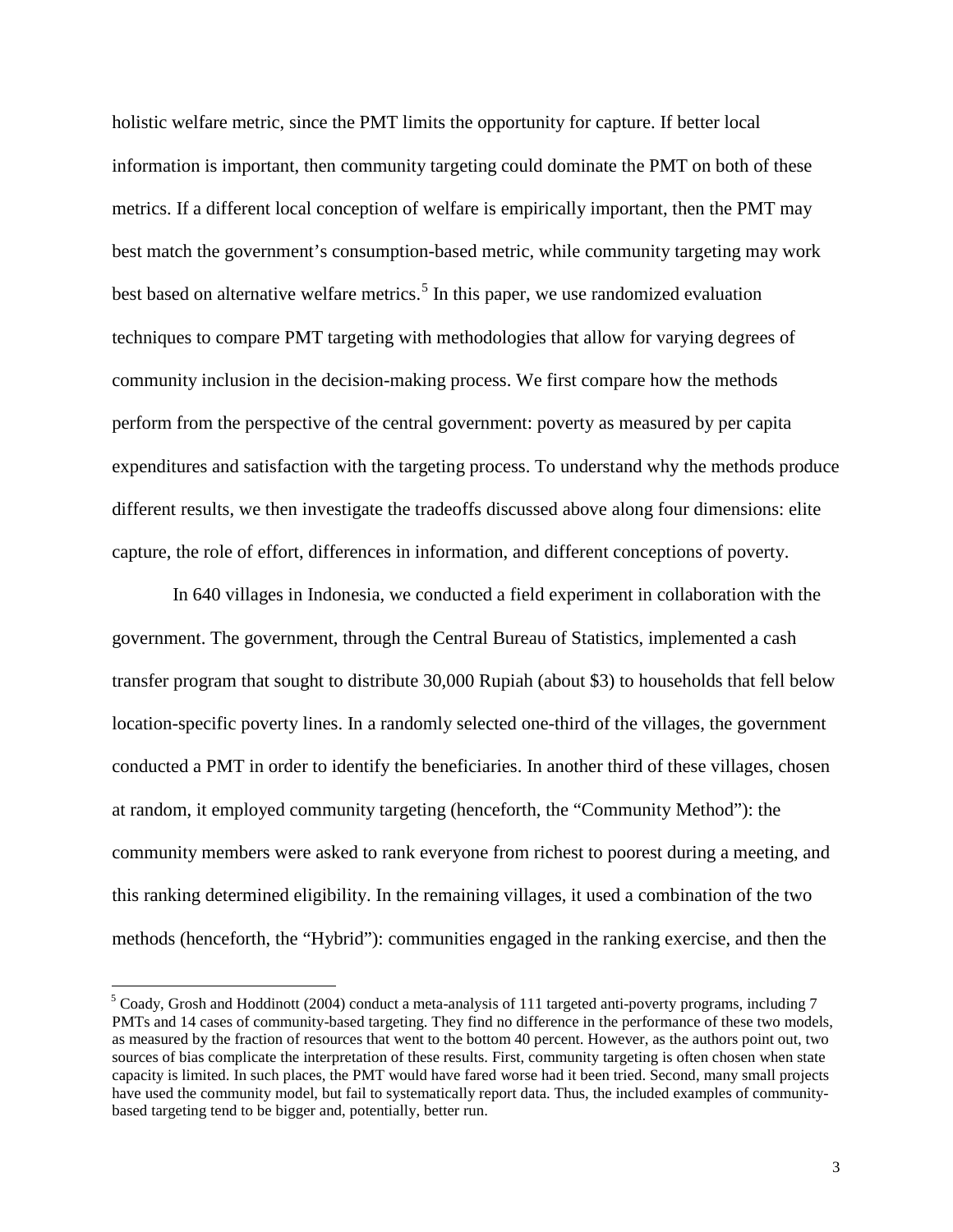ranks were used to limit the universe of households whom the government would survey. Eligibility was then determined by conducting PMT on this limited list. This hybrid aimed to utilize the communities' knowledge, while using the PMT as a check on potential elite capture.

We begin by evaluating the methods from the perspective of the central government, *i.e.* which method best targeted the poor based on consumption-based poverty and which method produced the highest satisfaction with the beneficiary list. We conducted a baseline survey that collected per capita expenditure data from a set of households prior to the experiment and then defined a household as poor if it fell below the PPP\$2 per day cutoff. We find that both the community and hybrid methods perform worse than the PMT on this metric: in both methods, there was a 3 percentage point (10 percent) increase in the error rate based on consumption (which we will call "error rate" from now on for conciseness) relative to the PMT. The community-based strategies actually do as well (if not better) at finding the very poor.

On net, the differences in targeting accuracy across the methods are not large; for example, for a typically-sized transfer program in Indonesia, simulations suggest that these different targeting methods would not yield significantly different effects on reducing the poverty rate in Indonesia. Finally, we find that the results are similar in both urban and rural locations, in villages with greater or less inequality, and with greater or less levels of social connectedness; this suggests that the results may be generalizable along these dimensions.

Despite the somewhat worse targeting outcomes based on consumption, the community methods resulted in higher satisfaction and greater legitimacy of the process along all of the dimensions that we considered. Community targeting resulted in 60 percent fewer complaints than the PMT, and there were many fewer difficulties in distributing the actual funds in the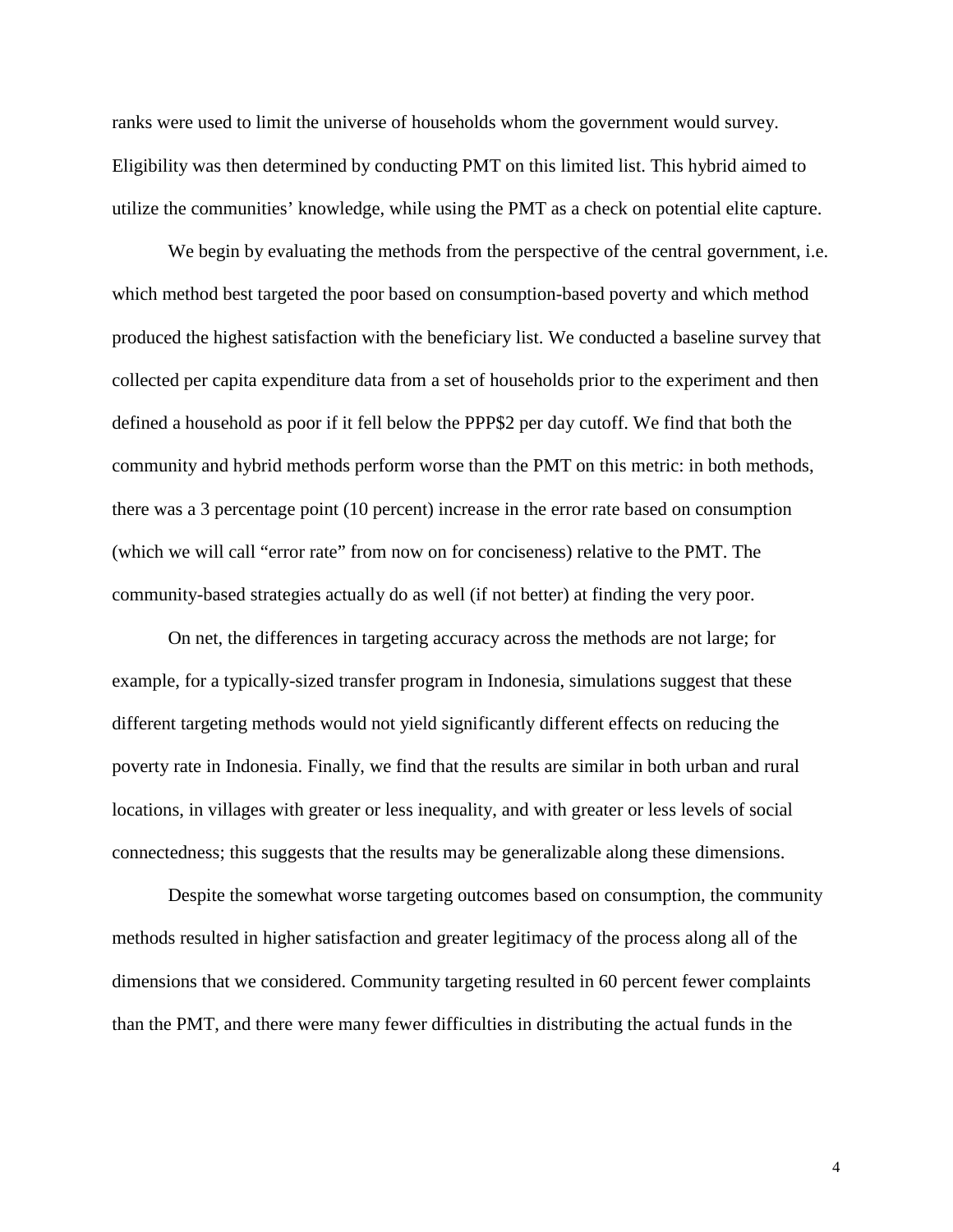community treatment villages. When asked ex-post about the targeting results, villagers in community treatment villages suggested fewer modifications to the beneficiary list.

We next turn to understanding why the community methods may differ from the PMT. We consider four dimensions: elite capture, community effort, local concepts of poverty, and information. To test for elite capture in the community treatment, we randomly divided the community and hybrid villages so that, in half of these villages, everyone in the community was invited to participate in the ranking meeting, whereas in the other half, only the "elites" (i.e. local community leaders such as the sub-village head, teachers, religious leaders, etc.) were invited. In addition, we gathered data in the baseline survey on which households were related to the local elites. We find no evidence of elite capture. The error rates were the same, regardless of whether only the elites attended the meeting. Moreover, we find no evidence that households that are related to the elites are more likely to receive funds in the community treatments relative to the PMT. In fact, we find the opposite: in the community treatments, elites and their relatives are much less likely to be put on the beneficiary list, regardless of their actual income levels.

To examine the role of effort, we randomized the order in which households were considered at the meetings. This allows us to test whether the effectiveness of community targeting differs between households that were ranked first and those ranked last (when fatigue may have set in). We find that effort matters: at the start of the community meeting, targeting performance is better than in the PMT, but it worsens as the meeting proceeds.

To examine the role of preferences and information, we studied alternative metrics of evaluating perceptions of poverty from our baseline survey. First, we asked every survey respondent to rank a set of randomly chosen villagers from rich to poor (henceforth, "survey ranks"). Second, we asked the head of the sub-village to conduct the same exercise. Finally, and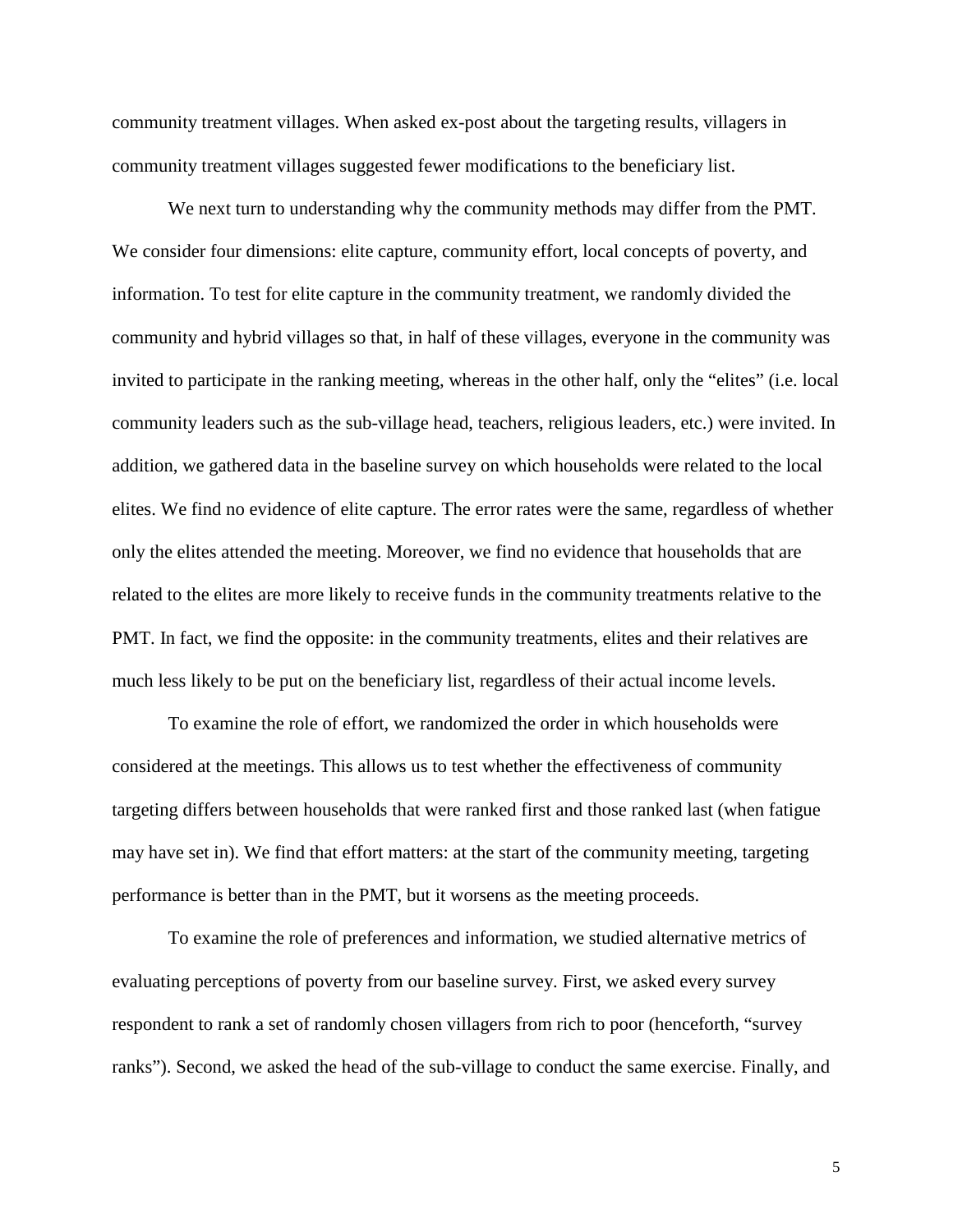perhaps most importantly, we asked each household that we interviewed to subjectively assess its own welfare level. We find that the community treatment produces a ranking of villagers that is much more correlated with these three alternate metrics than the ranking produced by PMT. In other words, the community treatments moved the targeting outcomes away from a ranking based purely on per-capita consumption and towards the rankings that one would obtain by polling different classes of villagers or by asking villagers to rate themselves.

There are two ways of explaining these findings: either the community has less information about different household's per-capita consumption than the PMT, or the community's conception of poverty is different from that based solely on per-capita consumption. The evidence suggests that the latter theory predominantly drives the results. First, even controlling for all variables in the PMT, the community members rankings of other households in the village contain information about those households' per-capita consumption, which shows that community members have residual information about consumption beyond that contained in the PMT variables. Second, when we investigate how the survey ranks differ from consumption, we find that communities place greater weight on factors that predict earnings capacity than would be implied by per-capita consumption. For example, conditional on actual per capita consumption, the communities consider widowed households poorer than the typical household. The fact that communities employ a different concept of poverty explains why community targeting performance might differ from the PMT, as well as why it results in greater satisfaction levels.

The paper proceeds as follows. We discuss the empirical design in Section II, and we describe the data in Section III. In Section IV, we compare how each of the main targeting methods fared in identifying the poor. Section V tests for evidence of elite capture, while Section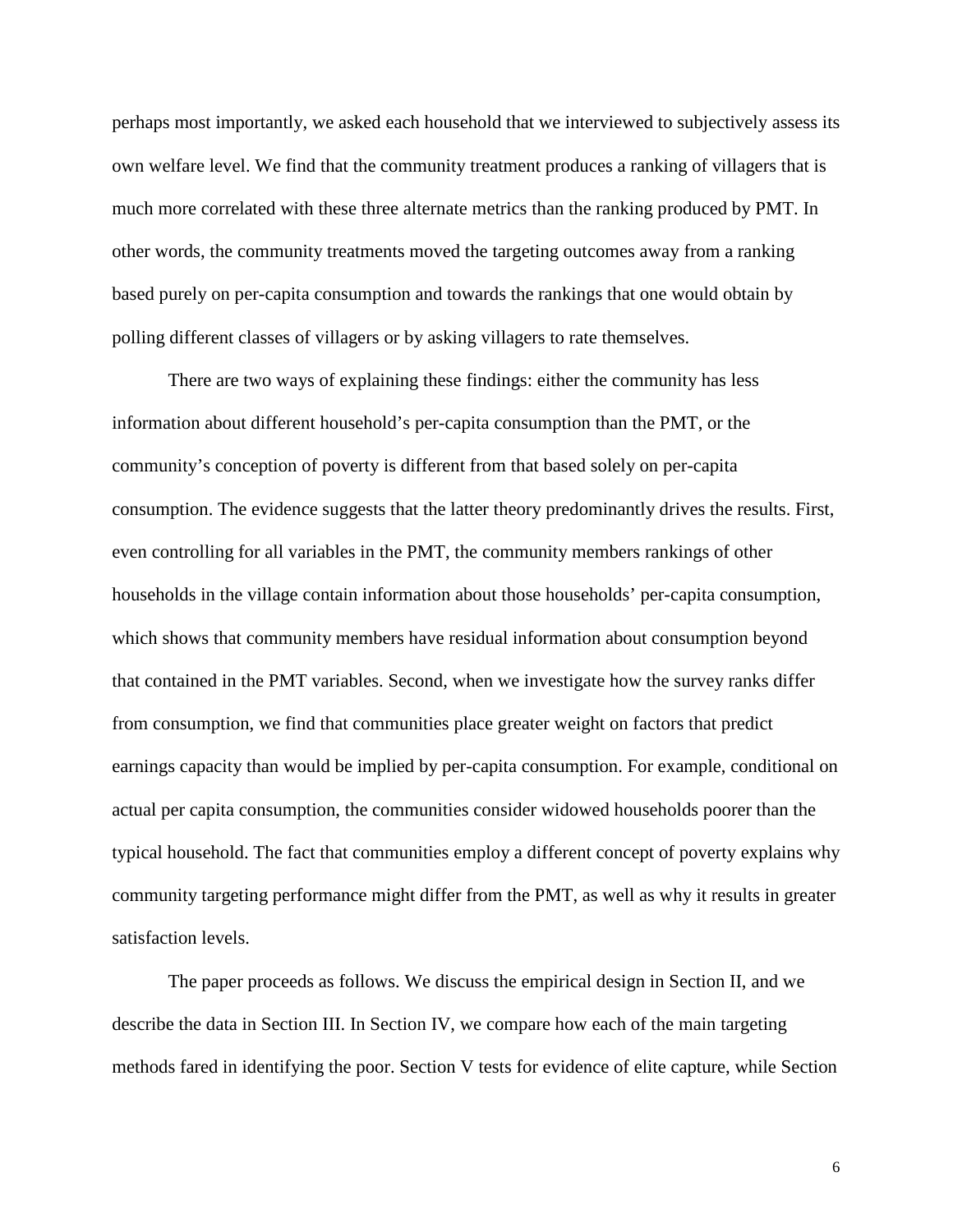VI aims to understand the role of effort. In Section VII, we test whether the community and the government have different maximands. Section VIII explores the differences in the community's maximand in greater depth. Section IX concludes.

# **II. Experimental Design**

#### *II.A. Setting*

This project occurred in Indonesia, which is home to one of the largest targeted cash transfer programs in the developing world, the Direct Cash Assistance (*Bantuan Langsung Tunai*, or *BLT*) program. Launched in 2005, the BLT program provided transfers of about US \$10 per month to about 19.2 million households during periods of economic crisis. The targeting in this program was accomplished through a combination of community-based methods and proxymeans tests. Specifically, the Central Statistics Bureau (*Badan Pusat Statistik,* or *BPS*) enumerators met with neighborhood leaders to create a list of households who could potentially qualify for the program. The BPS enumerators then conducted an asset survey and a PMT for the listed households.

Targeting has been identified by policymakers as one of the key problems in the BLT program. Comparing with the goal of targeting the poorest one-third of households, the World Bank estimates that 45 percent of the funds were incorrectly provided to non-poor households and 47 percent of the poor were excluded from the program in 2005-200[6](#page-7-0) (World Bank, 2006).<sup>6</sup> Perhaps more worrisome from the government's perspective is the fact that citizens voiced substantial dissatisfaction with the beneficiary lists. Protests about mis-targeting led some village leaders to resign rather than defend the beneficiary lists to their constituents: over 2,000 village

<span id="page-7-0"></span> <sup>6</sup> Targeting inaccuracy has been documented in many government anti-poverty programs (see, for example, Olken (2006); Daly and Fane (2002); Cameron (2002); and Conn, Duflo, Dupas, Kremer and Ozier (2008)).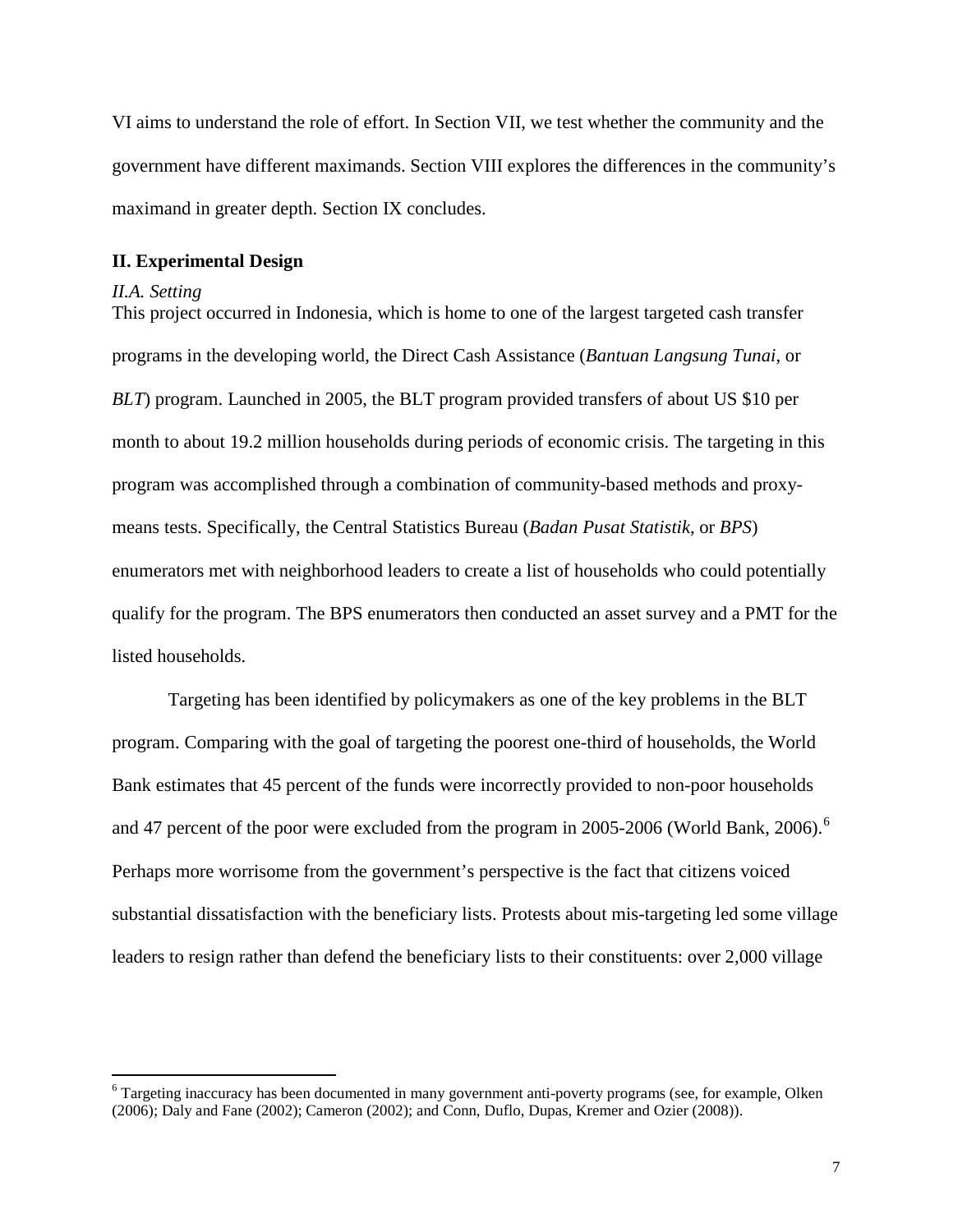officials refused to participate in the program for this reason.<sup>[7](#page-8-0)</sup> The experiment reported in this paper was designed and conducted in collaboration with BPS to investigate these two primary targeting issues: targeting performance and popular acceptance of the targeting results.

#### *II.B. Sample*

The sample for the experiment consists of 640 sub-villages spread across three Indonesian provinces: North Sumatra, South Sulawesi, and Central Java. The provinces were chosen to represent a broad spectrum of Indonesia's diverse geography and ethnic makeup. Within these three provinces, we randomly selected a total of 640 villages, stratifying the sample to consist of approximately 30 percent urban and 70 percent rural locations. <sup>[8](#page-8-1)</sup> For each village, we obtained a list of the smallest administrative unit within it (a *dusun* in North Sumatra and *Rukun Tetangga (RT)* in South Sulawesi and Central Java), and randomly selected one of these sub-villages for the experiment. These sub-village units are best thought of as neighborhoods. Each sub-village contains an average of 54 households and has an elected or appointed administrative head, whom we refer to as the sub-village head.

## *II.C. Experimental Design*

In each sub-village, the Central Statistics Bureau (BPS) and Mitra Samya, an Indonesian NGO, implemented an unconditional cash transfer program, where beneficiary households would receive a one-time, Rp. 30,000 (about \$3) cash transfer. The amount of the transfer is equal to

<span id="page-8-0"></span> <sup>7</sup> See for example: "BLT Bisa Munculkan Konflik Baru" (BLT May Create New Conflicts), *Kompas* (5/17/08), and "Kepala Desa Trauma BLT" (A Village Head's Trauma with BLT) *Kompas* (5/24/08), "Ribuan Perangkat Desa Tolak Salurkan BLT" (Thousands of Village Officials Refuse to Distribute BLT), *Kompas* 5/22/08 and "DPRD

<span id="page-8-1"></span><sup>&</sup>lt;sup>8</sup> An additional constraint was applied to the district of Serdang Bedagai because it had particularly large-sized subvillages. All villages in this district with average populations above 100 households per sub-village were excluded. In addition, five of the originally-selected villages were replaced prior to the randomization due to an inability to reach households during the baseline survey, the village head's refusal to participate, or conflict.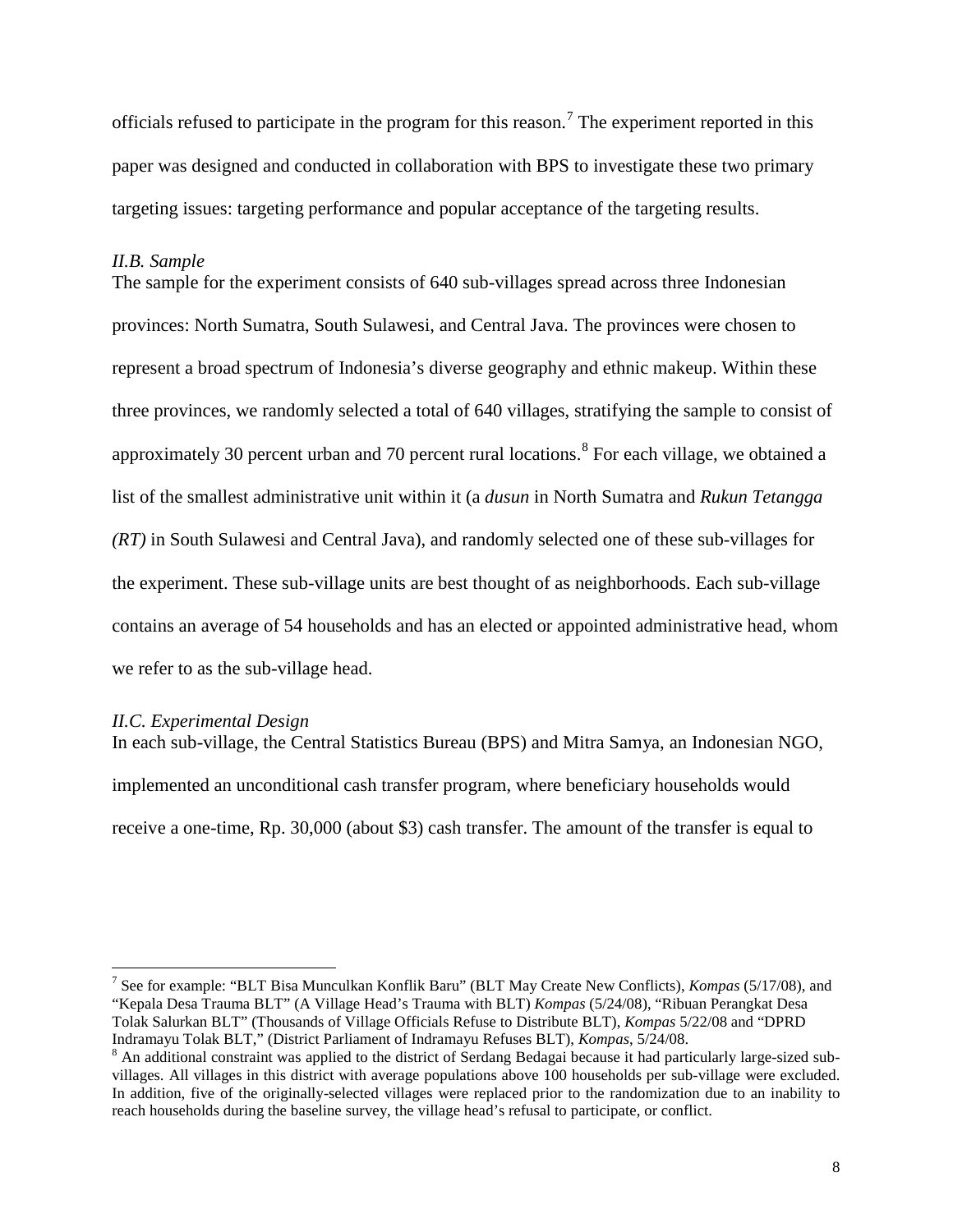about 10 percent of the median beneficiary's monthly per-capita consumption, or a little more than one day's wage for an average laborer.<sup>[9](#page-9-0)</sup>

Each sub-village was randomly allocated to one of the three targeting treatments that are described in detail below.<sup>[10](#page-9-1)</sup> The number of households that would receive the transfer was set in advance through a geographical targeting approach, such that the fraction of households in a subvillage that would receive the subsidy was held constant, on average, across the treatments. We then observed how each treatment selected the set of beneficiaries.

After the beneficiaries were finalized, the funds were distributed. To publicize the lists, the program staff posted two copies of it in visible locations such as roadside food stalls, mosques, or the sub-village head's house. They also placed a suggestion box and a stack of complaint cards next to the list, along with a reminder about the program details. Depending on the sub-village head's preference, the cash distribution could occur either through door-to-door handouts or at a community meeting. After at least three days, the suggestion box was collected.

#### *Main Treatment 1: PMT*

In the PMT treatment, the government created formulas that mapped easily observable household characteristics into a single index using regression techniques. Specifically, it created a list of 49 indicators similar to those used in Indonesia's 2008 registration, encompassing the household's home attributes (wall type, roof type, etc.), assets (TV, motorbike, etc.), household composition, and household head's education and occupation. Using pre-existing survey data, the government estimated the relationship between these variables and household per-capita

<span id="page-9-0"></span> <sup>9</sup> While the transfer is substantially smaller than in the national BLT program, the amount is nonetheless substantial. For example, in September 2008, more than twenty people were killed during a stampede involving thousands when a local wealthy person offered to give out charity of Rp. 30,000 per person (*Kompas*, 9/15/08).

<span id="page-9-1"></span><sup>&</sup>lt;sup>10</sup> Administrative costs of the three programs were \$65 per village for the community targeting, \$146 for the PMT, and \$166 for the hybrid. Including the value of the community members' time, the cost of the community targeting was \$110, the cost of the PMT was \$153, and the cost of the hybrid is \$213.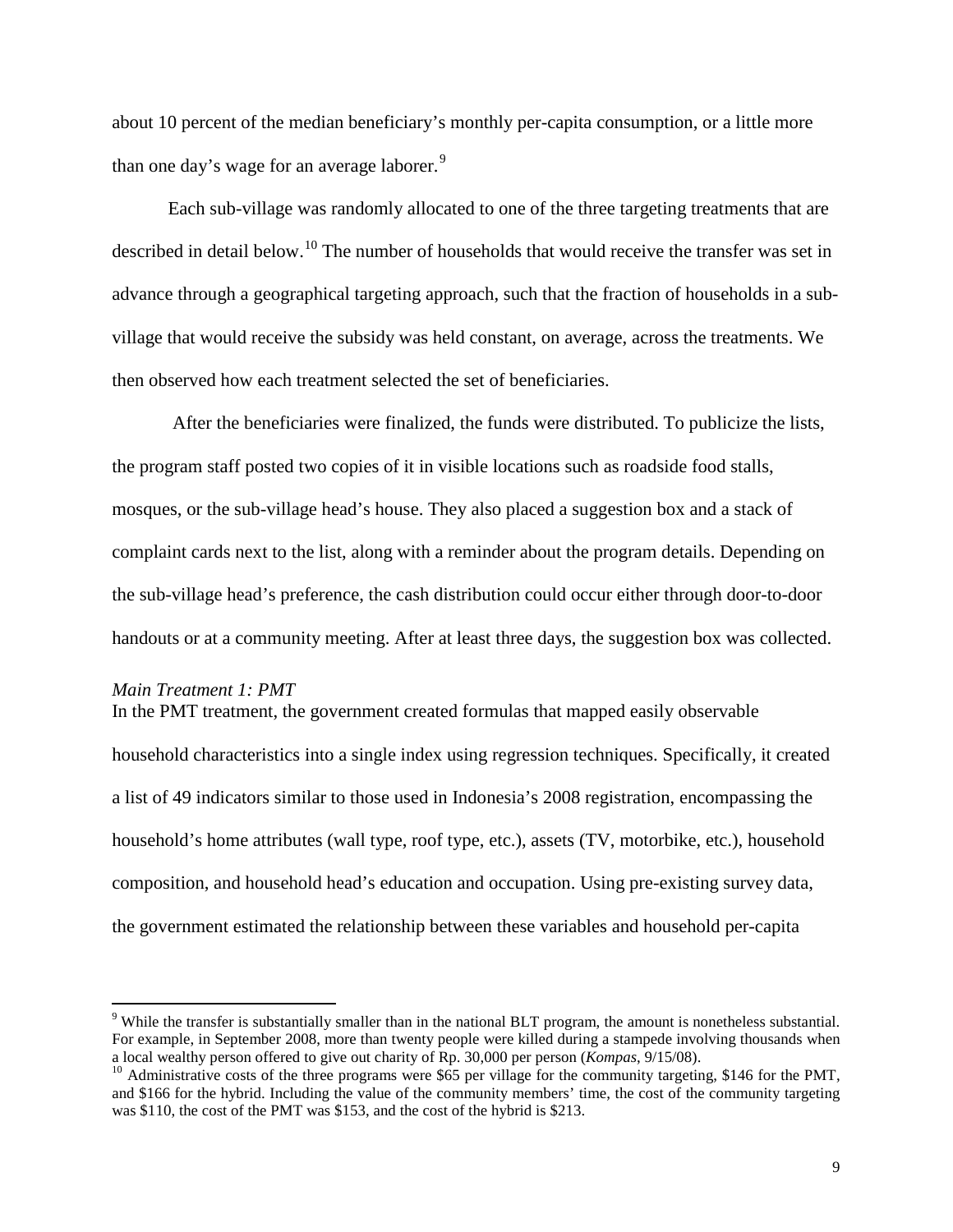consumption.[11](#page-10-0) While it collected the same set of indicators in all regions, the government estimated district-specific formulas due to the high variance in the best predictors of poverty across districts. On average, these regressions had an  $\mathbb{R}^2$  of 0.48 (Appendix Table 1). <sup>[12](#page-10-1)</sup>

Government enumerators from BPS collected these indicators from all households in the PMT sub-villages by conducting a door-to-door survey. These data were then used to calculate a computer-generated poverty score for each household using the district-specific PMT formula. A list of beneficiaries was generated by selecting the pre-determined number of households with the lowest PMT scores in each sub-village.

#### *Main Treatment 2: Community Targeting*

In the community treatment, the sub-village residents determine the list of beneficiaries through a poverty-ranking exercise. To start, a local facilitator visited each sub-village, informed the subvillage head about the program, and set a date for a community meeting. The meeting dates were set several days in advance to allow the facilitator and sub-village head sufficient time to publicize the meeting. Facilitators made door-to-door household visits in order to encourage attendance. On average, 45 percent of households attended the meeting.

At the meeting, the facilitator first explained the program. Next, he displayed a list of all households in the sub-village (from the baseline survey), and asked the attendees to correct the list if necessary. The facilitator then spent 15 minutes helping the community brainstorm a list of characteristics that differentiate the poor households from the wealthy ones in their community.

<span id="page-10-0"></span><sup>&</sup>lt;sup>11</sup> Data from Indonesia's SUSENAS (2007) and World Bank's Urban Poverty Project (2007) were used to determine the weights on the PMT formula.

<span id="page-10-1"></span> $12$  It is possible that a mis-specified PMT formula could also generate targeting error. Efforts were made to ensure that indicators were highly predictive of per capita consumption, and the formulas were estimated by districts and urban status to ensure that the weights were appropriate to each area. In addition, it is important to note that the assets and demographic indicators used tend to be similar to indicators used in other settings.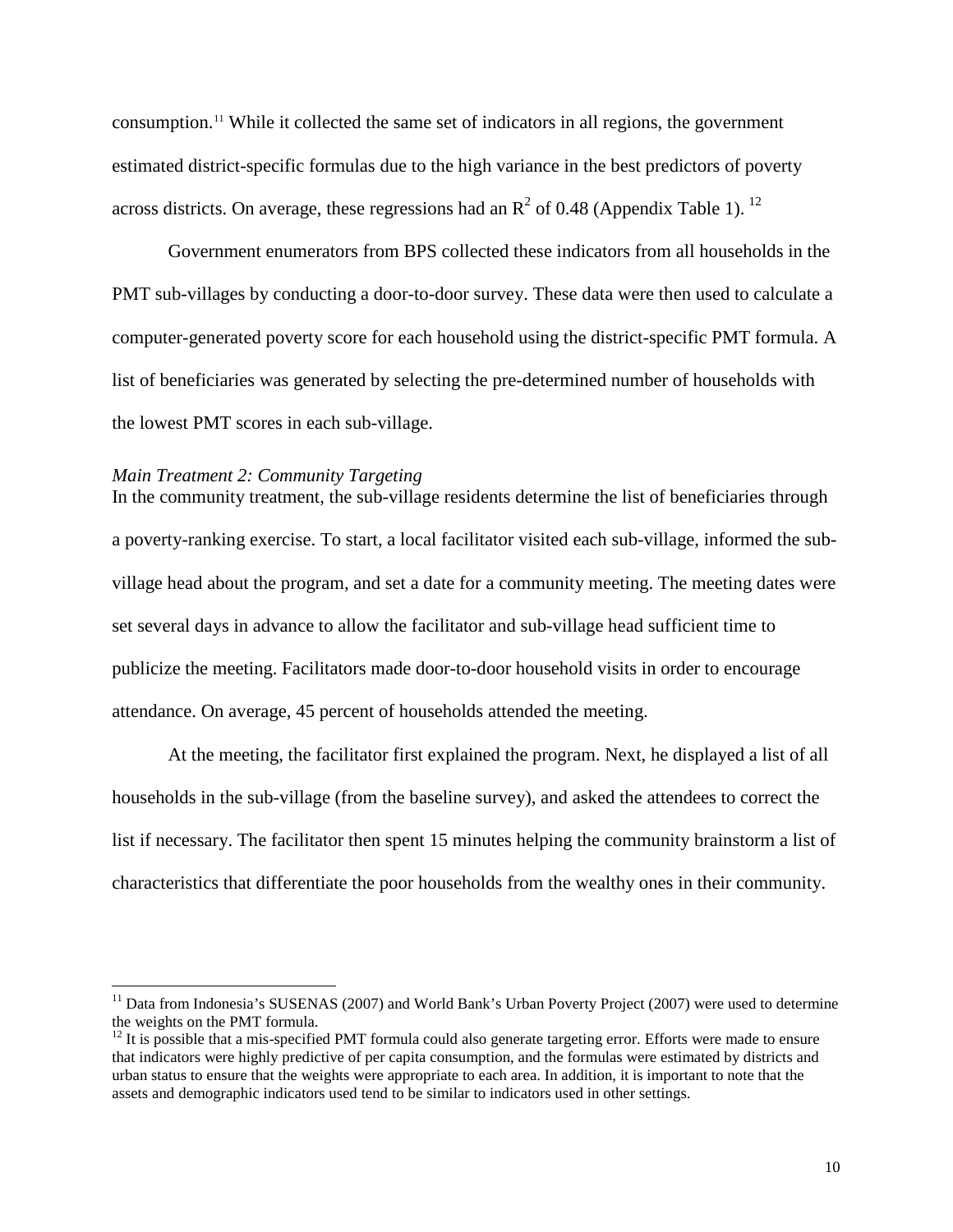The facilitator then proceeded with the ranking exercise using a set of randomly-ordered index cards that displayed the names of each household in the sub-village. He hung a string from wall to wall, with one end labeled as "most well-off" (*paling mampu*) and the other side labeled as "poorest" (*paling miskin*). Then, he presented the first two name cards from the randomlyordered stack to the community and asked, "Which of these two households is better off?" Based on the community's response, he attached the cards along the string, with the poorer household placed closer to the "poorest" end. Next, he displayed the third card and asked how this household ranked relative to the first two households. The activity continued with the facilitator placing each card one-by-one on the string until all the households had been ranked.<sup>[13](#page-11-0)</sup> By and large, the community reached a consensus on the ranks.<sup>[14](#page-11-1)</sup> Before the final ranking was recorded, the facilitator read the ranking aloud so adjustments could be made if necessary.

After all meetings were complete, the facilitators were provided with "beneficiary quotas" for each sub-village based on the geographic targeting procedure. Households ranked below the quota were deemed eligible. Note that prior to the ranking exercise, facilitators told the meeting attendees that the quotas were predetermined by the government, and that all households who were ranked below this quota would receive the transfer. The quota itself was not known by either facilitators or attendees at the time of the meeting. Facilitators also emphasized that the government would not interfere with the community's ranking.

<span id="page-11-0"></span><sup>&</sup>lt;sup>13</sup> When at least 10 households had been ranked, the facilitator began comparing each card to the middle card (or, if it was higher than the middle card, to the  $75<sup>th</sup>$  percentile card), and so on, in order to speed up the process.

<span id="page-11-1"></span> $14$  If the community did not know a household or consensus on a household could not be reached, the facilitator and several villagers visited the household after the meeting and added it to the rank list based on the information gained from the visit. In practice, this was done in only 2 of the 431 community or hybrid villages (19 out of 67 households at one meeting, all of whom were boarders at a boarding house, and 5 out of 36 households at the second meeting).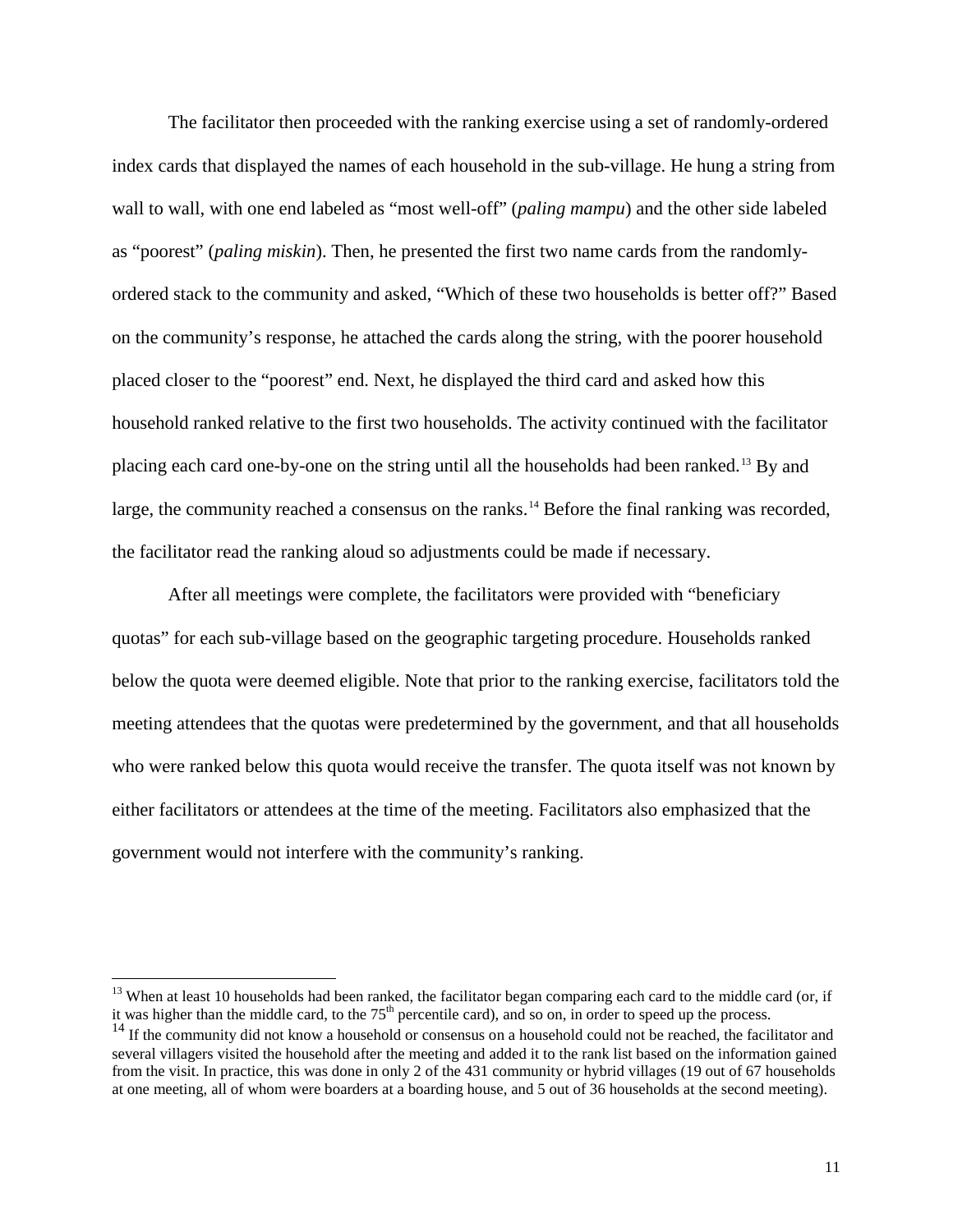# *Main Treatment 3: Hybrid*

The hybrid method combines the community ranking procedure with a subsequent PMT verification. In this method, the ranking exercise, described above, was implemented first. However, there was one key difference: at the start of these meetings, the facilitator announced that the lowest-ranked households, those ranked 1.5 times below the "beneficiary quotas," would be independently checked by government enumerators before the list was finalized.

After the community meetings were complete, the government enumerators visited the lowest-ranked households to collect the data needed to calculate their PMT score. Beneficiary lists were then determined using the PMT formulas. Thus, it was possible, for example, that some households could become beneficiaries even if they were ranked as slightly wealthier than the beneficiary quota cutoff line on the community list (and vice versa).

The hybrid treatment aims to take advantage of the relative benefits of both methods. First, as compared to the community method, the hybrid method's additional PMT verification phase may limit elite capture. Second, in the hybrid method, the community is incentivized to accurately rank the poorest households at the bottom of the list, as richer households would later be eliminated by the PMT. Third, as compared to the PMT treatment, the hybrid method's use of the community rankings to narrow the set of households that need to be surveyed may be potentially more cost-effective, in light of the fewer household visits required.

#### *Community Sub-Treatments*

We designed several sub-treatments in order to test three hypotheses about why the results from the community process might differ from those that resulted from the PMT treatment: elite capture, community effort, and within-community heterogeneity in preferences.

First, to test for elite capture, we randomly assigned the community and hybrid subvillages to two groups: a "whole community" sub-treatment and an "elite" sub-treatment. In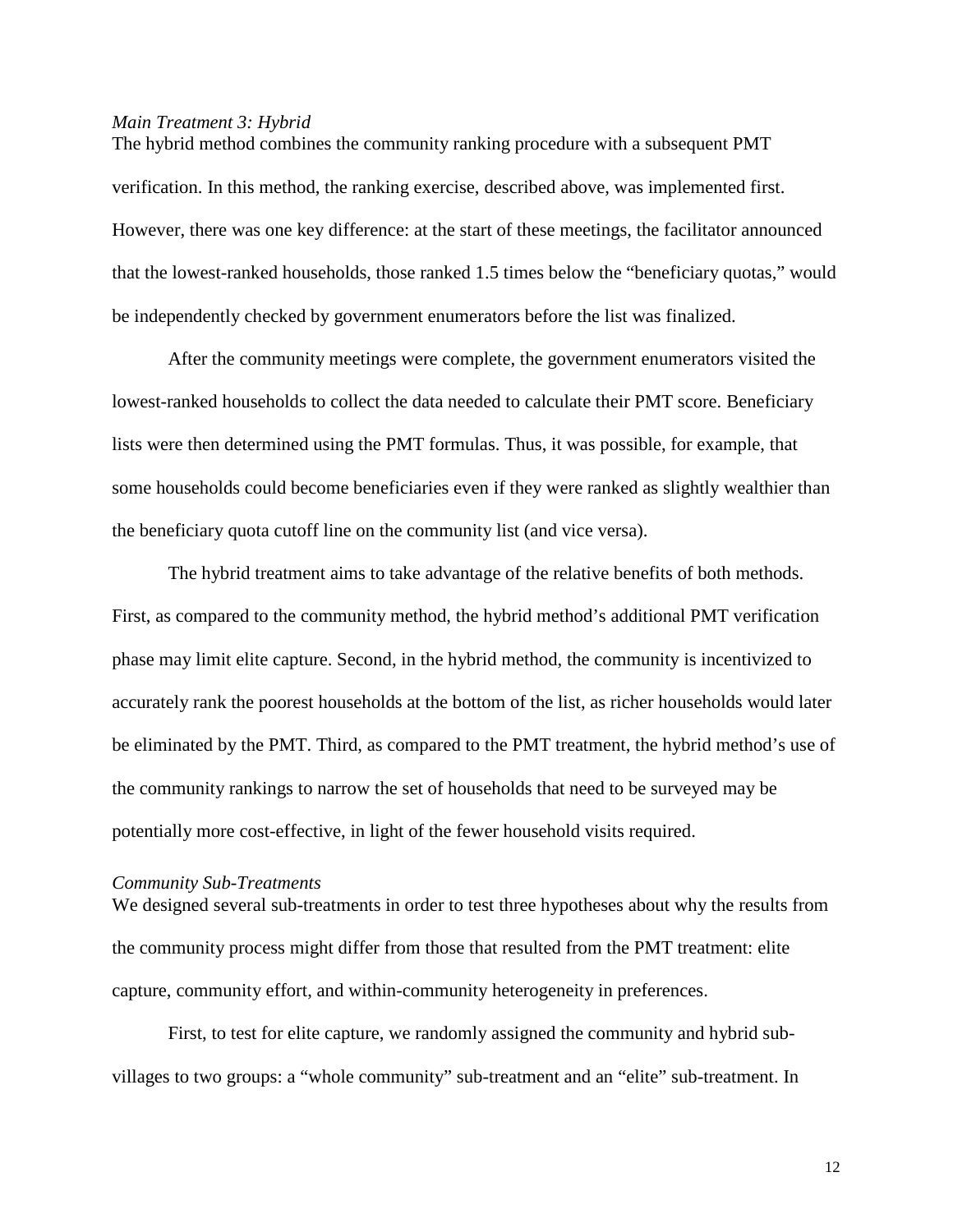"whole community" villages, the facilitators actively recruited all community members to participate in the ranking. In the "elite" villages, meeting attendance was restricted to no more than seven invitees that were chosen by the sub-village head. Inviting at least one woman was mandatory and there was some pressure to invite individuals who are usually involved in village decision-making, such as religious leaders or school teachers. The elite meetings are smaller and easier to organize and run. Moreover, the elites may have the legitimacy needed (and possibly even better information) to make difficult choices. However, the danger of the elite meetings is that they will funnel aid to their friends and family (Bardhan and Mookherjee, 2005).

Second, we introduced a treatment to test whether the efficacy of the community approach is limited by a community's ability or willingness to expend effort. Specifically, we randomized the order in which households were ranked in order to compare the accuracy at the start and the end of the meeting.<sup>[15](#page-13-0)</sup> The ranking procedure is tedious: on average, it took 1.68 hours. For a sub-village with the mean number of households (54), even an optimal sorting algorithm would require making 6 pair-wise comparisons by the time the last card was placed. Thus, by the end of the meetings, the community members may be too tired to rank accurately.

The third set of hypotheses concerns the role of preferences. If the community results differ from the PMT results because of preferences, it is important to understand whether these preferences are broadly shared or are simply a function of who attends the meeting. Meeting times were therefore varied in order to attract different subsets of the community. Half of the meetings were randomly assigned to occur after 7:30 pm, when men who work during the day could easily attend. The rest were in the afternoon, when we expected higher female attendance. In addition, we also conducted meetings where we put a focus on "poverty": in half of the

<span id="page-13-0"></span><sup>&</sup>lt;sup>15</sup> Any new household cards that were added to the stack during this process were ranked last.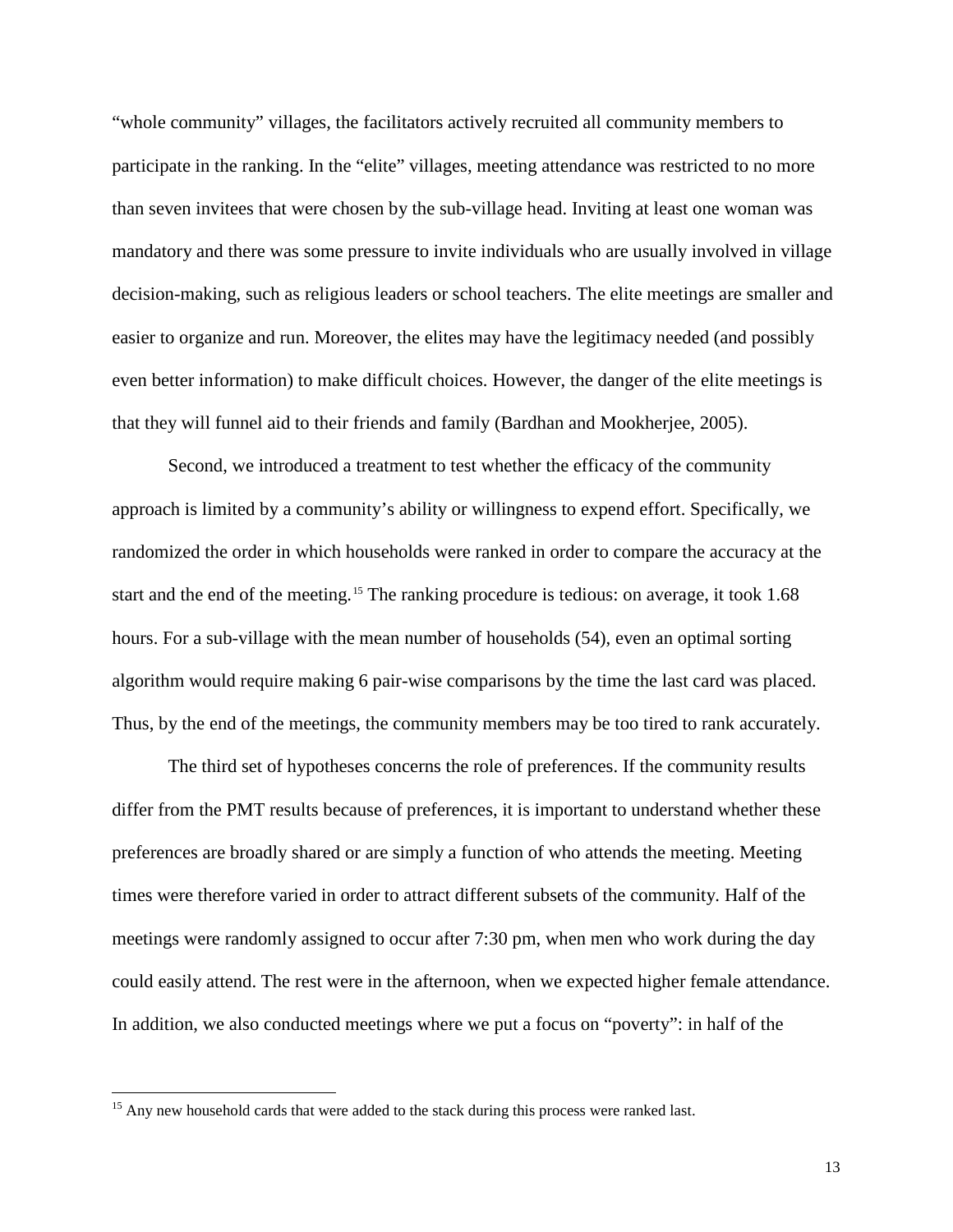meetings, the facilitator led an exercise to identify the ten poorest households in the sub-village before the ranking exercise began ("10 poorest treatment").

#### *Randomization Design and Timing*

We randomly assigned each of the 640 sub-villages to the treatments as follows (Table 1). In order to ensure experimental balance across the geographic regions, we created 51 geographic strata, where each stratum consists of all villages from one or more sub-districts (*kecamatan*) and is entirely located in a single district (*kabupaten*).<sup>[16](#page-14-0)</sup> Then, we randomly allocated sub-villages to one of the three main treatments (PMT, community, or hybrid), stratifying such that the proportion allocated to each was identical (up to integer constraints) within each stratum. We then randomly and independently allocated each community or hybrid sub-village to the subtreatments, stratified both by stratum and main treatment.

From November to December 2008, an independent survey company conducted a census in each sub-village and then collected the baseline data. The targeting treatments and the creation of the beneficiary lists started immediately after the baseline survey was completed (December 2008 and January 2009). Fund distribution, the collection of the complaint form boxes, and interviews with the sub-village heads occurred during February 2009. Finally, the survey company conducted the endline survey in late February and early March 2009.

# **III. Data**

# *III.A. Data Collection*

We collected four main sources of data: a baseline household survey, household rankings generated by the treatments, data on the community meeting process (in community/hybrid treatments only), and data on community satisfaction.

<span id="page-14-0"></span> <sup>16</sup> Specifically, we first assigned each of the 68 subdistricts (*kecamatan*) in the sample to a unique stratum. We then took all subdistricts with 5 or fewer sampled subdistricts and merged them with other kecamatans in the same district, so that each of the resulting 51 strata had at least 6 sampled villages.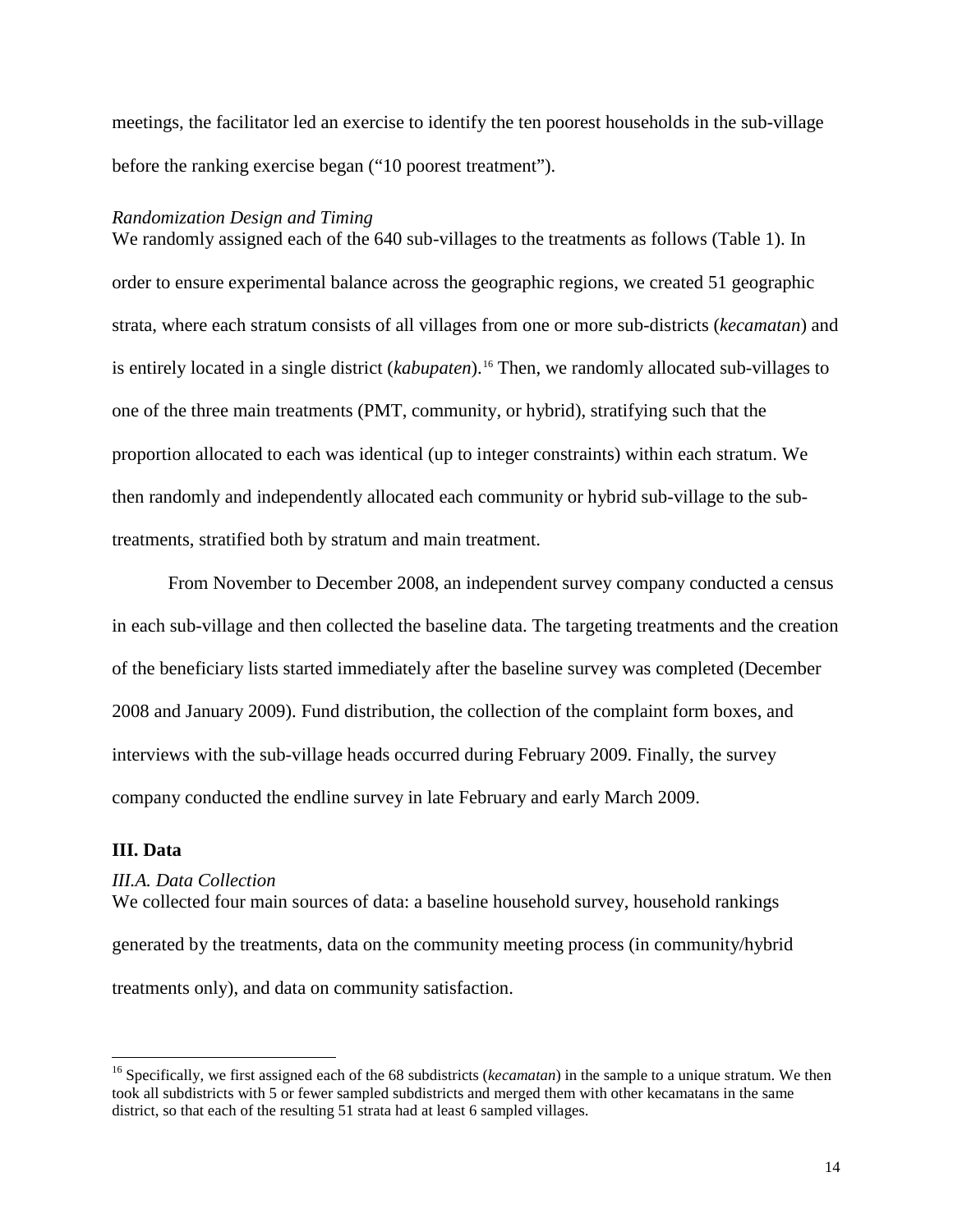*Baseline Data*: We conducted a baseline survey in November and December 2008. The survey was administered by SurveyMeter, an independent survey organization. At this point, there was no mention of the experiment to households.<sup>[17](#page-15-0)</sup> We began by constructing a complete list of all households in the sub-village. From this census, we randomly sampled eight households from each sub-village plus the head of the sub-village, for a total sample size of 5,756 households. To ensure gender balance among survey respondents, in each sub-village, households were randomized as to whether the household head or spouse of the household head would be targeted as the primary respondent. The survey included questions on demographics, family networks in the sub-village, participation in community activities, relationships with local leaders, access to existing social transfer programs, and households' per capita consumption.

The baseline survey also included a variety of measures of the household's subjective poverty assessments. In particular, we asked each household to rank the other eight households surveyed in their sub-village from poorest to richest. Finally, we asked respondents several subjective questions to determine how they assessed their own poverty levels.

*Data on Treatment Results:* Each of our treatments – PMT, community, and hybrid – produces a rank ordering of all the households in the sub-village (henceforth, the "targeting rank list"). For the PMT treatment, this is the rank ordering of the PMT score, i.e. predicted per capita expenditures. For the community treatment, it is the rank ordering from the community meetings. For the hybrid treatment, it is the final ranked list (where all households that were verified are ordered based on their PMT score, while those that were not are ordered based on their rank from the community meeting). For all treatments, we additionally collected data on which households actually received the transfer.

<span id="page-15-0"></span><sup>&</sup>lt;sup>17</sup> SurveyMeter enumerators were not told about the targeting experiment.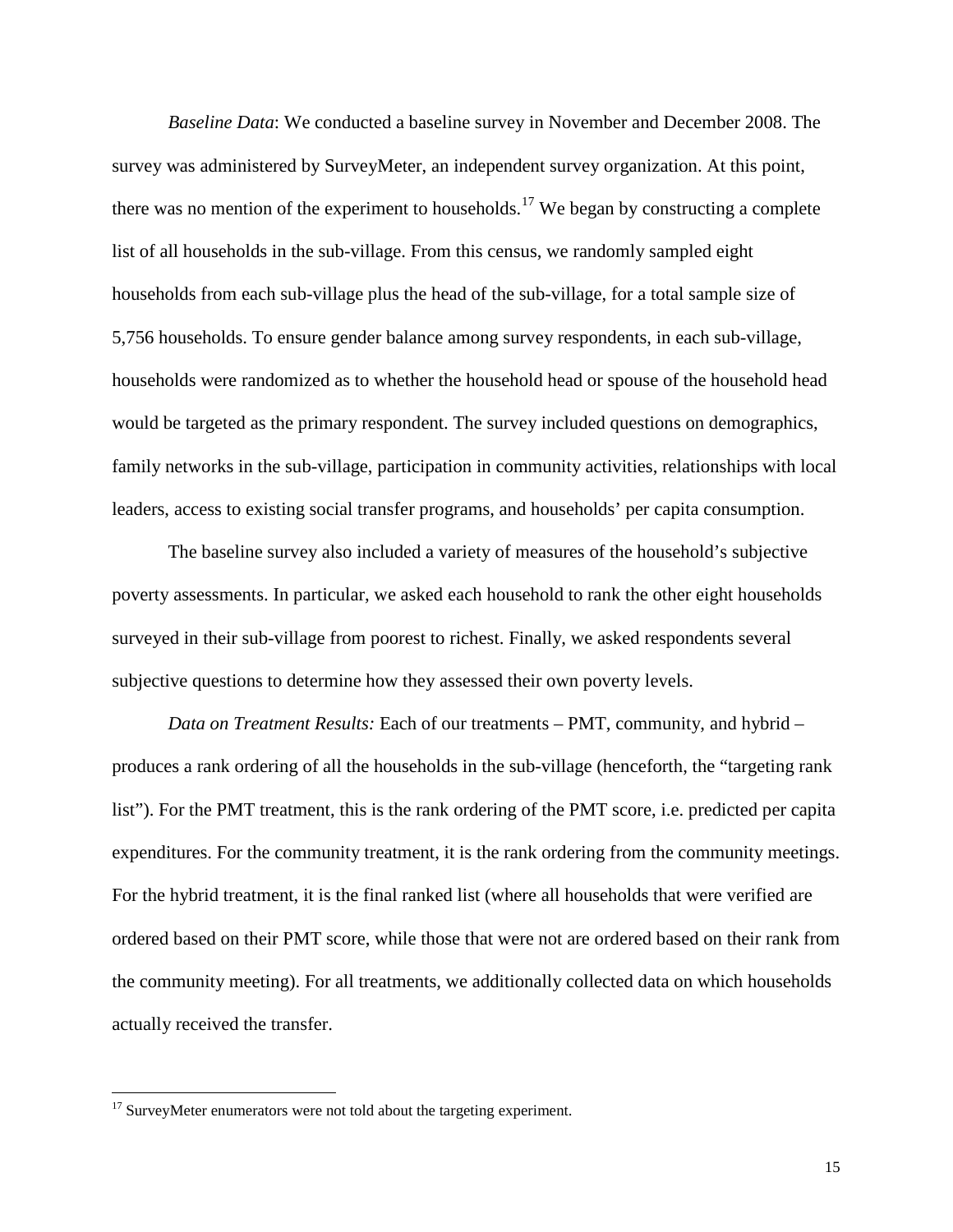*Data on Community Meetings*: For the community and hybrid sub-villages, we collected data on the meetings' functioning, as well as attendance lists. After each meeting, the facilitators filled out a questionnaire on their perceptions of the community's interest and satisfaction levels.

*Data on Community Satisfaction*: After the cash disbursement was complete, we collected data on the community's satisfaction level using four different tools: suggestion boxes, sub-village head interviews, facilitator feedback, and household interviews. First, facilitators placed suggestion boxes in each sub-village along with a stack of complaint cards. Each anonymous complaint card asked three yes/no questions in a simple format: (1) Are you satisfied with the beneficiary list resulting from this program? (2) Are there any poor households not included on the list? (3) Are there any non-poor households included on the list? Second, on the day when the suggestion boxes were collected, the facilitators interviewed the sub-village heads.<sup>[18](#page-16-0)</sup> Third, each facilitator filled out feedback forms on the ease of distributing the transfer payments. Finally, in Central Java province, SurveyMeter conducted an endline survey of three households that were randomly chosen from the eight baseline survey households.

#### *III.B. Summary statistics*

Table 2 provides sample statistics of the key variables. Panel A shows that average monthly per capita expenditures are approximately Rp. 558,000 (about \$50). Panel B provides statistics on the errors in targeting based on consumption. By construction, about 30 percent of the households received the cash transfer. We calculated the per-capita consumption level in each province (separately by urban and rural areas) that corresponded to the percentage of households who were supposed to receive the transfer. This threshold level is approximately equal to the

<span id="page-16-0"></span><sup>&</sup>lt;sup>18</sup>We intended to randomly re-assign facilitators' designated sub-villages after the fund distribution so that no facilitator would collect the sub-village head's feedback from an area that he or she had already visited. While this proved logistically impossible in North Sumatra, the re-assignment was implemented in the other provinces.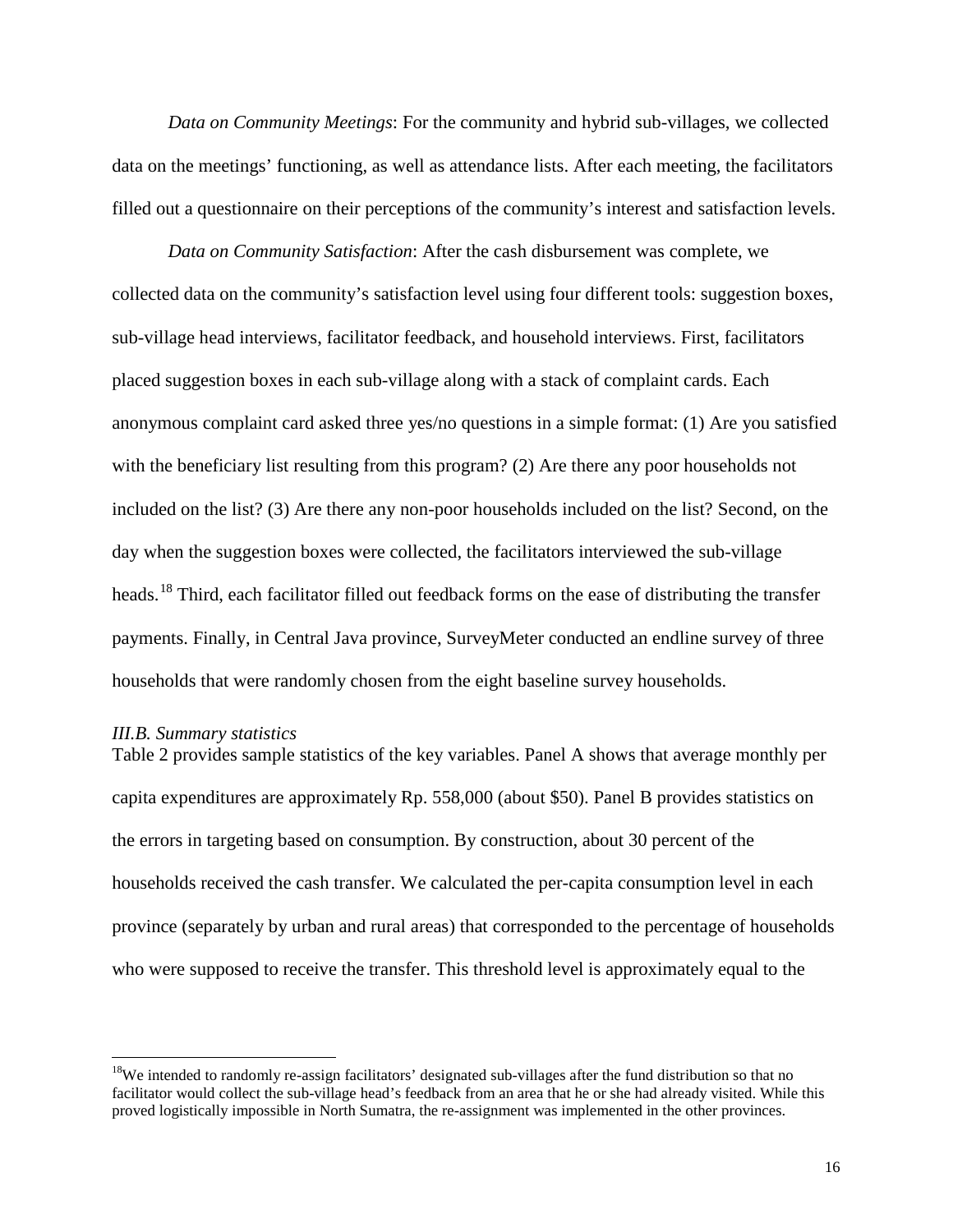PPP\$2 poverty line.[19](#page-17-0) We defined the "error rate based on consumption" (from now on "error rate") to be equal to 1 if either the household's per capita consumption from the baseline survey was below the threshold line and it did not receive the transfer (exclusion errors) or if it was above the threshold line and did receive it (inclusion errors). We further disaggregate these measures by dividing those below the threshold in half into the "very poor" and the "near poor," with approximately half of the total poor population in each of these two categories. We likewise divide the population above the threshold in half into the "middle income" and "rich." Based on these metrics, thirty-two percent of the households were incorrectly targeted based on consumption. Twenty percent of the non-poor households received it, while 53 percent of the poor were excluded. Reassuringly, errors were less likely to happen for the rich (14 percent), and most likely to happen for the near poor  $(59 \text{ percent})$ .<sup>[20](#page-17-1)</sup>

Panel C provides summary statistics for several alternative metrics that can be used to gauge targeting: the rank correlation for each sub-village between one of four different metrics of household well-being and results of the targeting experiment ("targeting rank list"). This allows us to flexibly examine the relationship between the treatment outcomes and various measures of well-being on a comparable scale. First, we compute the rank correlation with per capita consumption, which tells us how closely the final outcome is to the government's metric of wellbeing. Second, we compute the rank correlation with the ranks provided by the eight individual households during the baseline survey. This allows us to understand how close the targeting rank

<span id="page-17-0"></span> $19$  To see this, note that adjusting the 2005 International Price Comparison Project's PPP-exchange rate for Indonesia for inflation through the end of 2008 yields a PPP exchange rate of PPP\$1 =  $\rm Rp$ . 5549 (author's calculations based on World Bank 2008 and the Indonesian CPI). The PPP\$2 per day per person poverty line therefore corresponds to per-capita consumption of Rp. 338,000 per month. In our sample, the average threshold below which households should have received the transfer is Rp. 320,000 per month, or almost exactly PPP\$2 per day. The slight discrepancy is due to different regional price deflators used in the geographic targeting procedure.

<span id="page-17-1"></span> $20$  Measurement error in our consumption survey means that we may over-estimate the "true" error rates. Measurement error will be identical in the treatment and control and so it will not affect our estimate of *changes* in the error rate across treatment conditions.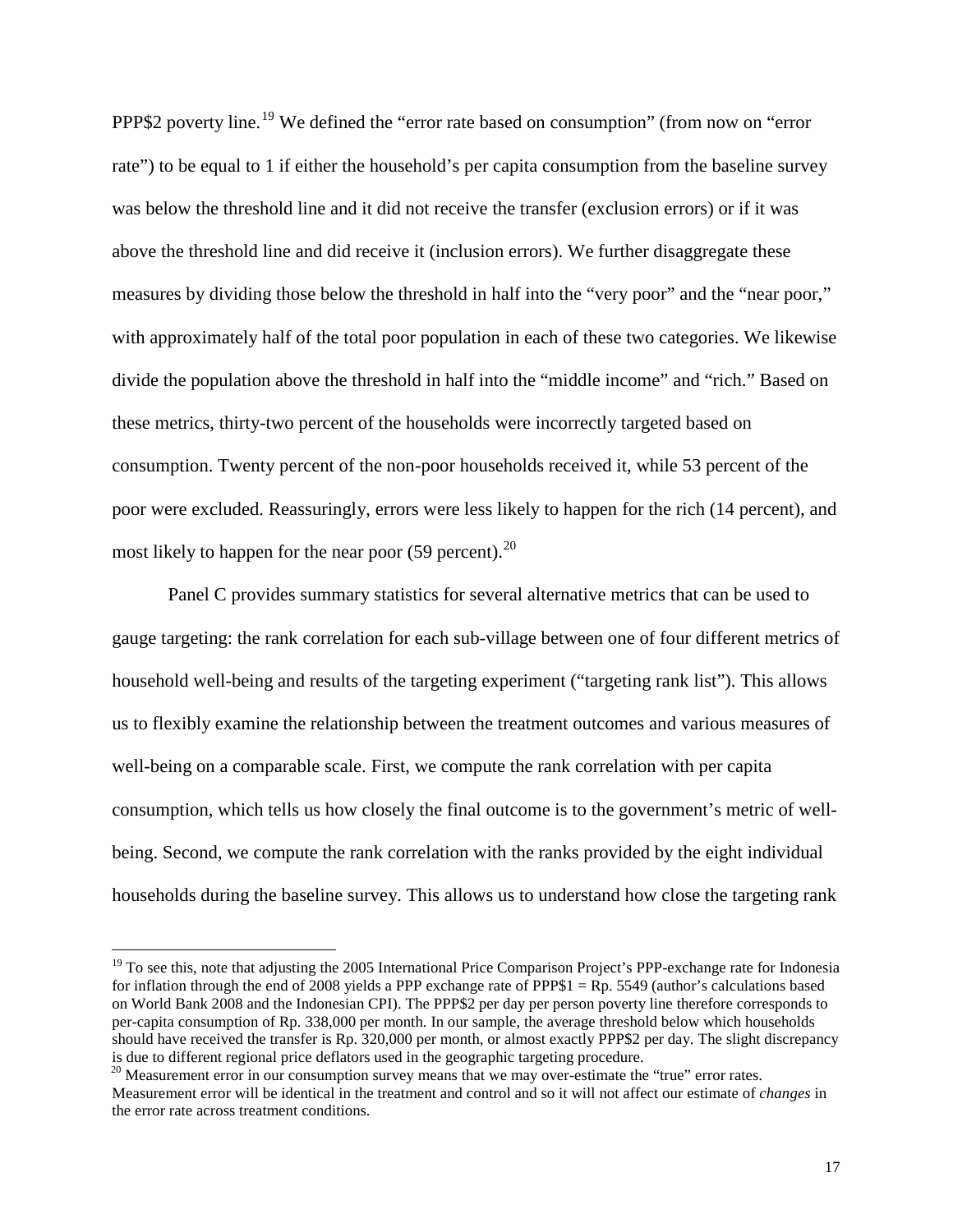list is to the community member's individual beliefs about their fellow community members' well-being. Third, we compute the rank correlation with the ranks provided by the sub-village head in the baseline survey. Finally, we compute the rank correlation with respondents' self-assessment of poverty from the baseline survey.<sup>[21](#page-18-0)</sup> This allows us to understand how closely the treatment result matches individuals' beliefs about their own well-being.

While the targeting rank lists are associated with the consumption rankings, they are more highly associated with the community's rankings of well-being. While the mean rank correlation between the targeting rank lists and the consumption rankings is 0.41, the mean correlation of the targeting rank list with the individual community members' ranks is 0.64, and the correlation with the sub-village head's ranks is 0.58. Finally, we observe a 0.40 correlation between the ranks from the targeted lists with the individuals' self assessments.

## *III.F. Randomization Balance Check*

To verify that the randomization for the main treatments generates balance across the covariates, we examined the following five characteristics from the baseline survey prior to obtaining the data from the experiment:  $^{22}$  $^{22}$  $^{22}$  per capita expenditures, years of education of the household head, calculated PMT score, the share of households that are agricultural, and the years of education of the sub-village head. We also examined five village characteristics from the 2008 PODES, a census of villages conducted by BPS: log number of households, distance to district center in kilometers, log size of the village in hectares, the number of religious buildings per household, and the number of primary schools per household. The results, presented in Appendix Table 2 and discussed in more detail in the appendix, show that the sub-villages generally appear to be well-balanced.

<span id="page-18-0"></span><sup>&</sup>lt;sup>21</sup>Each household was asked "Please imagine a six-step ladder where on the bottom (the first step) stand the poorest people and on the highest step (the sixth step) stand the richest people. On which step are you today?"

<span id="page-18-1"></span><sup>&</sup>lt;sup>22</sup>We specified and documented all of the main regressions before examining the data (April 3, 2009); this is available from the authors upon request.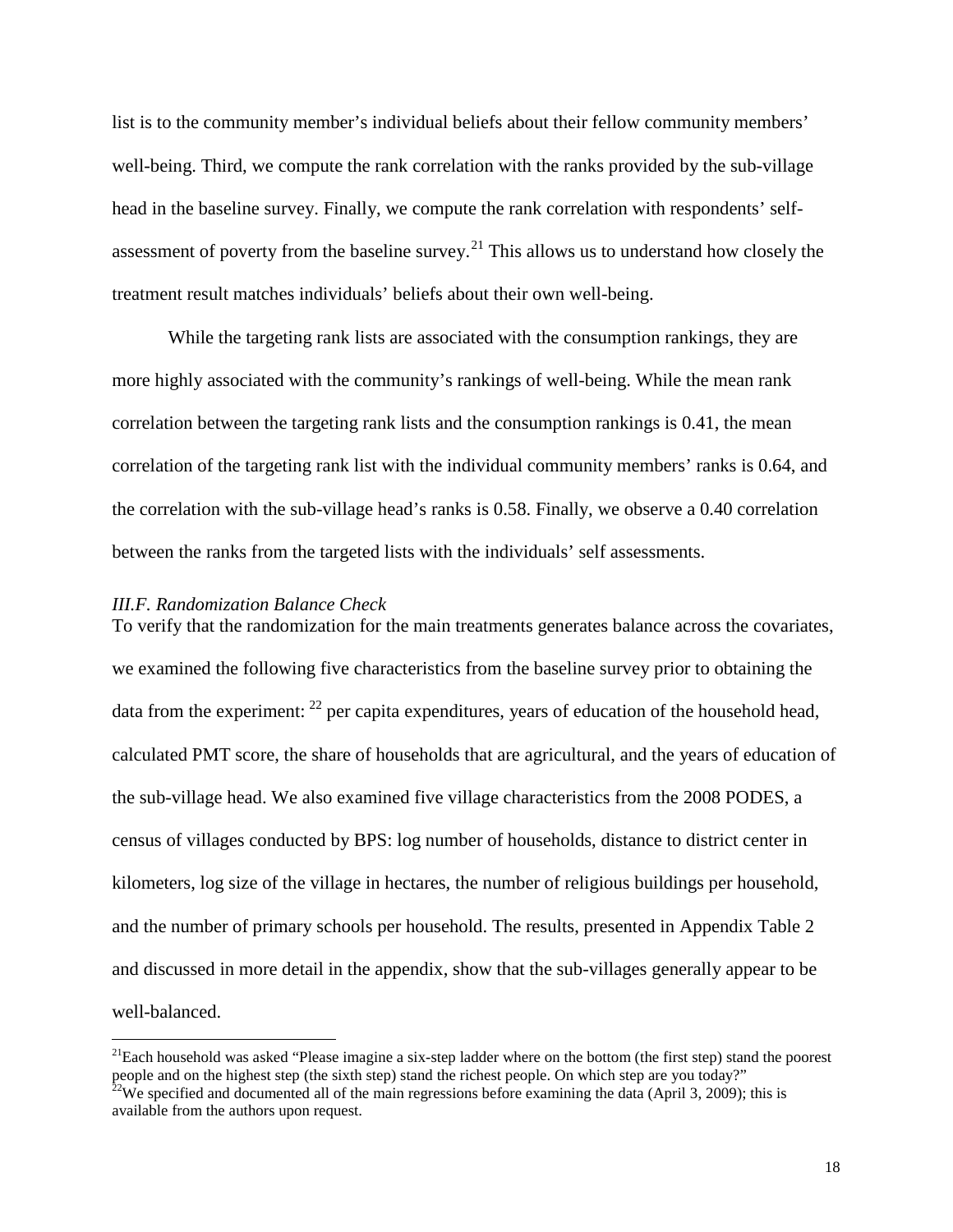# **IV. Results on Targeting Performance and Satisfaction**

We begin by evaluating the treatments from the government's perspective. Specifically, we examine (1) how the treatments performed in terms of targeting the poor based on per-capita consumption, (2) how the treatments could affect the poverty rate, and (3) how the treatments performed in terms of satisfaction with and legitimacy of the targeting results.

# *IV.A. Targeting performance based on per-capita consumption*

We begin by comparing how the different targeting methods performed based on per-capita consumption levels. Specifically, we compute location-specific poverty lines based on the PPP\$2 per day consumption threshold, and then classify a household as incorrectly targeted if its per capita consumption level is below the poverty line and it was not chosen as a beneficiary, or if it was above the poverty line and it was identified as a recipient (Error*ivk*). We then examine which method minimized the error rate by estimating the following equation using OLS:

(1) 
$$
ERROR_{ivk} = \alpha + \beta_1 \text{COMMUNITY}_{ivk} + \beta_2 \text{HYBRID}_{ivk} + \gamma_k + \varepsilon_{ivk}
$$

where *i* represents a household, *v* represents a sub-village, *k* represents a stratum, and  $\gamma_k$  are stratum fixed effects.<sup>[23](#page-19-0)</sup> Note that the PMT treatment is the omitted category, so  $\beta_1$  and  $\beta_2$  are interpretable as the impact of the community and the hybrid treatments relative to the PMT treatment. Since the targeting methods were assigned at the sub-village level, the standard errors are clustered to allow for arbitrary correlation within a sub-village.

The results, shown in Table 3, indicate that the PMT method outperforms both the community and hybrid treatment in terms of the consumption-based error rate. Under the PMT, 30 percent of the households are incorrectly targeted (Column 1).<sup>[24](#page-19-1)</sup> Both the community and

<span id="page-19-0"></span> $^{23}$  For simplicity of interpretation, we use OLS / linear probability models for all dependent variables in Table 3. Using a probit model for the binary dependent variables produces results of the same sign and significance level. <sup>24</sup> Fluctuations in consumption between the date of the baseline survey and that of targeting could lead to

<span id="page-19-1"></span>overinflated error rates. To minimize this, we ensured that the targeting quickly followed the baseline survey: the average time lapse was 44 days. We also ensured that the time between the baseline survey and the targeting was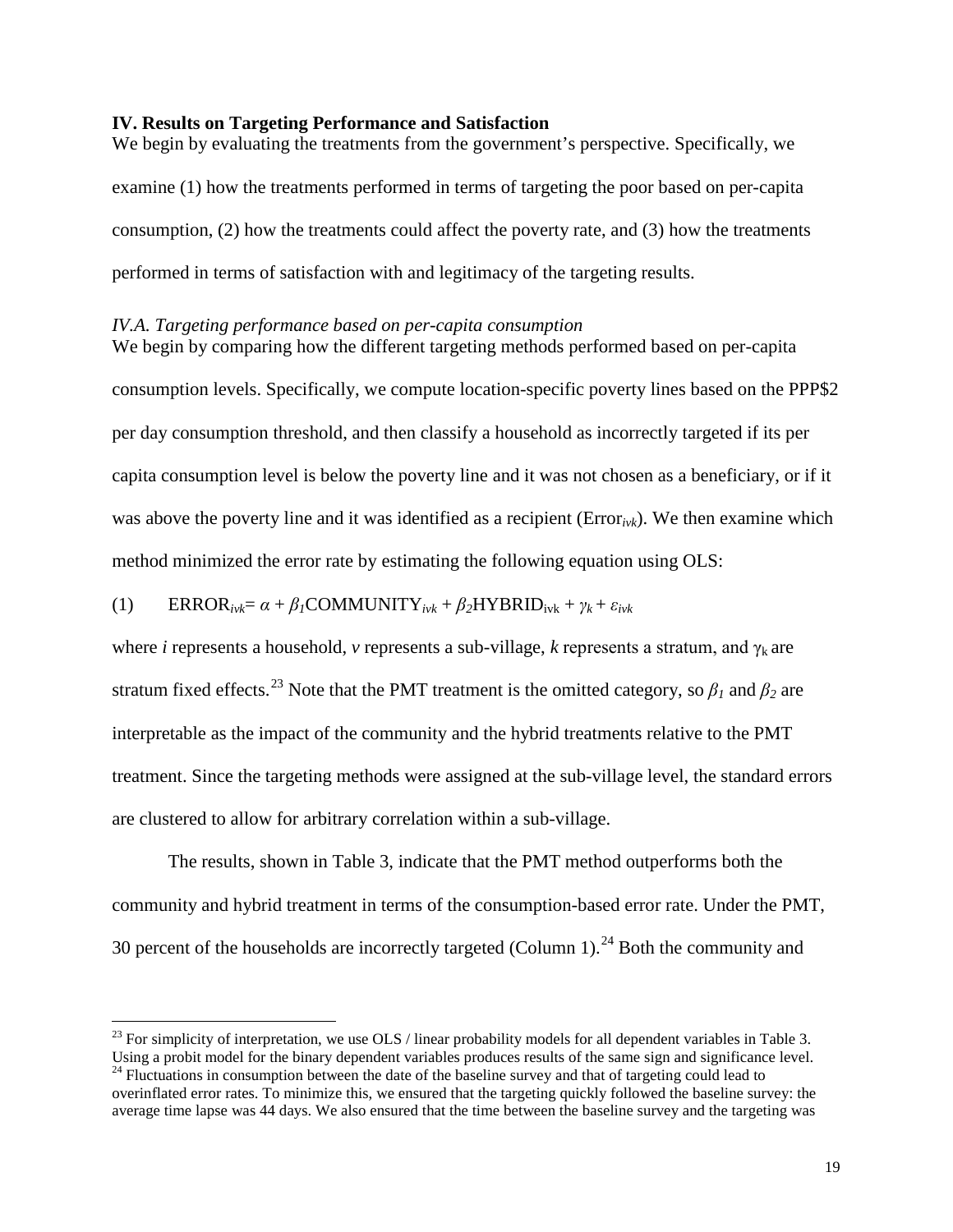hybrid methods increase the error rate by about 3 percentage points —or about 10 percent— relative to the PMT method (significant at the 10 percent level).<sup>[25](#page-20-0)</sup>

Adding a rich household to the list may have different welfare implications than adding a household that is just above the poverty line. To examine this, Figure 1 graphs the log per capita consumption distribution of the beneficiaries (left panel) and non-beneficiaries (right panel) for each targeting treatment. The vertical lines in the graphs indicate PPP\$1 and PPP\$2 per day poverty lines. Overall, the graphs confirm that all methods select relatively poorer households: for all methods, the mode per-capita consumption for beneficiaries is below PPP\$2 per day, whereas it is above PPP\$2 per day for non-beneficiaries.

Examining the impact of the treatments, the left panel shows that the consumption distribution of beneficiaries derived from the PMT is centered to the left of the distribution under the community and hybrid methods. Thus, on average, the PMT identifies poorer individuals. However, the community methods select a greater percentage of beneficiaries whose log daily per-capita consumption is less than PPP\$1 (the leftmost part of the distribution). Thus, the figures suggest that despite doing worse on average, the community methods may capture more of the *very* poor. Moreover, the figures suggest that all three methods contain similar proportions of richer individuals (with log income greater than about 6.5). The difference in the error rate across the three treatments is driven by differences in the near poor (PPP\$1 to PPP\$2) and the middle income group (those above the PPP\$2 poverty line, but with log income less than 6.5).

 $\overline{a}$ 

<span id="page-20-0"></span>orthogonal to the treatment. Appendix Table 3 shows that the time between survey and targeting date has no effect on the error rates, and that the interaction of time elapsed with the treatment dummies is never significant.<br><sup>25</sup> The community treatment does not provide any indication of the absolute level of poverty. Thus, we chose th fraction of households in each sub-village that would become beneficiaries through geographic targeting. For consistency, we use geographic targeting across all three treatments. However, by imposing this constraint on the PMT, we do not take full advantage of the fact that it provides absolute measures of poverty. Taking advantage of this information, the PMT would perform 6-percentage points (or 20 percent) better than the community methods in selecting the poor. This analysis is available upon request.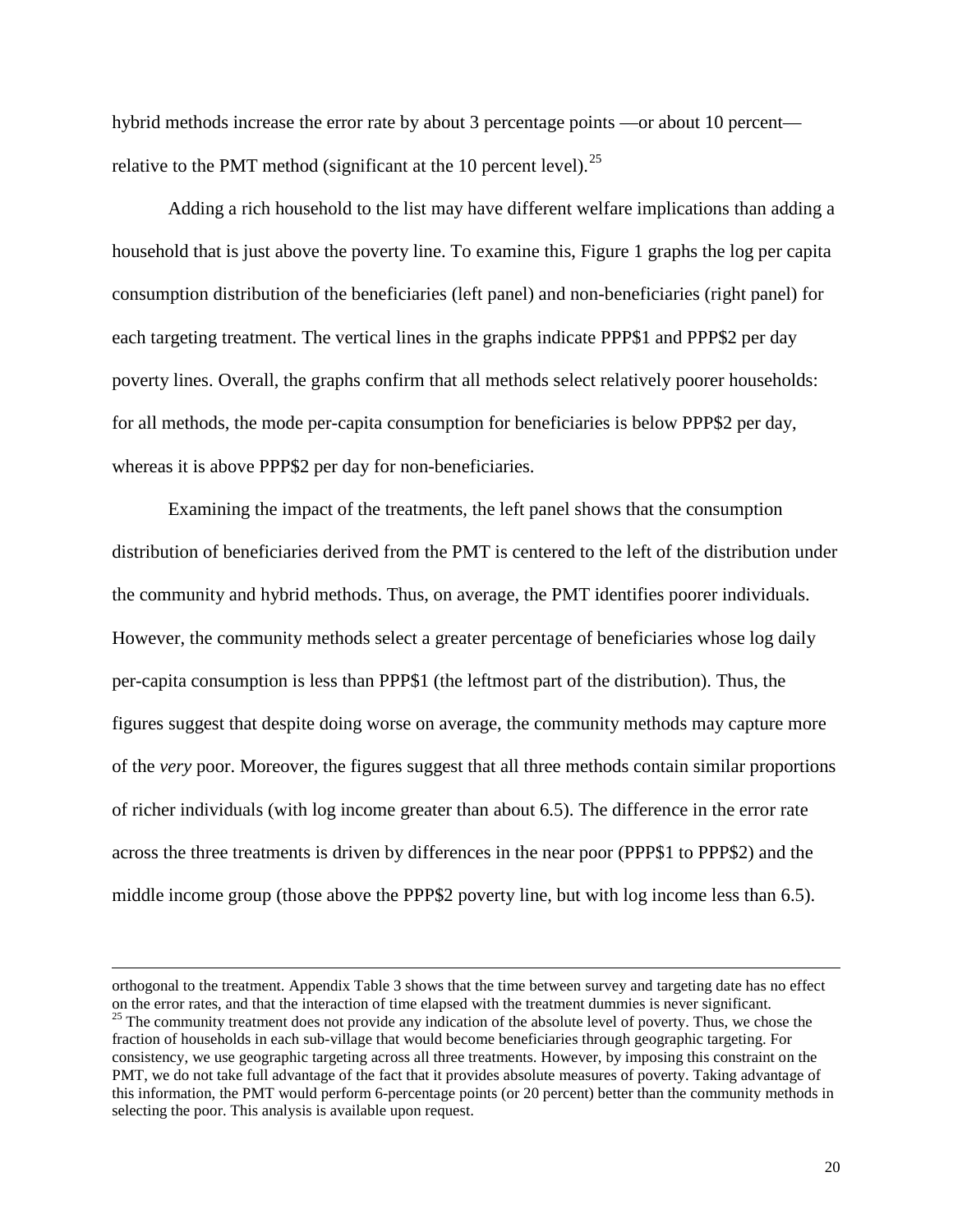We more formally examine the findings from Figure 1 in the remaining columns of Table 3. In Columns 2 and 3, we examine the error rates separately for the poor (exclusion error) and the non-poor (inclusion error). In Columns 4 and 5, we disaggregate the non-poor into rich and middle, and in Columns 6 and 7, we disaggregate the poor by splitting them into near poor and very poor. The results confirm that much of the difference in the error rate between the community methods and the PMT occurs near the cutoff for inclusion. Specifically, the community and hybrid methods are respectively 6.7 and 5.2 percentage points more likely to misclassify the middle non-poor (Column 5, both statistically significant at 5 percent). They are also more likely to misclassify the near poor by 4.9 and 3.1 percentage points, respectively, although these results are not individually statistically significant. In contrast, we observe much less difference between the methods for the rich and the very poor, and in fact the point estimate suggests that the community method may actually do better among the very poor.

In Column 8, we examine the average per capita consumption of beneficiaries across the three groups. As expected, given that the community treatment selects more of the very poor and also selects more individuals who are just above the PPP\$2 poverty line, the average per capita consumption of beneficiaries is not substantially different between the various treatments. This suggests that even though the community treatments are more likely to mis-target the poor as defined by the PPP\$2 cutoff, the welfare implications of the three methods appear similar based on the consumption metric. $^{26}$  $^{26}$  $^{26}$ 

<span id="page-21-0"></span> $26$  To maximize social welfare, the targeting method should select households with the highest average marginal utility. If utility is quadratic in per-capita consumption, marginal utility is exactly equal to per-capita consumption, so the regression in column (8) shows that there are no difference in average marginal utility across the three treatments based on this metric. In results not reported in the table, we have also confirmed that the average marginal utility of beneficiaries is the same across treatments using alternate specifications for the utility function as well, including CRRA utility with  $\rho = 1$  (log), 2, 3, 4, and 5.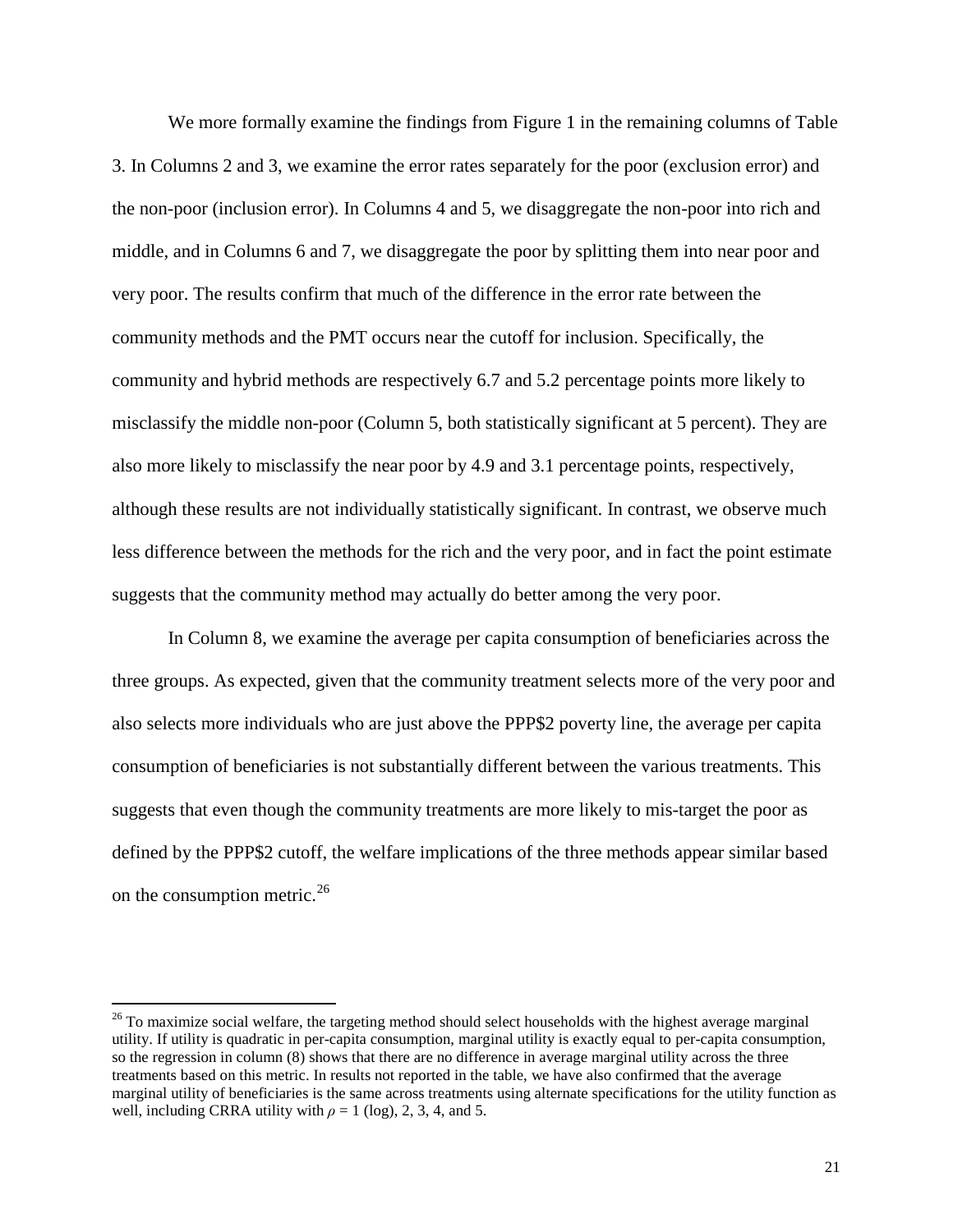Given that the levels of information and capture may be different across localities, we examine the heterogeneity in the relative effectiveness of the different treatments across three dimensions, all of which we specified ex-ante when designing the intervention. First, we hypothesized that the community methods may do worse in urban areas, where individuals may not know their neighbors as well. Our sample was stratified along this dimension to ensure that we had a large enough sample size to test this hypothesis. Second, the level of inequality in the villages could result in important differences between the two techniques. On one hand, community-based targeting may work better in areas with large inequality, since it implies that the rich and the poor are more sharply differentiated. On the other hand, elite capture of community based techniques may be more severe in areas with high inequality if rich elites are powerful enough to exclude the poor from the community decision-making process. Third, we hypothesized that in the areas where many people are related to one other by blood or marriage, they have more information about their neighbors, so the community method should work better.

We present the results of the analysis where we interact the various treatment variables with these three dimensions of heterogeneity in Table  $4.^{27}$  $4.^{27}$  $4.^{27}$  We find that, in general, the error rate was *lower* in the community treatment (relative to the PMT) in urban areas, in areas with high inequality, and in areas where many households are related. However, these effects are not significant at conventional levels. In addition, we also test whether the treatments differed in Java and the other provinces, as previous studies (e.g., Dearden and Ravallion,1988) have shown that Java tends to be more egalitarian (note that our sample was also stratified along this dimension). The results of this analysis, presented in Appendix Table 4, show no substantive differences between Java and the other provinces.

<span id="page-22-0"></span><sup>&</sup>lt;sup>27</sup> Note that we define inequality as the range between the  $20<sup>th</sup>$  and the  $80<sup>th</sup>$  percentile per capita consumption levels.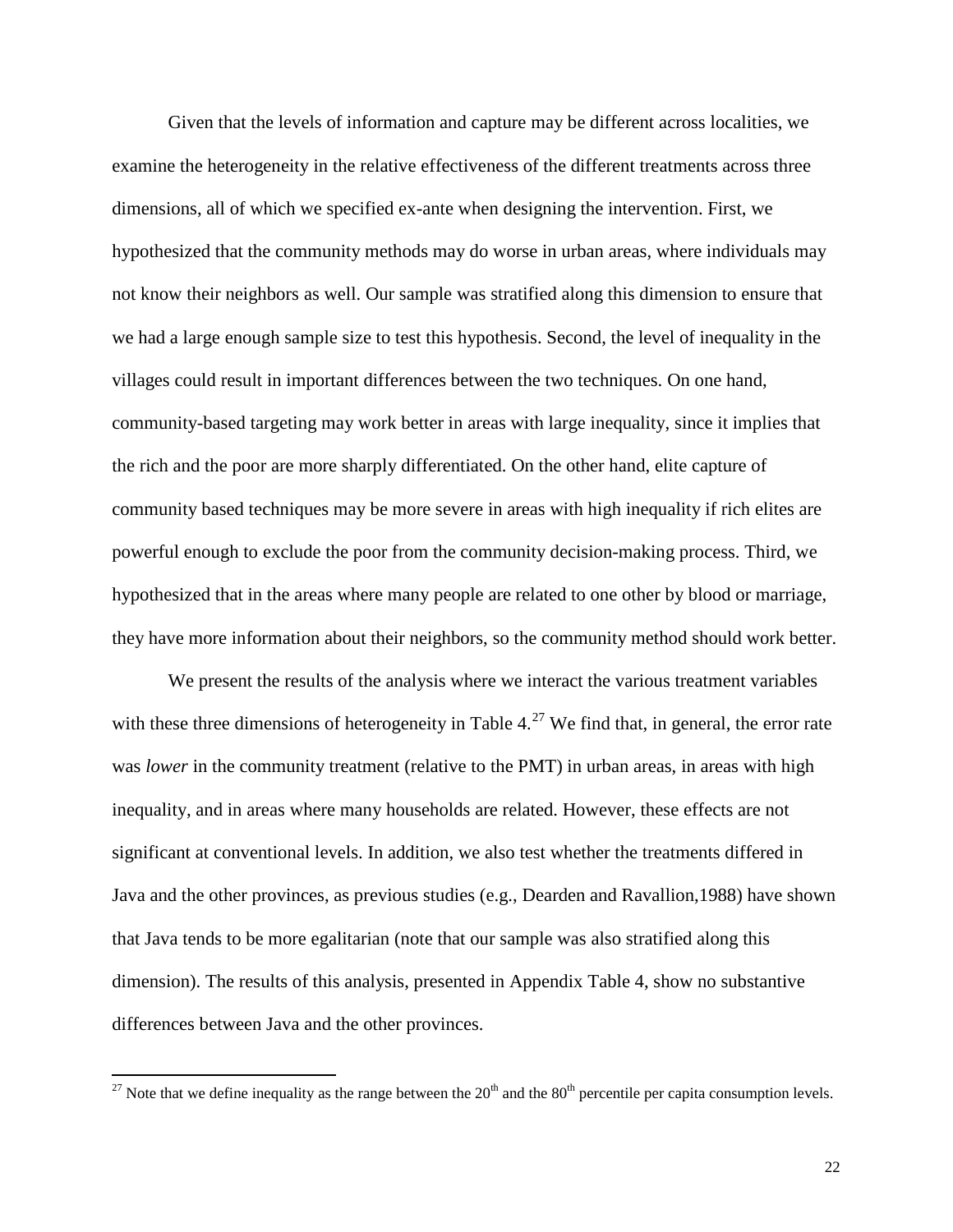In sum, we do not observe significant differences between the methods based on the four levels of heterogeneity that we considered. This speaks to the external validity of the study, suggesting that the findings may be easier to generalize to other settings.

#### *IV.B. Effects of Targeting Policy on Poverty Rate and Gap*

We observe that the community treatment has a 3-percentage point larger error rate based on consumption than the PMT. Given that the differences are largely driven by those near the thresholds, an important question is whether this is large enough to affect real outcomes, such as the headcount poverty rate (the percentage of people who fall below the poverty line) and the poverty gap (the mean distance below the poverty line as a proportion of the line, counting the non-poor as having zero gap). Moreover, given that the community method better targets the very poor, it is possible that the community methods may perform better at reducing the squared poverty gap (which places greater weight on reducing the poverty of the very poor), even if it performs worse in reducing the poverty headcount ratio.

We follow the methods used in Ravallion (2009) and simulate the effects of the different targeting methods on the headcount poverty rate, the poverty gap and squared poverty gap. We provide the results of the simulation for selected transfer sizes (no transfer, Rp 50,000, Rp 100,000, Rp 200,000, and Rp 500,000 per month) in Table 5, and graph out the full results by transfer size in Figure 2. In both Table 5 and Figure 2, we focus on the poor and very poor poverty lines. Note that despite the randomization, there are statistically insignificant differences between the poverty rates in the different treatments as a result of sampling; for the simulations, we assume for all treatments the distribution of consumption from the PMT villages, so that we have exactly the same income distribution across treatments.<sup>[28](#page-23-0)</sup>

<span id="page-23-0"></span><sup>&</sup>lt;sup>28</sup> We first weight households so that the weighted distribution of households has exactly the same number of beneficiaries in each treatment group. Second, within each treatment group, we compute each household's weighted percentile rank in the per-capita consumption distribution, and assign that household the per-capita consumption of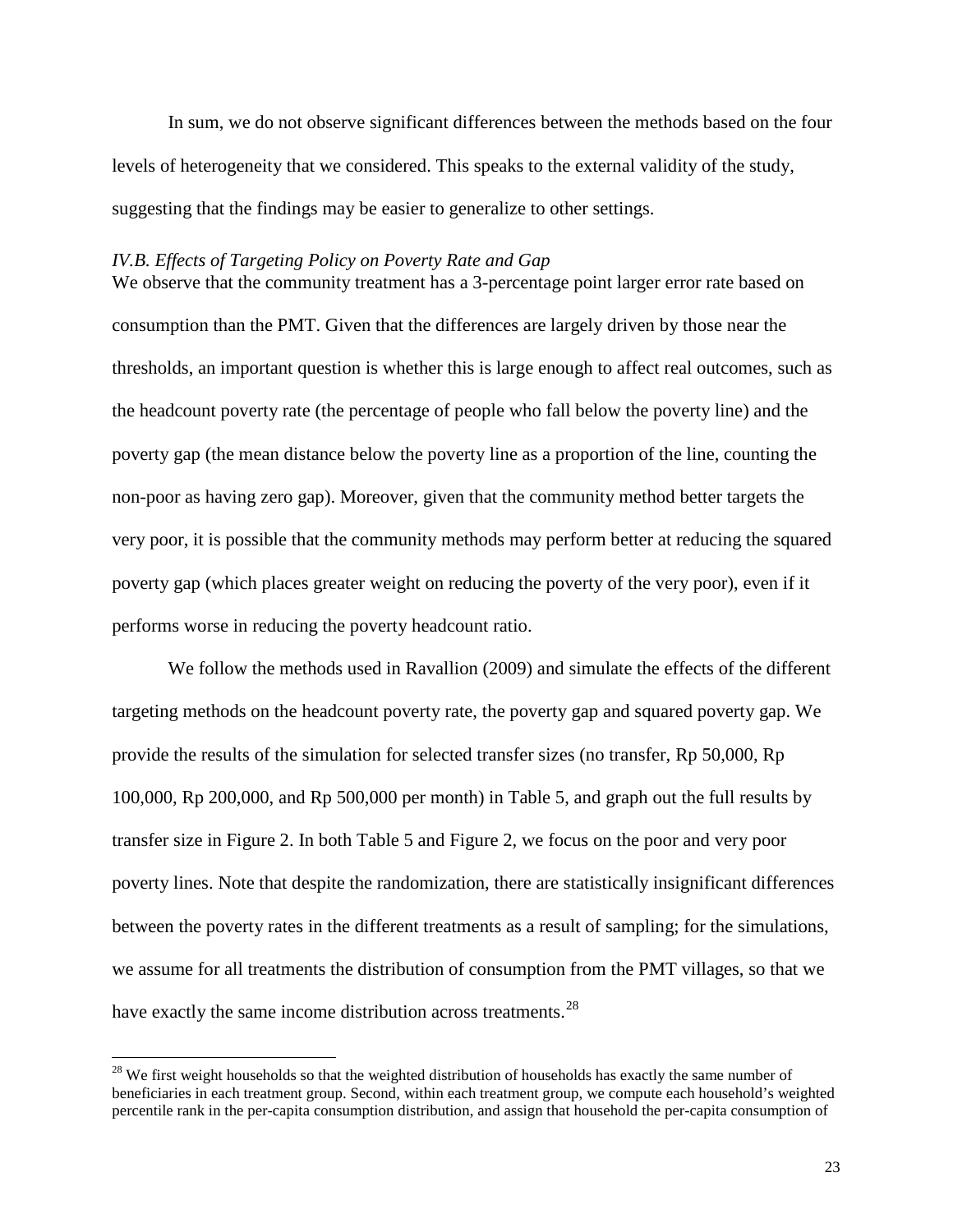The differences in targeting accuracy across the three methods do not result in large differences in the measures of poverty under consideration. For example, Indonesia's BLT program provided transfers of Rp 100,000 per month for a year. If a similar transfer was provided to those below poor poverty line, the PMT would reduce the headcount ratio from 33.86 to 31.45 (Column 1), while the community and hybrid methods would result in ratios of 32.03 and 32.01, respectively (Column 2 and 3).<sup>[29](#page-24-0)</sup> The poverty gap for the three methods is also not significantly different (7.47 for PMT, 7.54 for the community method, and 7.48 for the hybrid method). However, given that the community method works better at identifying the very poor, the community treatments actually do better at reducing the poverty headcount (from 15.64 to 13.68 for the community and to 13.77 for the hybrid) than the PMT (14.02) at the very poor poverty line, but this difference is not statistically significant. The squared poverty gap, with its emphasis on the very poorest, gives the best chance for the community method to dominate the PMT. With the very poor poverty line, for a transfer of Rp 100,000 per month, the squared poverty gaps are still quite similar for the PMT (0.91) and the community method (0.88). Doubling the transfer results in the community method doing substantially better-- 0.68 for the community versus 0.74 for the PMT, though the difference is still not statistically significant.

Note that these baseline simulations do not include differences in targeting costs. To account for the costs of targeting, we assume that the targeting is done annually. We therefore divide the targeting costs by the number of households per village who are beneficiaries to provide a per-beneficiary cost, and divide by 12 to obtain a monthly cost. We then reduce the

 $\overline{a}$ 

the corresponding household from the PMT treatment. These two very minor adjustments correct for small-sample differences in the underlying consumption distribution between the three treatment groups and ensure that the only differences in Table 5 are due to the differences in targeting outcomes.

<span id="page-24-0"></span> $29$ To test for whether these differences are statistically significant, we assign each household a variable equal to their contribution to the poverty metric (i.e., if the poverty metric is the headcount ratio, we assign that household a 1 if is below the poverty line after the transfer and 0 otherwise; likewise for poverty gap and squared poverty gap). We then run a regression of the poverty metric (at the household level) on a dummy for the treatment group, and cluster standard errors at the village level. None of the differences in the table are statistically significant using this metric.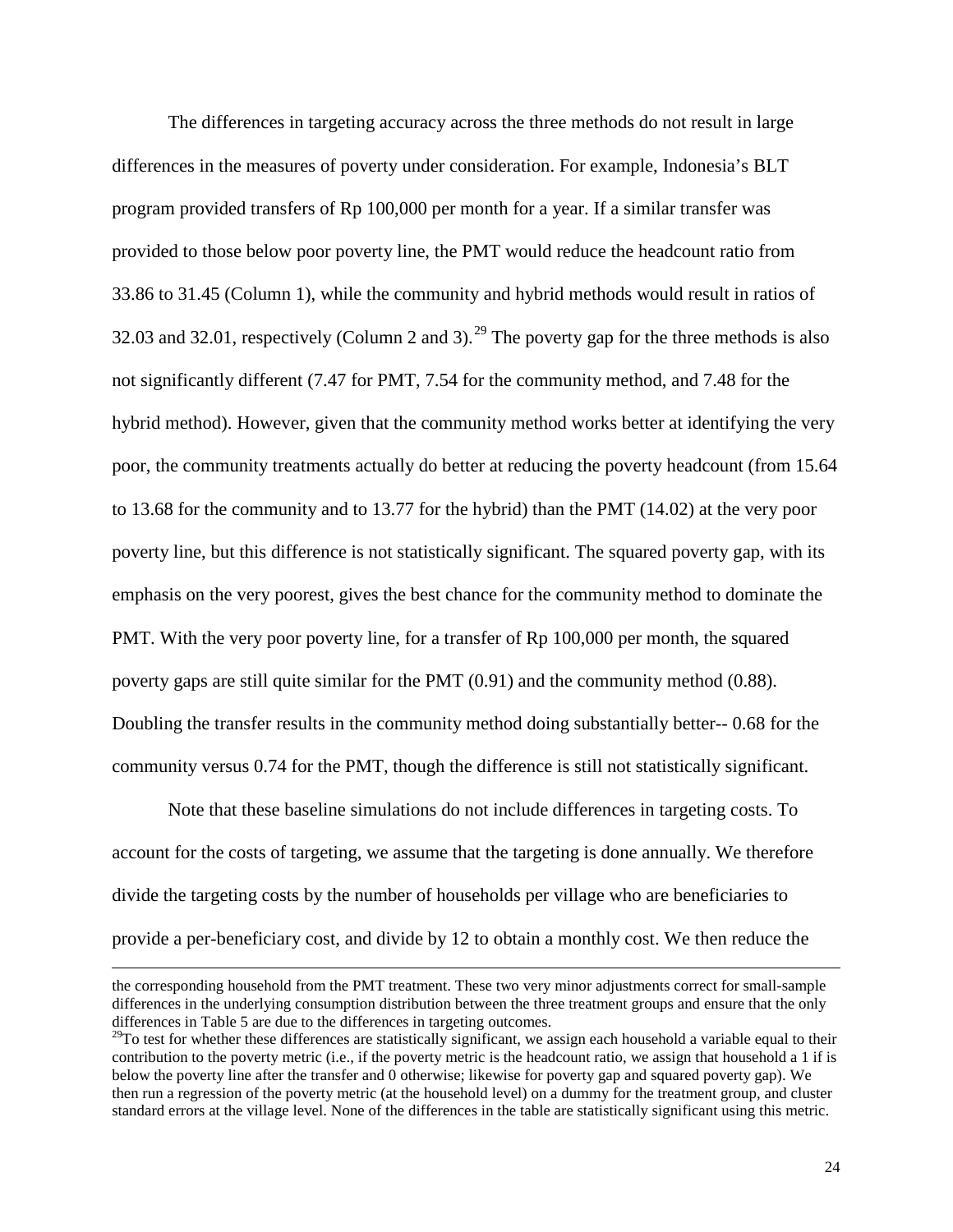transfer by this amount. Since the targeting costs are small when expressed monthly in this way (the costs are Rp. 7,000 per beneficiary per month for PMT, compared with Rp. 3,100 for community, and Rp. 8,000 for hybrid), they do not qualitatively affect the results above. Appendix Table 5 reproduces Table 5 after subtracting out these targeting costs.

#### *IV.C. Satisfaction*

In Table 6, we study the impacts of the treatments on the communities' satisfaction levels and the legitimacy of the targeting. Panel A presents data from the endline household survey. Panel B presents data from the follow-up survey of sub-village heads. Panel C presents the results from the anonymous comment box, the community's complaints to the village head, and the facilitator comments on the ease of distributing the transfer payments.<sup>[30](#page-25-0)</sup>

Individuals are much more satisfied with the community treatment than with the PMT or hybrid treatments (Panel A). For example, in the community treatment, respondents wish to make fewer changes to the beneficiary list; they would prefer to add about 1/3 fewer households to the list of beneficiaries (Column 4) and subtract about 1/2 as many households (Column 5) than in the PMT or the hybrid treatments. Individuals in the community treatment are more likely to report that the method was appropriate (Column 1) and are also more likely to state that they are satisfied with the program (Column 2). A joint test of these dependent variables indicates that the community treatment differences are jointly statistically significant (p-value  $< 0.001$ ).

Sub-village heads are also much more satisfied (Panel B). The sub-village head was 38 percentage points more likely to say that the targeting method was appropriate when communitybased targeting was used and 17 percentage points less likely to name any households that should be added to the list. The higher levels of satisfaction were also manifested in fewer

<span id="page-25-0"></span> $30$  For simplicity of interpretation, we use OLS/linear probability models for all dependent variables in Table 6. Using ordered probit for categorical response variables and probit for binary dependent variables produces the same signs of the results, and the same levels of statistical significance.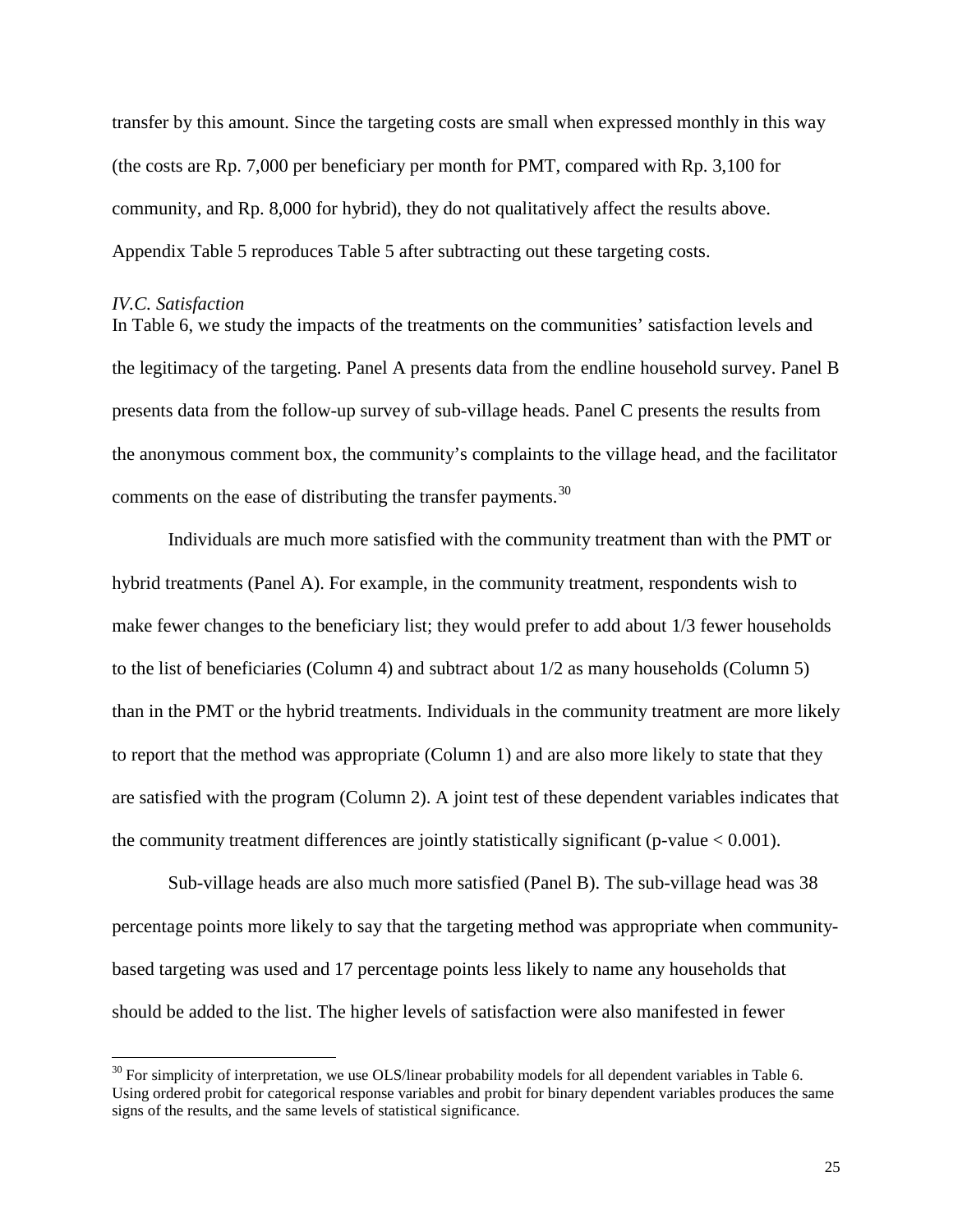complaints (Panel C). There were on average 1.09 fewer complaints in the comment box in the community sub-villages relative to the PMT sub-villages, and 0.55 fewer complaints in the hybrid sub-villages relative to the PMT (Column 2). The sub-village head also reported receiving 2.68 and 2.01 fewer complaints in the community and hybrid treatment, respectively (Column 3).

The higher satisfaction levels in the community treatment led to a smoother disbursal process. First, the facilitators who distributed the cash payment were 4-6 percentage points less likely to experience difficulties while doing so in sub-villages assigned to the community or hybrid method (Panel C, Column 4). Second, the sub-village heads could choose for the cash disbursals to happen in an open community meeting or, if the head felt that they would encounter problems in the village, the facilitator could distribute the transfer door-to-door. Facilitators were 8 percentage points more likely to distribute the cash in an open meeting in the sub-villages assigned to the community treatment (Panel D, Column 5).<sup>[31](#page-26-0)</sup>

## *IV.C Understanding the differences between PMT and community targeting* The findings present an interesting puzzle. The results on the error rates suggest that the

community-based methods actually do somewhat worse at identifying the poor, although this does not significantly impact the poverty rate. However, the community method results in greater satisfaction levels. The following sections explore alternative explanations of why the PMT and

<span id="page-26-0"></span><sup>&</sup>lt;sup>31</sup> Do these differences in satisfaction represent changes from the act of directly participating in the process (as in Olken (2010)), from knowing that some local process was followed, or from changes in the final list of beneficiaries? We find no differences in our measures of satisfaction between the whole community treatments (when 48 percent of households attended the meeting) and elite community treatments (when only 17.6 percent of households attended the meeting), suggesting that it is either differences in the list or knowing that a local process was followed drives the differences in satisfaction. It is hard to differentiate between these remaining two hypotheses. To test for whether differences in satisfaction were driving the results, we computed an approximate PMT score for each individual in the baseline and then computed the rank correlation between this score and the targeting rank list that resulted from the experiment. We created a dummy variable that indicates a high correlation between these two measures, and interacted this variable with the community and hybrid treatments. There is no discernable difference across the satisfaction measures, implying that the higher satisfaction that was observed in the community treatment was not affected by the degree to which the community's list would match the PMT. This suggests that knowing that a local process was followed seems to drive the satisfaction levels. These results are available upon request. On the other hand, as discussed above, when shown the resulting beneficiary list, community members made fewer additions and subtractions to the list, suggesting that they actually have fewer disagreements with the resulting names in the community treatment, so the difference in the list itself may also be important.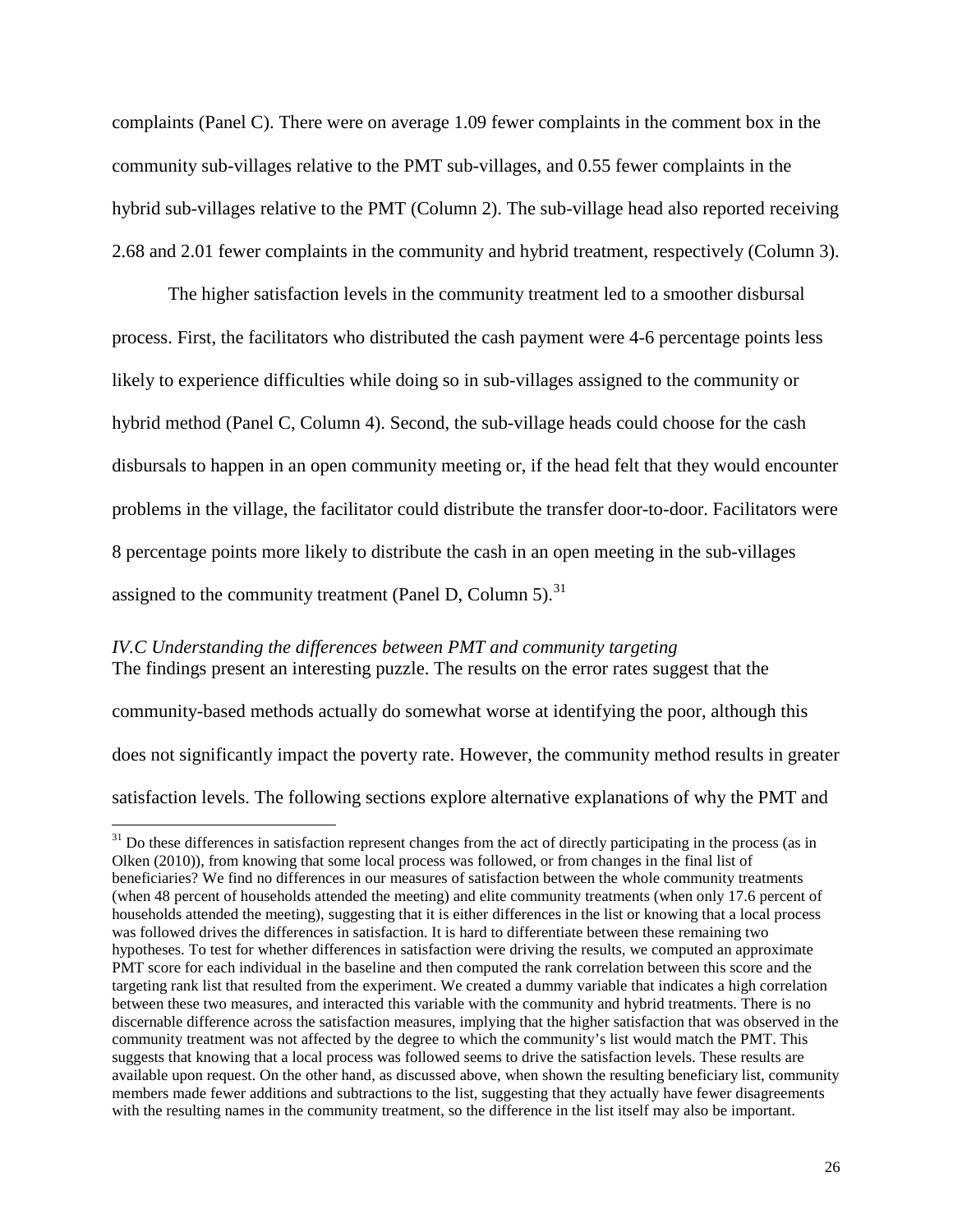the community methods differ: elite capture, community effort problems, heterogeneity in preferences within the villages, and differences in information.

#### **V. Elite Capture**

In Table 7, we test for elite capture by examining whether elite connected households are more likely to be beneficiaries when the elites potentially have more control of the process (i.e. in the elite-only meetings). We first verify that the elite-only meetings had an impact on attendance, and then test for whether the elite-only treatment affected the error rate. We re-estimate equation 1 (with both attendance measures and the error rate as outcome variables), but now include a dummy for the ELITE sub-treatment. As expected, elite meetings have lower participation: we find that 48 percent of households attended the meetings in the whole community treatment, compared to 18 percent in the elite sub-treatment (Column 1).<sup>[32](#page-27-0)</sup> However, the error rate was not significantly different across the two treatments (Column 2).

While the evidence presented in Column 2 is consistent with no elite capture, it is also consistent with the elite dominating the whole community meeting, leading to the result that both types of meetings reflect their preferences.<sup>[33](#page-27-1)</sup> To test this, we examine whether the elites and their relatives were more likely to be selected in both the whole community and elite meetings relative to the PMT. Specifically, we estimate the following equation:

(2) ERROR<sub>ivk</sub> =  $\alpha + \beta \cdot f$ COMMUNITY<sub>ivk</sub> +  $\beta$ <sub>2</sub> HYBRID<sub>ivk</sub> +  $\beta$ <sub>3</sub> ELITE<sub>ivk</sub> +  $\beta$ <sub>4</sub> CONN<sub>ivk</sub> +  $\beta$ <sub>5</sub>  $(\text{COMMUNITY}_{ivk} \times \text{CONN}_{ivk}) + \beta_6 (\text{HYBRID}_{ivk} \times \text{CONN}_{ivk}) + \beta_7 (\text{ELITE}_{ivk} \times \text{CONN}_{ivk}) + \gamma_k + \varepsilon_{ivk}$ 

<span id="page-27-0"></span> $32$  The data on attendance come from questions about generic targeting meetings during the endline survey, it is possible to report having attended a meeting (such as a meeting during the socialization of the program or a meeting about another targeted related activity) even though our project held no ranking meeting in their villages.

<span id="page-27-1"></span><sup>&</sup>lt;sup>33</sup> This second story seems unlikely: the facilitators report that a few individuals dominated the conversation in only 15 percent of the meetings, and that otherwise the meetings were a full community affair.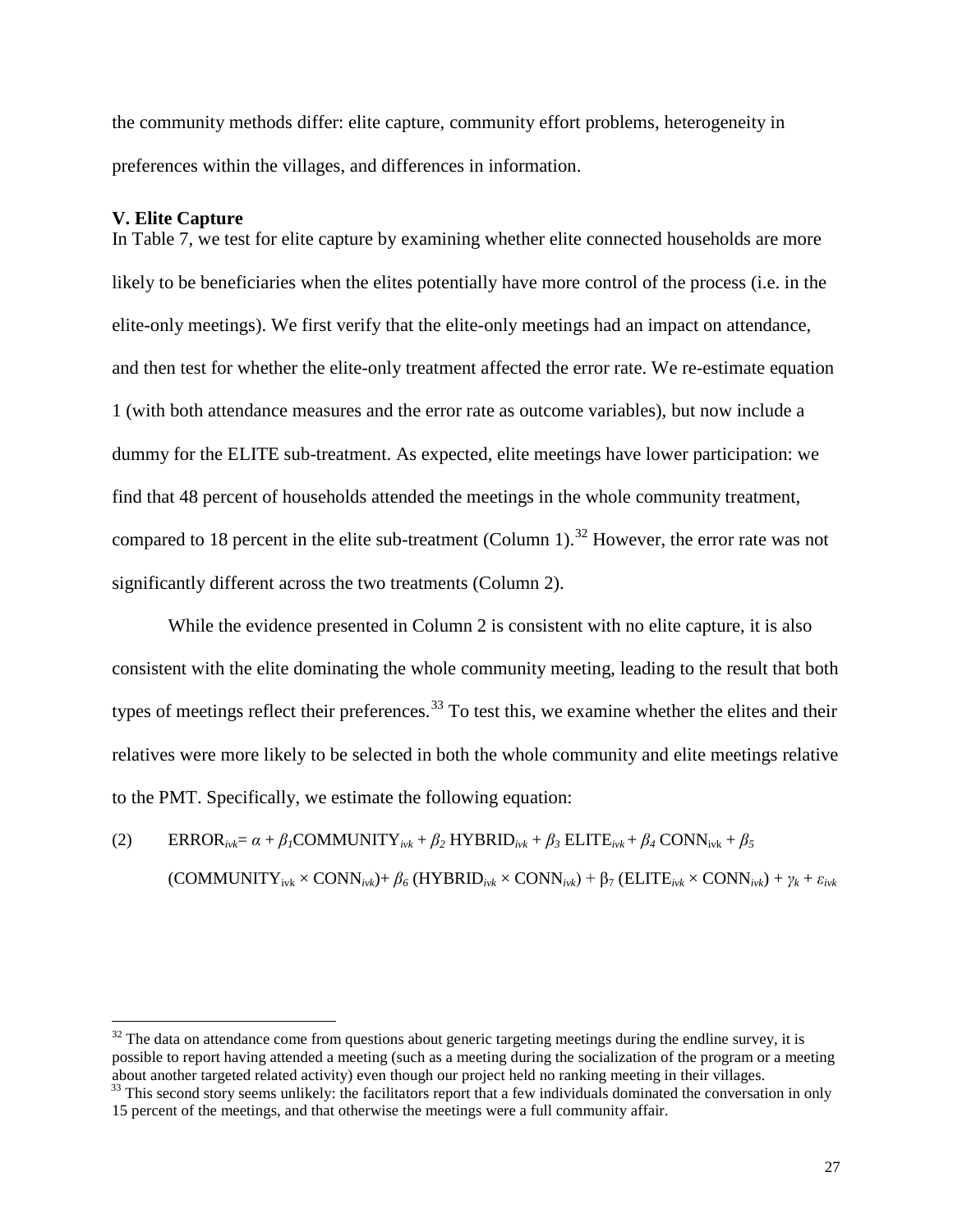where CONN<sub>ivk</sub> is an indicator that equals one if the household is related to any of the sub-village leaders/elites, or is one of the leaders themselves.<sup>[34](#page-28-0)</sup> Columns 3 and 4 examine the error rate as the dependent variable, and columns 5 and 6 examine whether a household received the transfer as the dependent variable. We find little evidence of elite capture. In fact, the point estimates suggest the opposite: the elite connected households are less likely to be mis-targeted in the community and elite treatments, although the effect is not significant at conventional levels. In fact, we find that the elites are actually penalized in the community meetings: elites and their relatives are about 6.7 to 7.8 percent less likely to be on the beneficiary list in the community meetings relative to PMT meetings.<sup>[35](#page-28-1)</sup> The point estimates suggest that the elite treatment undoes this penalty to some degree, but on net in elite versions of the community meetings, elites are still 2.6 percentage points less likely to receive transfers than in the PMT treatment (though the combined effect is not statistically significant from 0). These findings suggest that elite capture is not the reason that the mis-targeting is worse under the community method.

#### **VI. Problems with Community Effort**

The community-based ranking process requires human effort: ranking 75 households would require making at least 363 pair-wise comparisons. Thus, the worse targeting in the community methods could result simply from fatigue as the ranking progresses. To investigate this, we randomized the order in which households were ranked.

<span id="page-28-0"></span> $34$  Specifically, we defined an "elite connected" household as any household where 1) we interviewed the household and found that a household member held a formal leadership position in the village, such as village or sub-village head, 2) at least two of the respondents we interviewed identified the household as holding either a formal or informal (*tokoh*) leadership role in the village, or 3) a household connected by blood or marriage to any household identified in (1) or (2).

<span id="page-28-1"></span> $35$  It is possible that the elite connected households are more likely to be connected to other households in the subvillage in general. In this case, the penalty in columns (3) and (4) may not be due to the fact that they are elite, but instead be due to the fact that the community believes that they will be "taken care of" by their relatives. In Appendix Table 5, we re-run the specifications in Table 6 (Col 3-6), now including both the main effects and interacted effects of the households' general connectedness within the village (specifically, a dummy variable for whether the household is related by blood or marriage to any other household in the village) as well as elite connectedness. The elite results stay robust (both in magnitude and significance) when controlling for general connectedness.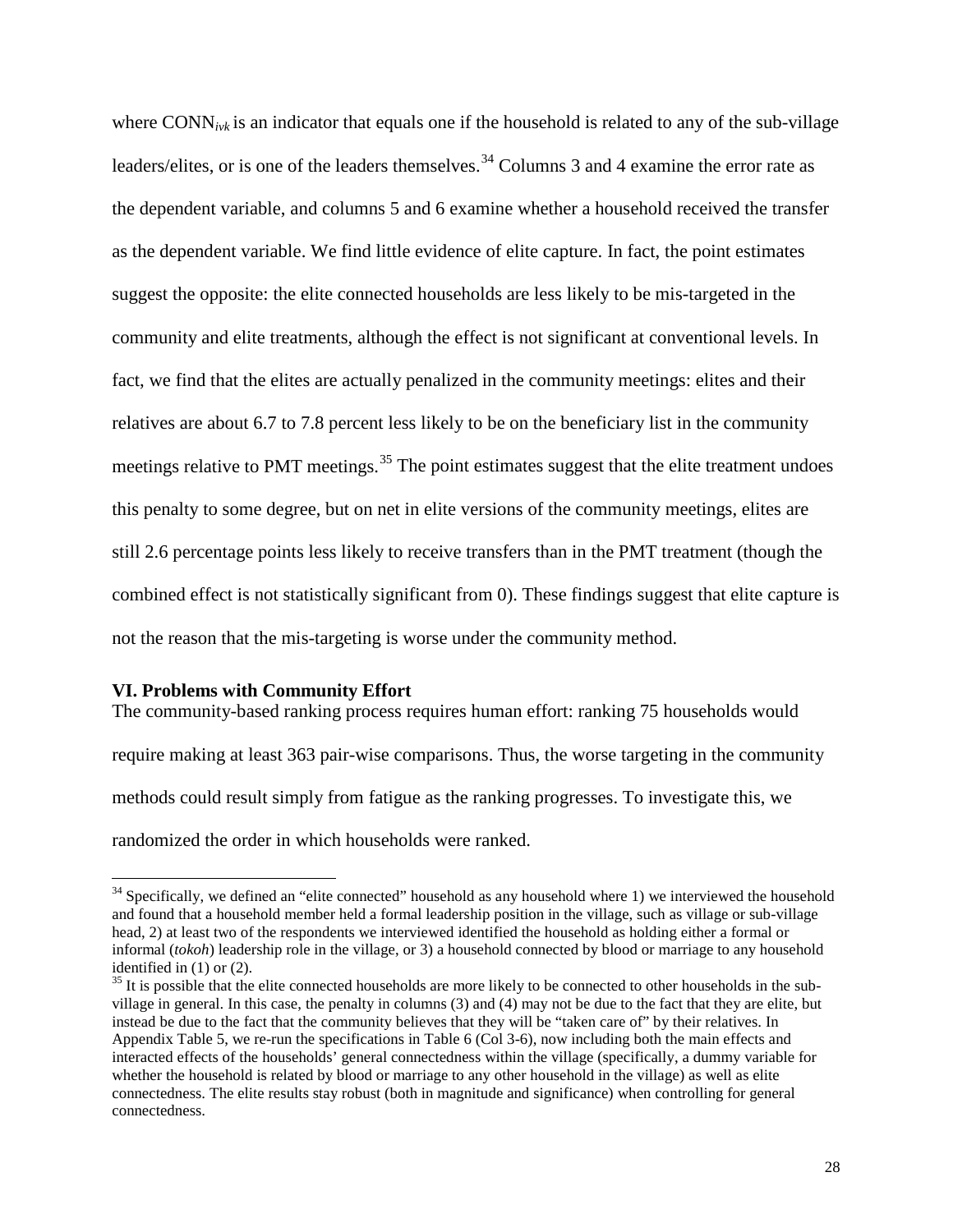Figure 3 graphs the relationship between the error rate and the randomized rank order from a non-parametric Fan regression, with cluster-bootstrapped 95 percent confidence intervals shown as dashed lines. The error rate is lowest for the first few households ranked, but then rises sharply by the  $20<sup>th</sup>$  percentile of households. The magnitude is substantial – the point estimates imply that error rates are between 5-10 percentage points lower for the first household than for households ranked in the latter half of the meeting.

Table 8 reports results from investigating these issues in a regression framework. Column 1 reports the results from estimating the relationship between the error rate and the randomized rank order, which varies from 0 (household was ranked first) to 1 (the household was ranked last). The point estimate is positive, indicating a higher error rate for households ranked later, but it is not statistically significant. In Column 2, we interact the order with the hybrid treatment. The results show that in the community treatment, there is substantially more error at the end of the process: the first household ranked is 5.9 percentage points less likely to be incorrectly targeted than the last household ranked; these results are marginally significant with a p-value of 0.11. On net, the community treatment actually does slightly better than the PMT in the beginning, but substantially worse towards the end. This effect is completely undone in the hybrid, where the random rank order and the error rate appear unrelated. Columns 3 and 4 examine how the rank order affects whether a household receives the transfer. On average, households ranked at the end of the meeting are 4.9 percentage points more likely to be on the beneficiary list than those ranked at the start (significant at the 10 percent level). The additional error from being late in the list thus comes largely from richer households ranked toward the end of the process being more likely to be on the list.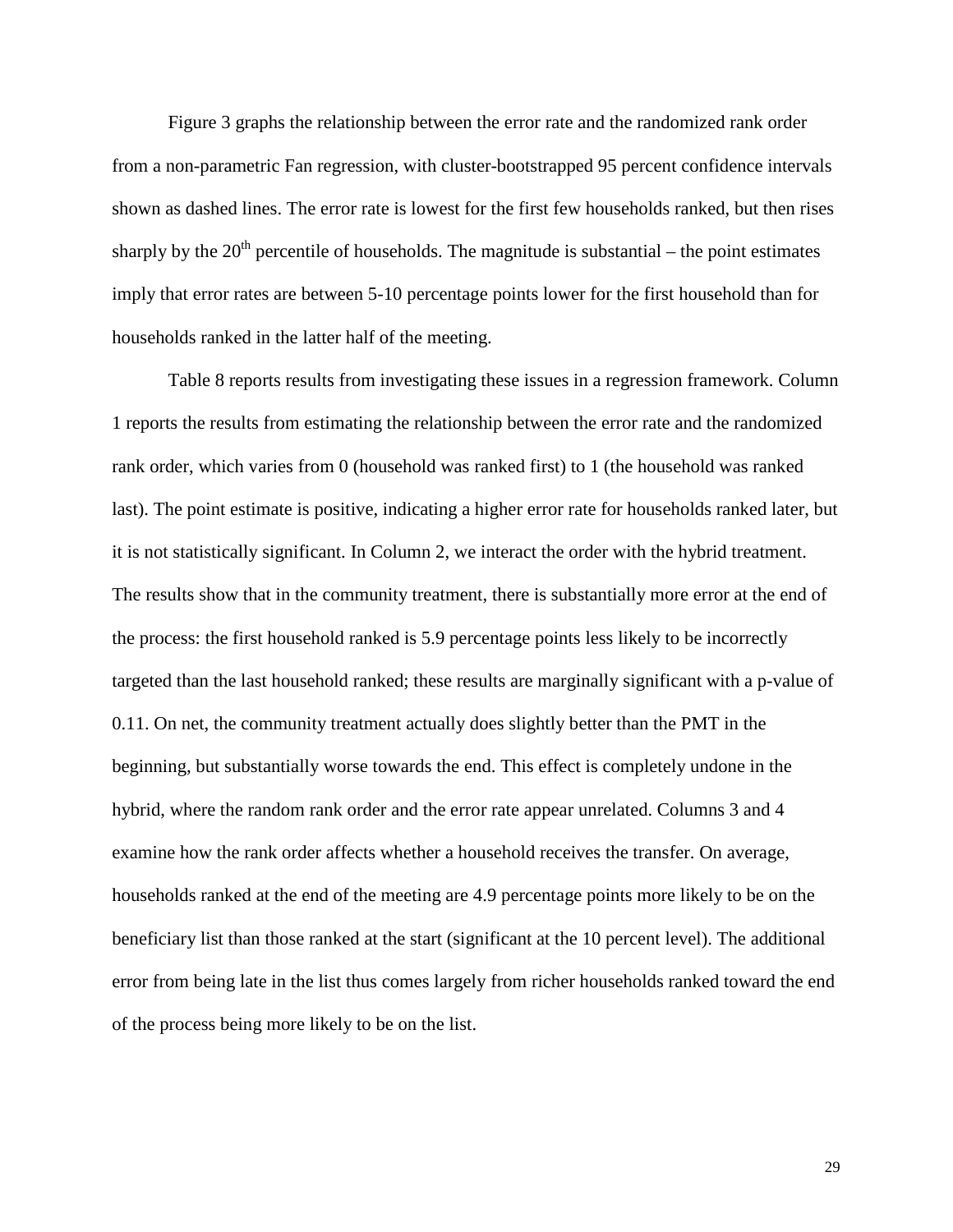## **VII. Does the Community Have a Different Maximand?**

A third reason why the community produced a different outcome than the PMT is that the community is doing its best to identify the poor, but has a different concept of poverty. We thus explore whether the community's views on poverty differ from that of per-capita consumption.

# *VII.A. Alternative welfare metrics*

We begin by examining how the targeting outcomes compare not just against the government's metric of welfare (captured by  $r_{\rm g}$ , the ranking based on per-capita consumption), but also against alternative welfare metrics. In our baseline survey, we asked eight randomly chosen members of the community to confidentially rank each other from poorest to richest. We average the ranks to construct each household's wealth rank according to the other community members, denoted  $r_c$ . To capture welfare as measured from an elite perspective, denoted *re*, we examine how the subvillage head ranked these eight other households. To measure how people assess their own poverty, denoted  $r_i$ , we asked all respondents to rate their own poverty level on a scale of 1 to 6. We computed the percentile rank of each measure to put them on the same scale.<sup>[36](#page-30-0)</sup>

To assess the poverty targeting results against these alternative welfare metrics, we compute the rank correlation between the targeting rank list derived from the experiment and each of four welfare metrics. We then examine the effectiveness of the various targeting treatments against these different measures of well-being by estimating:

(3) RANKCORR<sub>*v*kR</sub>= 
$$
\alpha + \beta_1
$$
 COMMUNITY<sub>*v*k</sub> +  $\beta_2$  HYBRID<sub>*v*k</sub> +  $\gamma_k + \varepsilon_{\nu kR}$ 

where RANKCORR<sub>*vkR*</sub> is the rank correlation between the targeting rank list and the well-being measure *R* in sub-village *v*. Stratum fixed effects (*γk*) are included. The results are reported in Table 9. As the data is aggregated to the village level, each regression has 640 observations.

<span id="page-30-0"></span><sup>&</sup>lt;sup>36</sup> Appendix Table 7 presents the matrix of rank correlations between these alternative welfare metrics. The correlation matrix shows that while all of the welfare metrics are positively correlated, they clearly capture different things. Of particular note is the self-assessments: while the rank correlation of self-assessments (*ri*) with consumption  $(r<sub>e</sub>)$  is only 0.26, that with community survey ranks  $(r<sub>c</sub>)$  is 0.45. Thus, the survey ranks appear to capture how individuals feel about themselves better than per capita consumption.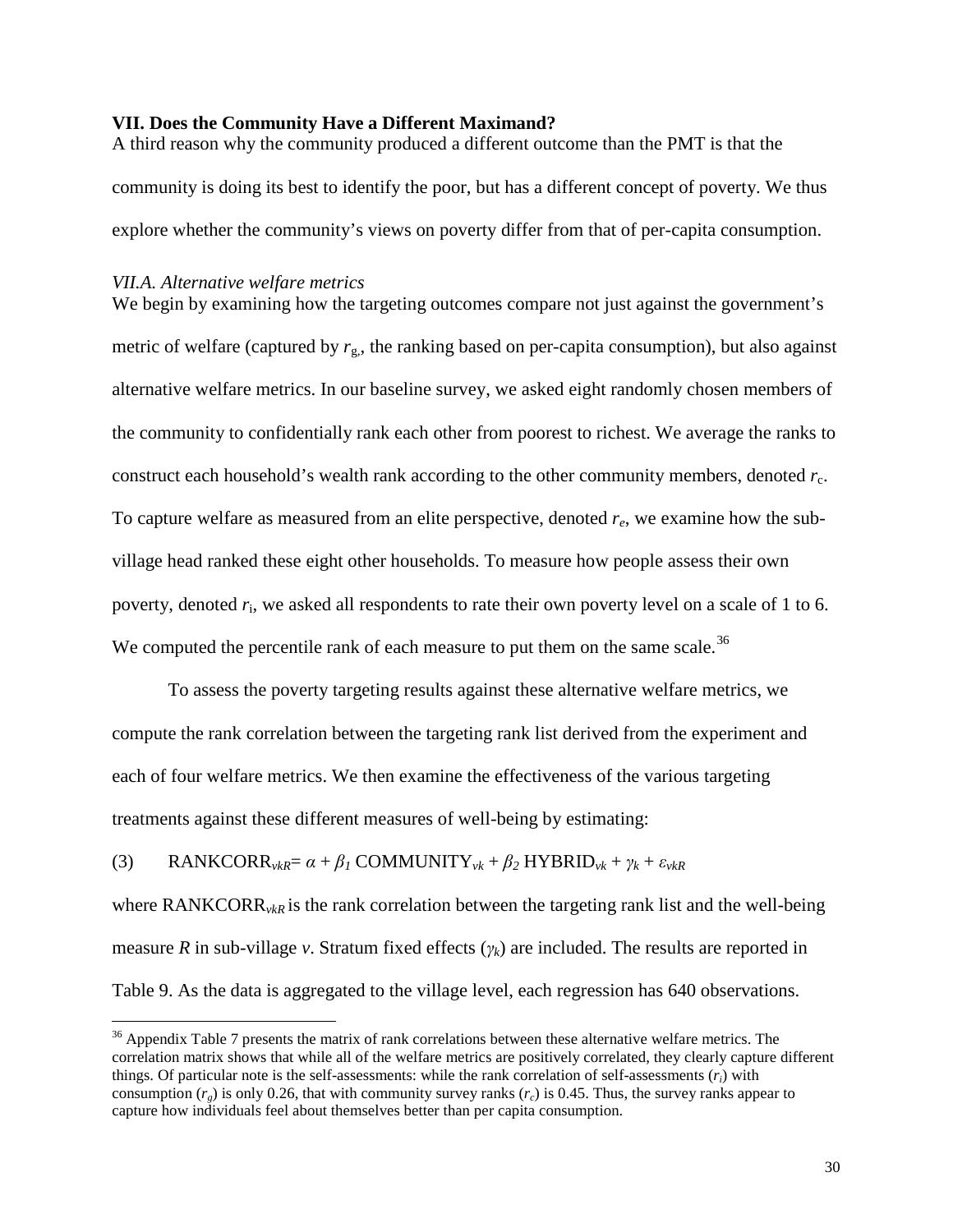The results provide striking evidence that per capita consumption as we measure it does not fully capture what the community calls welfare. Column 1 confirms the results that are shown in Table 3: both the community and hybrid treatment result in lower rank correlations with per-capita consumption than the PMT. Specifically, they are 6.5-6.7 percentage points, or about 14 percent, lower than the rank correlations obtained with PMT. However, they move away from consumption in a very clear direction – the community treatment increases the rank correlation with  $r_c$  by 24.6 percentage points, or 49 percent above the PMT level. The hybrid also increases the correlation with  $r_c$  but the magnitude is about half that of the community treatment. Thus, the verification in the hybrid appears to move the final outcome away from the community's perception of well-being. These differences are statistically significant at the 1 percent level. Results using the rank list obtained in the survey from the sub-village head  $(r_e)$  are virtually identical to those from the community  $(r_c)$  (significant at the 1 percent level). This provides further evidence that the community and the elite broadly share the same assessments of welfare.

Perhaps most importantly, we find that the community treatment increases the rank correlation between the targeting outcomes and the self-assessments of own poverty  $(r<sub>s</sub>)$  by 10.2 percentage points, or about 30 percent of the level in the PMT (significant at 1 percent). The hybrid treatment also does so by 7.5 percentage points. The community targeting methods are thus more likely to conform with individual's self-identified welfare status.

## *VII.B. Are these preferences broadly shared?*

The results above suggest that the ranking exercise moves the targeting process towards a welfare metric identified by community members. An important question is the degree to which this reflects the view of one group within the community. One experimental sub-treatment was designed precisely to get at this question. In Table 10, we report the effect of changing the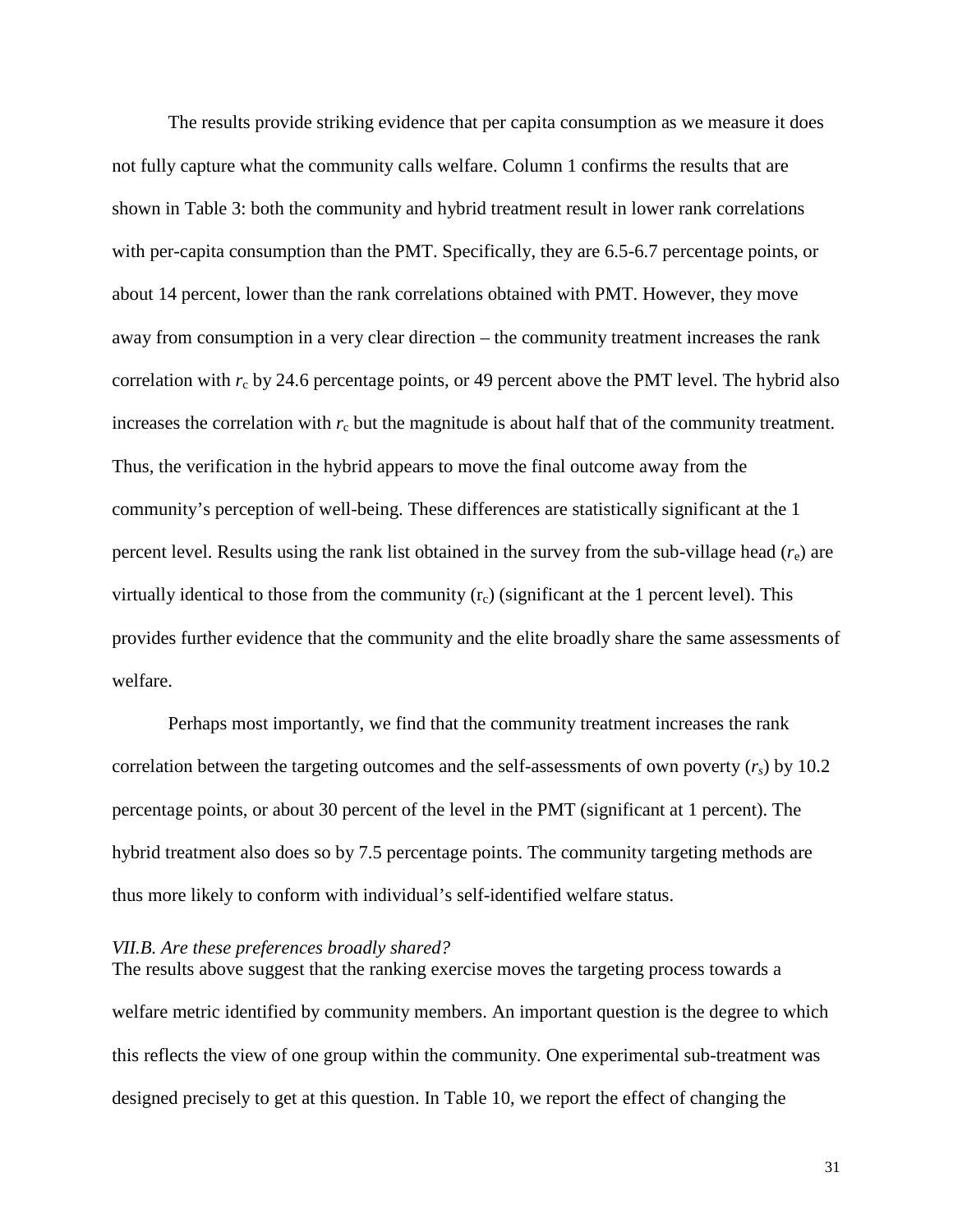composition of the meeting by holding the meeting during the day, when women are more likely to be able to attend. We also consider the other sub-treatments (elite and 10 poorest) in this analysis, as they could also plausibly have affected the welfare weights of those at the meeting.

We begin by investigating the impact of having a daytime meeting on attendance. This treatment does not change the share of households in the village that attend (Columns 1 and 2). However, the percentage of households that are represented by women is about 10 percentage points (for a total of 49 percent) higher in the day than during the evening meetings (Column 3).

Although the day meeting treatment affected the gender composition of the meetings, Columns 4 - 8 show that it did not affect the targeting outcomes. The elite treatment also did not affect the rank correlations with any of the various welfare metrics. Interestingly, the only subtreatment that affected the rank correlations was the 10 poorest treatment, which increased the correlation of the treatments with ranks from self assessments. Overall, there seems to be no evidence that the identity of the subgroup doing the ranking mattered.

#### **VIII***.* **Understanding the Community's Maximand**

The evidence so far suggests that the community has a systematic, broadly shared notion of welfare that is not based on per-capita consumption, and that the community targeting methods reflect this different concept of welfare. This raises several key questions: Is the community simply mis-measuring consumption? Or does it value something other than consumption?

*VIII.A. Does the Community Lack Information to Evaluate Consumption?* There is no definitive way to prove that the community has all the information that is available in the PMT.<sup>[37](#page-32-0)</sup> However, the fact that those ranked early in the process were ranked at least as well

<span id="page-32-0"></span> $37$  The ideal way to test this would be to ask households in the baseline survey to answer the questions in the PMT formula for other households in their village. However, this would be intrusive to do in baseline survey as it may make households feel as if they are "reporting" on other households in their village.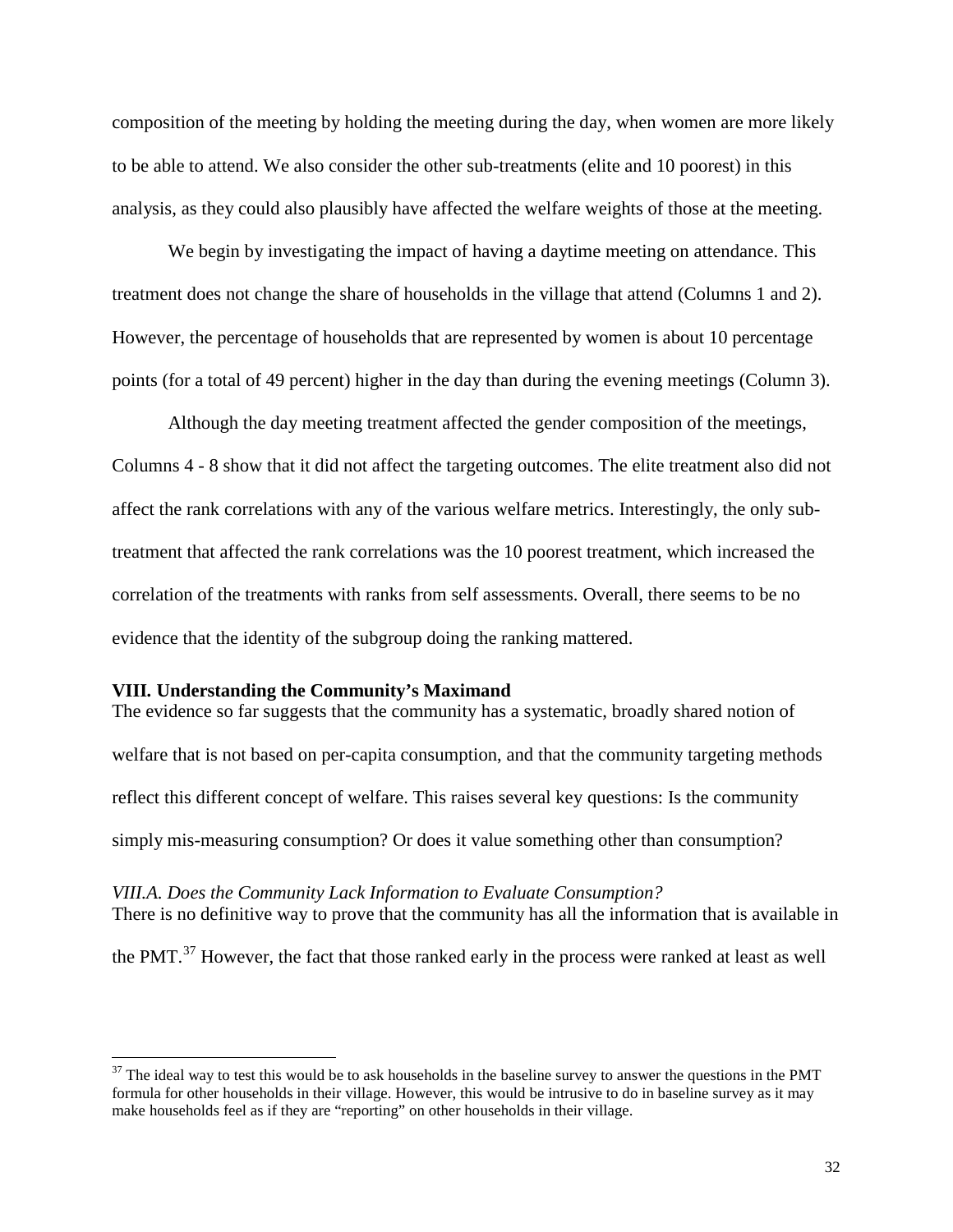as in the PMT suggests that information is not the main constraint. We can also test whether the community has information about consumption beyond that in the PMT. To do so, we estimate:

(4) RANKIND<sub>ijvk</sub> = 
$$
\alpha + \beta_I
$$
 RANKCONSUMPTION<sub>ivk</sub> +  $\beta_2$  RANKPMTSCORE<sub>jvk</sub> +  $v_j$  +  $\varepsilon_{ijvk}$   
where RANKIND<sub>ijvk</sub> is household *j*'s rank of household *i* (all ranks are in percentiles),  
RANKCONSUMPTION<sub>ivk</sub> is the rank of household *i*'s per capita consumption in village *v*, and  
RANKPMTSCORE<sub>ivk</sub> is the rank of household *i*'s PMT score that is computed using the baseline  
data. Fixed effects for the individual providing the ranking are included ( $v_j$ ), and standard errors  
are clustered at the village level. The results of this analysis are presented in Column 1 of Table  
11. In Column 2, we instead include all of the variables that enter the PMT score separately  
rather than including the rank of the PMT score.

Table 11 illustrates that the community has residual information. Consumption is still highly correlated with individuals' ranks of other households from the baseline survey *even* after we control for the rank from the PMT (e.g. all the information that is contained in the PMT): a one percentile increase in consumption rank is associated with a 0.132 percentile increase in individual household ranks of the community (Column 1). This is significant at the 1 percent level. In the more flexible specification (Column 2), the correlation between consumption rank and survey rank remains positive (0.088) and significant at the 1 percent level.

The findings in Table 11 suggest that the community has residual information about consumption beyond that contained in the PMT score or even in the PMT variables. Moreover, the fact that almost all the PMT variables enter into the community ranks with plausible magnitudes suggests that the community has most of the information in the PMT as well, but chooses to aggregate it in different ways. While we cannot completely rule out that the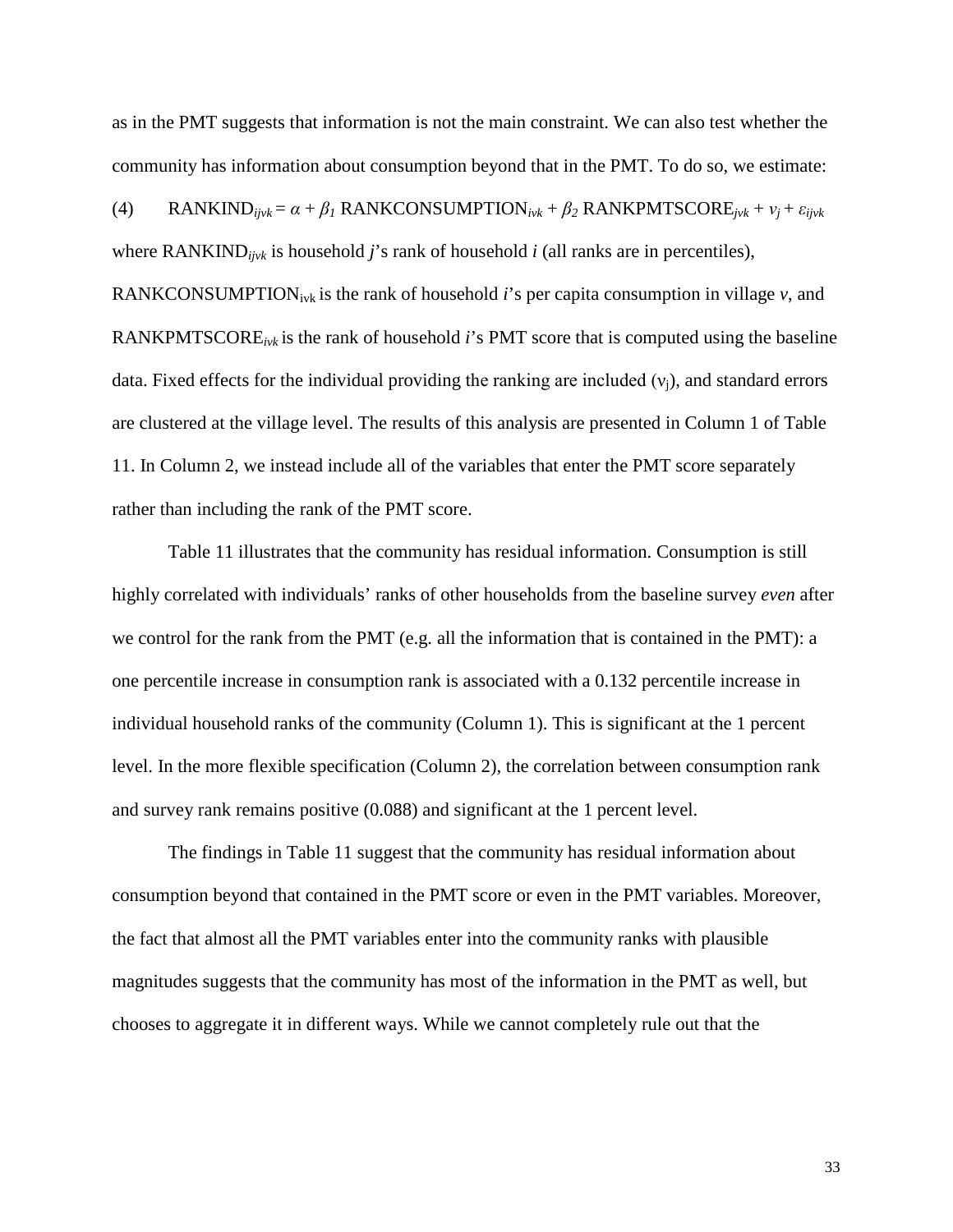community lacks some information that is present in the PMT, the evidence here suggests that differences in information are not the primary drivers of the different results.

#### *VIII.B. A Different View of Individual Welfare*

Table 12 explores the relationship between the welfare metrics (community survey rank  $r_c$ , elite survey rank  $r_e$ , and self-assessment rank  $r_s$ ), the targeting results in PMT, community, and hybrid villages, and a variety of household characteristics that might plausibly affect either the welfare functions or the social welfare weights used in targeting. In Columns 1 - 3, we present results of specifications where the dependent variable is the within-village rank of each household in the baseline survey according to different survey-based welfare metrics. In Columns  $4 - 6$ , the dependent variable is the treatment rank, put on a corresponding metric where the lowest ranked (poorest) household in the dataset in each village is ranked 0 and the highest ranked (richest) household in the dataset in each village is ranked  $1.^{38}$  $1.^{38}$  $1.^{38}$  We control for the log of per capita consumption in all regressions, and therefore the coefficients can be interpreted as conditional on per-capita consumption. Thus, we identify where the community rankings deviate from a ranking based on consumption. We examine four dimensions on which villages may deviate: household demographic composition, ability to smooth shocks, discrimination against minorities or other marginal community members, and earning ability.

First, in Panel A, we examine whether villages make adjustments for equivalence scales. In our setting, the PMT is explicitly defined using per-capita consumption. Thus, it makes no adjustment for economies of scale in the household. By contrast, all of the community welfare functions (Columns 1-3) reveal that people believe that there are household economies of scale, so that conditional on per-capita consumption, those in larger households are considered to have

<span id="page-34-0"></span> $38$  Note that some of the variables included as explanatory variables – including household size, share of kids, household head education, and widowhood – were explicitly included in the PMT regression, which may explain why some of these variables are significant predictors of targeting in the PMT regressions.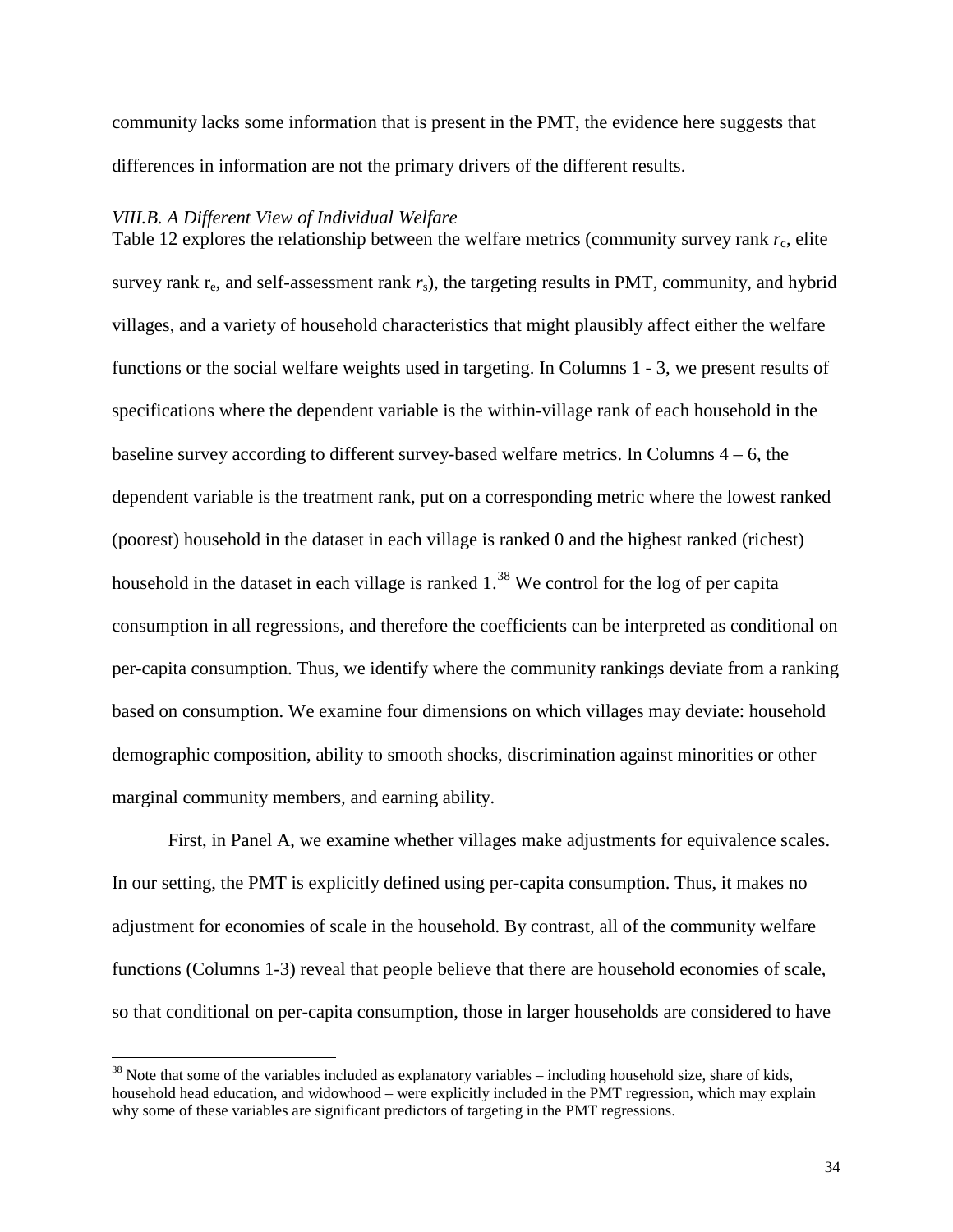higher welfare (as in Olken, 2005). Likewise, the same is true for the community ranking, which assigns almost an identical household size premium (Column 5). Interestingly, for a given household size and consumption, all methods rank households with more kids as poorer, even though children generally cost less than adults (Deaton, 1997).

Second, the community may know more about other households' ability to smooth shocks. Conditional on current consumption, the household that is better able to smooth shocks may be at a higher long-run expected utility level and therefore may need transfers less. For example, if two families have the same per capita consumption, the one that is more elite connected may worry less about bad shocks because it can expect to get help from rich relatives. The community might therefore feel that elite connected households are richer than their consumption indicates. Whether or not this is the correct theory, it aligns perfectly with what we find. In Panel B, we show that the community survey ranks put about a 9 percentage point premium on being elite connected, and even the elite and self-assessed survey ranks place a 4.4 and 2.5 percentage point premium, respectively. The community treatment ranks place a 5.1 percentage point premium on elite connectedness.

Similarly, there appears to be a premium for being better connected to the financial system. While total savings does not affect the rank, households that have a greater share of savings in a bank are classified as richer in both the individual surveys (Column 1-3) and the community meeting (Column 5). Households with family outside the village (who can presumably send remittances), are also ranked as less poor in terms of individual ranks, subvillage head ranks and the self-assessment, though not in the community meetings.

Third, in Panel C we test for discrimination against minorities or other marginal community members. We find no evidence of this: ethnic minorities are more likely to be ranked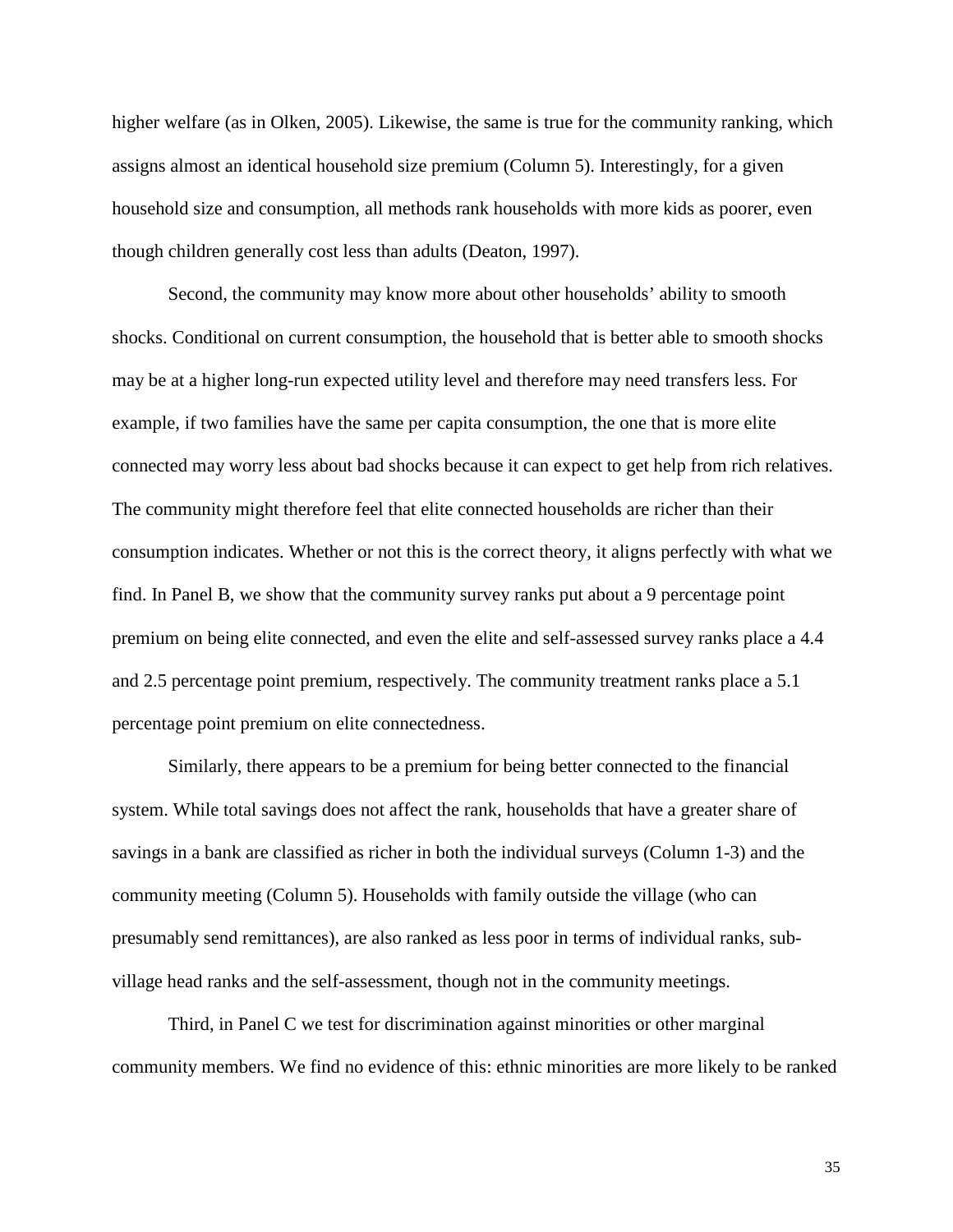as poor in the community treatment, suggesting perhaps that even extra care is paid to them in the interest of social harmony (Column 5). In addition, we find no evidence of favoring families that are more engaged with the community. Contributing labor to village projects does not affect a family's status. However, those who contribute money are viewed as rich (Column 1-3), though they are also likely to be ranked as richer by the PMT (Column 4).

Finally, in Panel D we find suggestive evidence that communities may try to provide the "right" incentives to households. For example, in a standard Mirlees (1971) framework, one would ideally like to target on ability to earn, rather than actual earnings, so as not to disincentivize households. To test whether this is what communities are doing in practice, we first look at the education level of the household head. Households where the household head has a primary education or less rank 2-4 percentage points poorer, conditional on their actual consumption. Similarly, households headed by a widow, those with a disability, and those where there is a serious illness are all rated poorer, conditional on actual consumption. The adjustment for widowhood is also reflected in the community treatment ranking, but not the disability and serious illness adjustments (Column 5).<sup>[39](#page-36-0)</sup> Finally and rather interestingly, the village does not penalize those who spend a lot of money on smoking and drinking. Families with these attributes are actually ranked lower both in community surveys (Column 1-3), and community meetings (Column 5), suggesting that the village treats these preferences as problems for the family as a whole rather than as behaviors that should be punished.

<span id="page-36-0"></span> $39$  There are, of course, two interpretations of these findings. One interpretation is that households are conditioning on earnings ability – i.e., if you are highly educated but do not earn much, that is your fault and you should not receive subsidies for it. Another interpretation, however, is that education is merely another signal of poverty that is more easily observable to the community than actual consumption, though communities would need to be overweighting this signal for this effect to produce a negative coefficient conditional on actual consumption.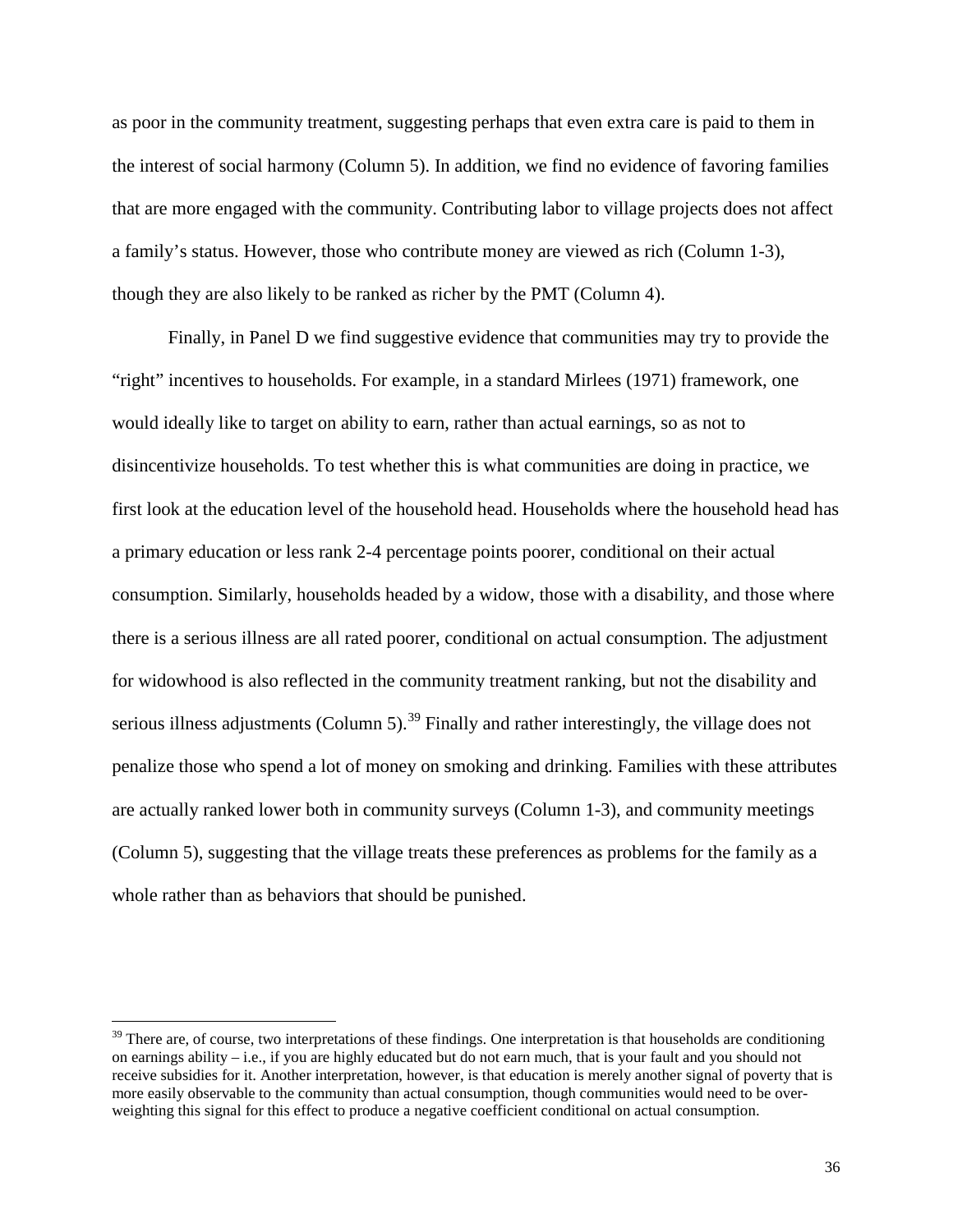#### **IX. Conclusion**

The debate regarding decentralization in targeting is usually framed in terms of the benefits of utilizing local information versus the costs of some form of malfeasance, such as elite capture. While we started with an experiment that took both of these ideas very seriously, our results point to a third factor as being very important: the community seems to have a widely shared objective function other than per-capita consumption, and implementing this objective is a source of widespread satisfaction in the community. Moreover, this objective function does not differ based on elite capture. Rather, these preferences appear to be informed by a better understanding of factors that affect a household's earning potential or vulnerability, such as the returns to scale within the family, as compared to relying purely on consumption.

Given these findings, if targeting the poor based on consumption is the only objective, the PMT does perform somewhat better than the community methods, though the difference between the methods in terms of the ultimate poverty impact for a typically-sized program is not significantly different. Especially given the relatively small differences in ultimate poverty outcomes between the alternative treatments, it is not evident that there is a strong enough case to overrule the community's preferences in favor of the traditional consumption metric of poverty, especially given the gain in satisfaction and legitimacy. On the other hand, what is clear is that there is no case for the intermediate hybrid method: it resulted in both worse targeting performance and low legitimacy. This may be because its main theoretical advantage preventing elite capture—was not important in our setting. It is possible that perhaps alternative hybrid designs (e.g. using a PMT process in the first stage but then allowing the community to add some very poor households to the resulting beneficiary list) might perform better than those where the selection process is ultimately determined strictly by the PMT survey results, as the community does better at identifying the very poor.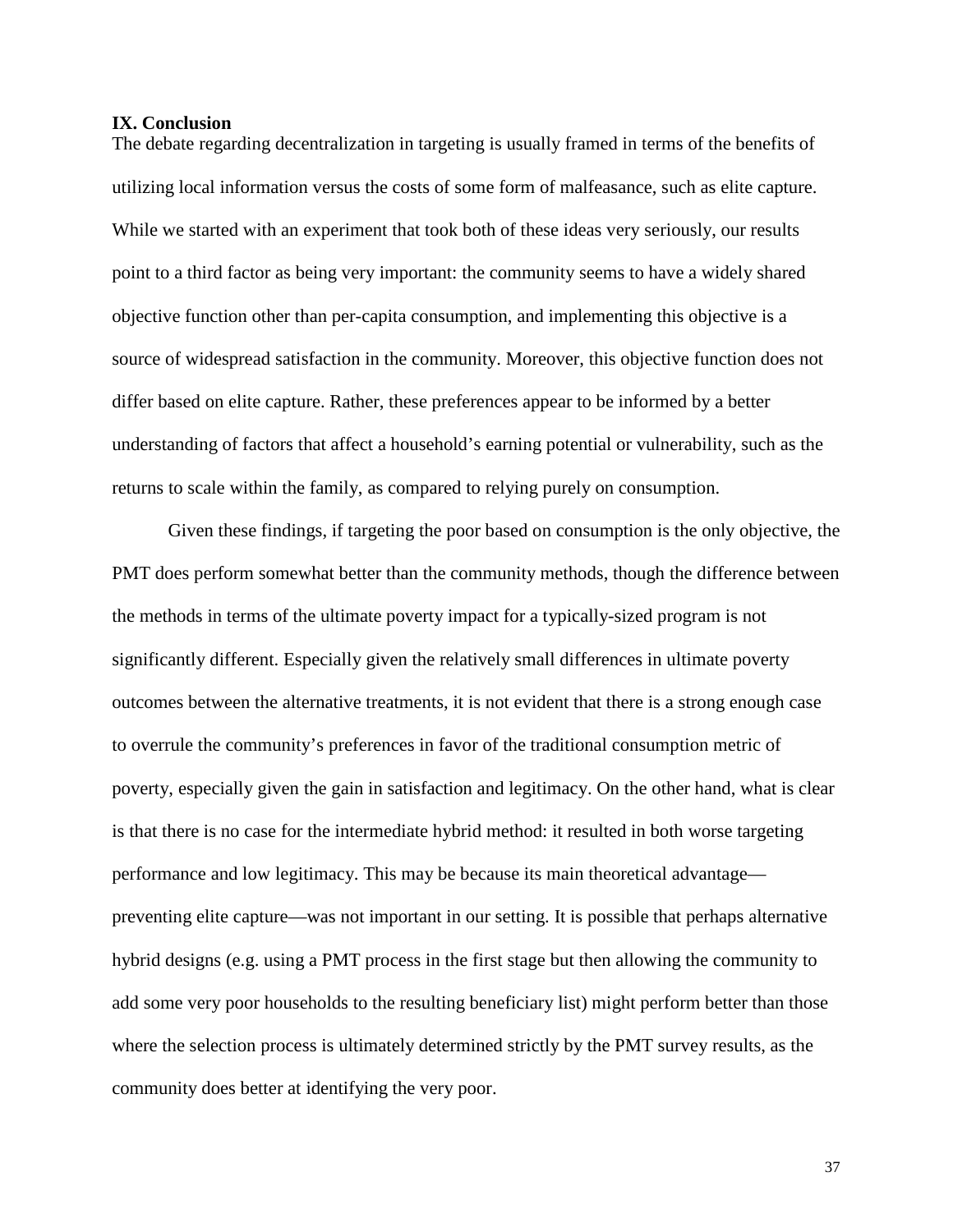The findings in this paper raise several interesting questions. First, while we found little evidence of elite capture, it is possible that this might change over time as individuals learn to better manipulate the system. Manipulation over time has been shown to occur in some kinds of PMT systems (Camacho and Conover, 2011), but whether it would occur when the per-village allocation is fixed, and whether it would be more or less severe in community-targeted systems, are important open questions. Second, given how well the community outcomes match individual self-assessments, an important question is whether a self-targeting system (perhaps connected to an ordeal mechanism as in Nichols and Zeckhauser (1982)) could provide a more cost-effective method. We regard these as important questions for future research.

#### **Works Cited**

Alderman, Harold. 2002. "Do Local Officials Know Something We Don't? Decentralization of Targeted Transfers in Albania." *Journal of Public Economics*, 83(2): 375-404.

- Bardhan, Pranab and Dilip Mookherjee. 2005. "Decentralizing Antipoverty Program Delivery in Developing Countries." *Journal of Public Economics*, 89 (4): 675-704.
- Camacho, Adriana, and Emily Conover. 2011. "Manipulation of Social Program Eligibility." *American Economic Journal: Economics Policy*, 3(2): 41-65.
- Cameron, Lisa A. 2002. "Did [Social Safety Net Scholarships Reduce Drop-Out Rates During the](http://ideas.repec.org/p/wbk/wbrwps/2800.html)  [Indonesian Economic Crisis?"](http://ideas.repec.org/p/wbk/wbrwps/2800.html) [Policy Research Working Paper Series](http://ideas.repec.org/s/wbk/wbrwps.html) 2800, The World Bank.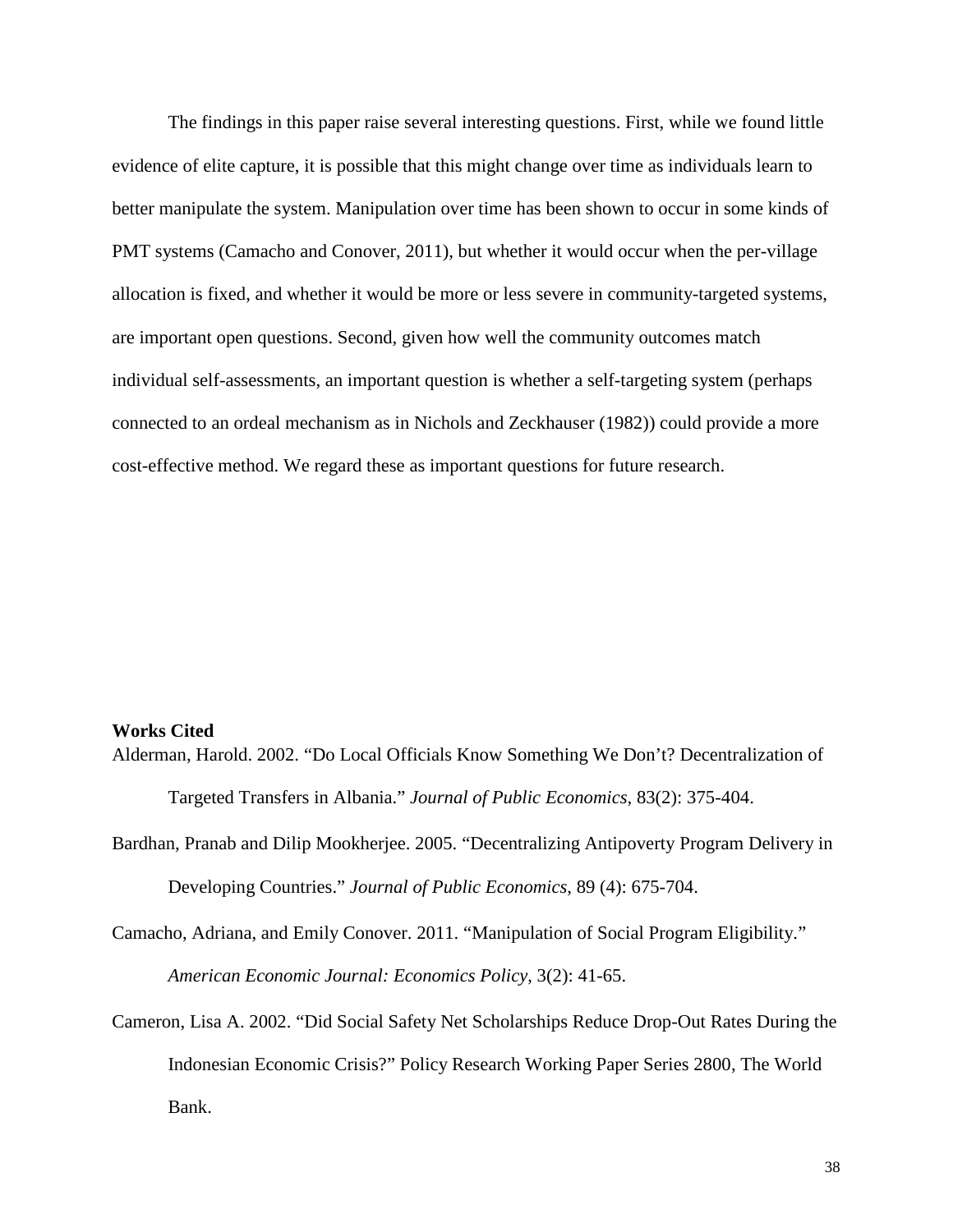- Coady, David, Margaret Grosh, and John Hoddinott. 2004. "Targeting Outcomes Redux," *World Bank Research Observer*, 19 (1): 61-85.
- Conn, Katharine, Esther Duflo, Pascaline Dupas, Michael Kremer and Owen Ozier. 2008. "Bursary Targeting Strategies: Which Method(s) Most Effectively Identify the Poorest Primary School Students for Secondary School Bursaries?" Mimeo.
- Daly, Anne, and George Fane. 2002. "Anti-Poverty Programs in Indonesia." *Bulletin of Indonesian Economic Studies,* 38(3): 309-239.
- Dearden, Lorraine and Martin Ravallion. 1988. "Social Security in a "Moral Economy": An Empirical Analysis for Java," *The Review of Economics and Statistics*, 70(1): 36-44.
- Deaton, Angus S. 1997. *The Analysis of Household Surveys: A Microeconomic Approach to Development Policy*. Baltimore: Johns Hopkins University Press.
- Galasso, Emanuela, and Martin Ravallion. 2005. "Decentralized Targeting of an Antipoverty Program." *Journal of Public Economics*, 89(4): 705-727.
- Knuth, Donald. 1998. *The Art of Computer Programming, Volume 3: Sorting and Searching, Second Edition*. Addison-Wesley: 80–105.
- Nichols, Albert L., and Richard J. Zeckhauser. 1982. ["Targeting Transfers through Restrictions](http://ideas.repec.org/a/aea/aecrev/v72y1982i2p372-77.html)  [on Recipients.](http://ideas.repec.org/a/aea/aecrev/v72y1982i2p372-77.html)" *[American Economic Review](http://ideas.repec.org/s/aea/aecrev.html)*, 72(2): 372-77.
- Olken, Benjamin A. 2006. "Corruption and the Costs of Redistribution: Micro Evidence From Indonesia," *Journal of Public Economics*, 90(4-5): 853-870.
- Olken, Benjamin A. 2010. "Direct Democracy and Local Public Goods: Evidence from a Field Experiment in Indonesia." *American Political Science Review*, 104(2): 243-267*.*
- Olken, Benjamin A. 2005. "Revealed Community Equivalence Scales." *Journal of Public Economics,* 89(2-3): 545-566.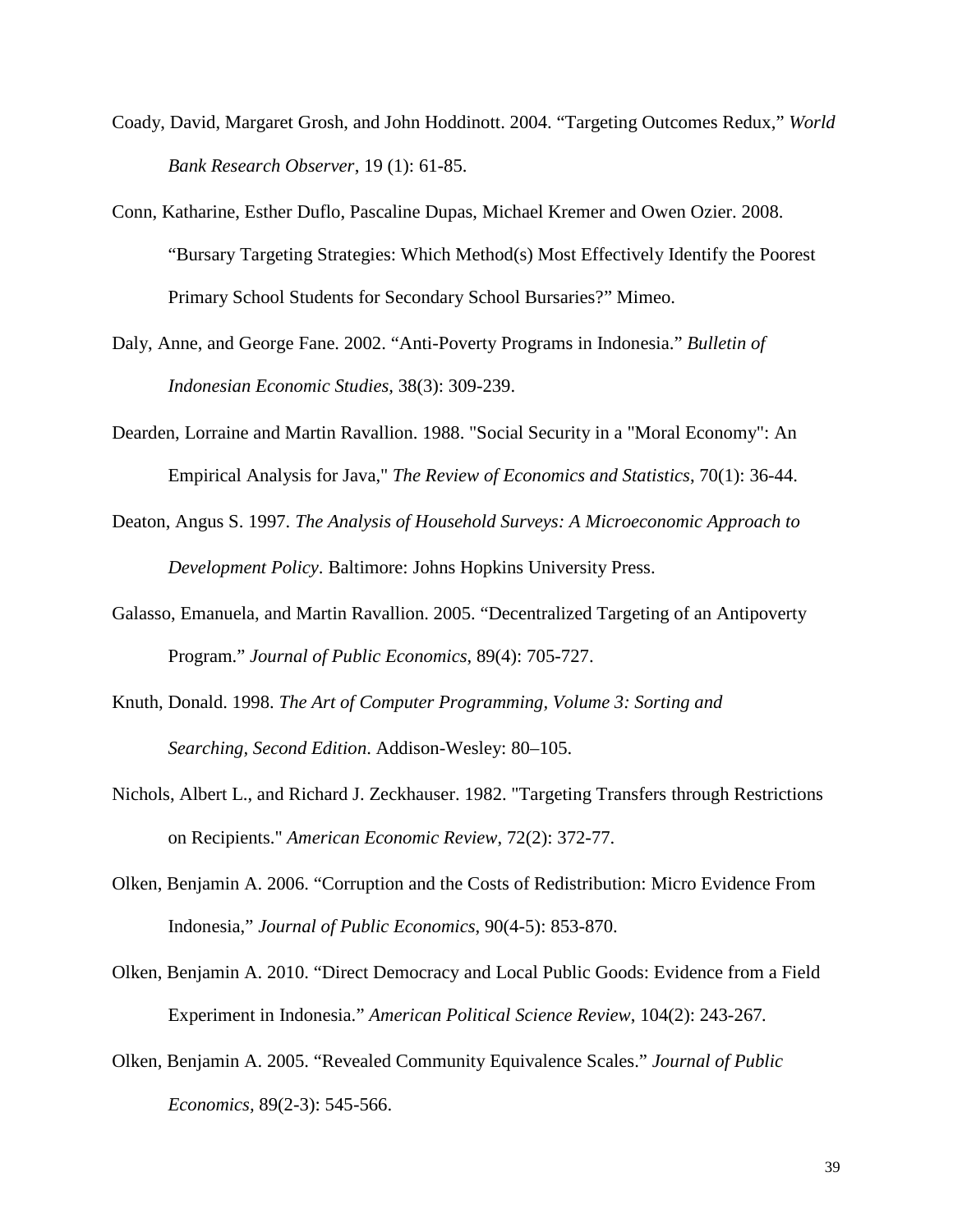Ravallion, Martin, 2008. "Miss-targeted or miss-measured?," *Economics Letters*, 100(1): 9-12.

- Ravallion, Martin, 2009. "How relevant is targeting to the success of an antipoverty program?," *The World Bank Research Observer,* 24(2): 205-231.
- Seabright, Paul. 1996. "Accountability and Decentralization in Government: An Incomplete Contracts Model." *European Economic Review*, 40: 61-89.
- The World Bank. 2008. *Global Purchasing Power Parities and Real Expenditures: 2005 International Comparison Program*. Washington, DC: The International Bank for Reconstruction and Development/The World Bank.
- The World Bank. 2006. "Making the New Indonesia Work for the Poor: Overview." Washington D.C: The World Bank.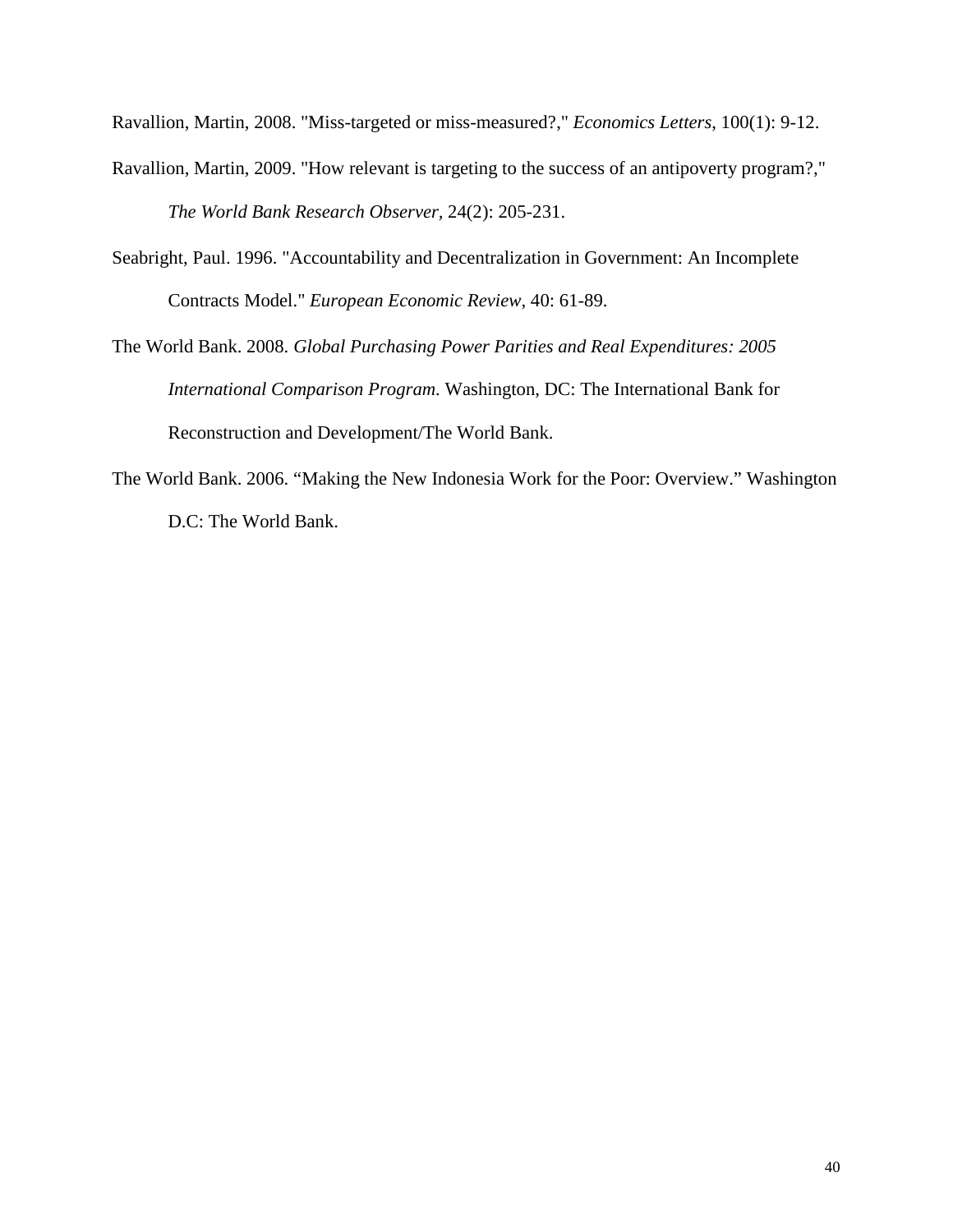# **Table 1: Randomization Design**

|                    | Community/Hybrid Sub-Treatments |       |           | <b>Main Treatments</b> |            |  |  |
|--------------------|---------------------------------|-------|-----------|------------------------|------------|--|--|
|                    |                                 |       | Community | Hybrid                 | <b>PMT</b> |  |  |
|                    | 10 Poorest First                | Day   | 24        | 23                     |            |  |  |
| Elite              |                                 | Night | 26        | 32                     |            |  |  |
|                    | No 10 Poorest First             | Day   | 29        | 20                     |            |  |  |
|                    |                                 | Night | 29        | 34                     |            |  |  |
|                    |                                 | Day   | 29        | 28                     |            |  |  |
| Whole<br>Community | 10 Poorest First                | Night | 29        | 23                     |            |  |  |
|                    | No 10 Poorest First             | Day   | 28        | 33                     |            |  |  |
|                    |                                 | Night | 20        | 24                     |            |  |  |
|                    |                                 | TOTAL | 214       | 217                    | 209        |  |  |

Notes: This table shows the results of the randomization. Each cell reports the number of sub-villages randomized to each combination of treatments. Note that the randomization of sub-villages into main treatments was stratified to be balanced in each of 51 strata. The randomization of community and hybrid subvillages into each sub-treatment (elite or full community, 10 poorest prompting or no 10 poorest prompting, and day or night) was conducted independently for each sub-treatment, and each randomization was stratified by main treatment and geographic stratum.

# **Table 2: Summary Statistics**

| Variable                                                 | <b>Obs</b> | Mean    | Std.<br>Dev. |
|----------------------------------------------------------|------------|---------|--------------|
| Panel A: Consumption from baseline survey                |            |         |              |
| Per capita consumption (Rp. 000s)                        | 5753       | 557.501 | 602.33       |
| Panel B: Mis-targeting variables:<br>On beneficiary list | 5756       | 0.30    | 0.46         |
| Error Rate Based on Consumption                          | 5753       | 0.32    | 0.47         |
| Inclusion Error (nonpoor $=$ rich + middle)              | 3725       | 0.20    | 0.40         |
| Exclusion Error (poor $=$ near + very poor)              | 2028       | 0.53    | 0.50         |
| Error Rate Based on Consumption -- rich                  | 1843       | 0.14    | 0.35         |
| Error Rate Based on Consumption -- middle income         | 1882       | 0.27    | 0.44         |
| Error Rate Based on Consumption -- near poor             | 1074       | 0.59    | 0.49         |
| Error Rate Based on Consumption -- very poor             | 954        | 0.46    | 0.50         |
| Panel C: Rank correlations between treatment results and |            |         |              |
| Per capita consumption                                   | 640        | 0.41    | 0.34         |
| Community (excluding sub-village head)                   | 640        | 0.64    | 0.33         |
| Sub-village Head                                         | 640        | 0.58    | 0.41         |
| Self-Assessment                                          | 637        | 0.40    | 0.34         |
|                                                          |            |         |              |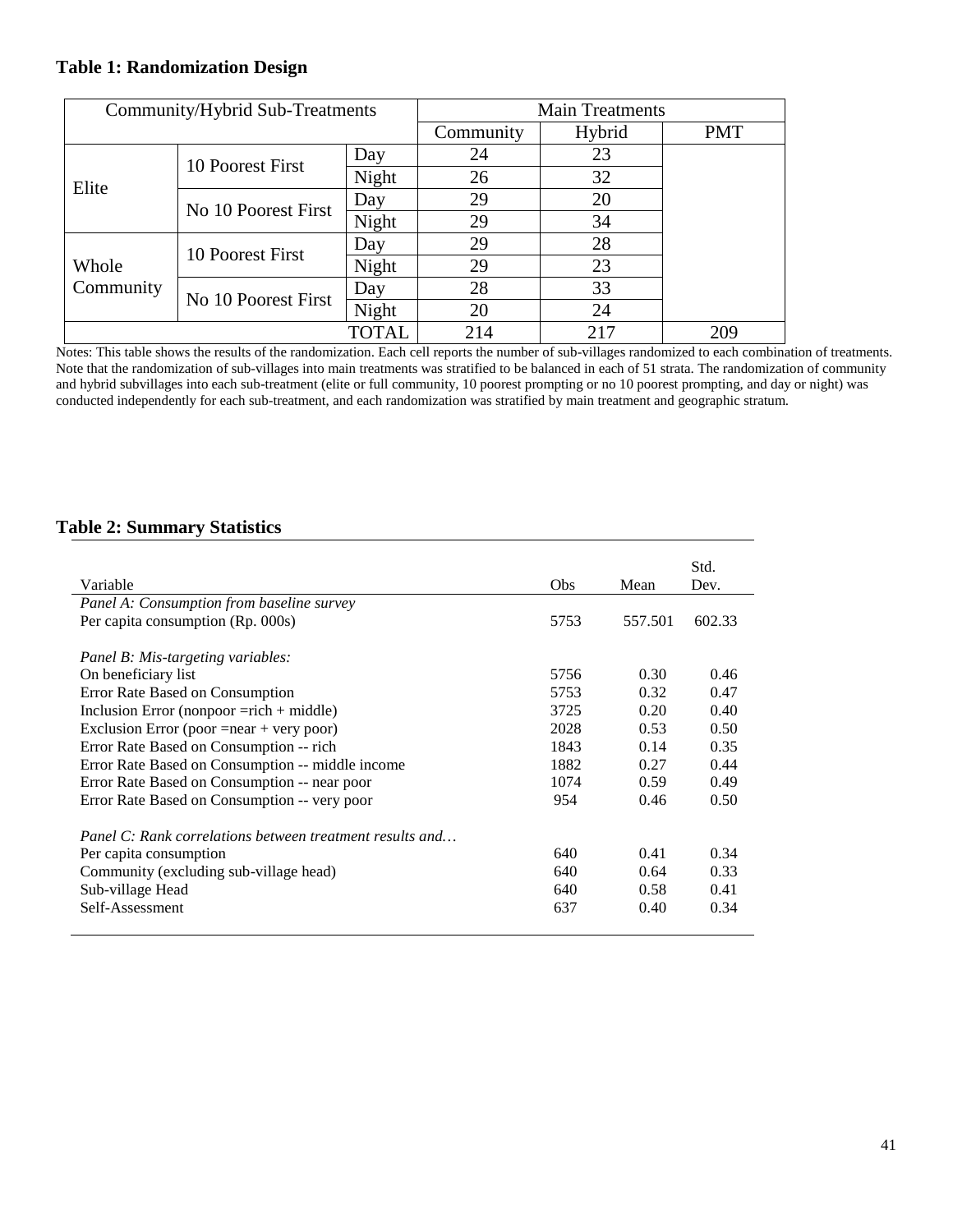|                       |            | $\left( 2\right)$ |                  | (4)     |           | (6)                       |           | (8)            |
|-----------------------|------------|-------------------|------------------|---------|-----------|---------------------------|-----------|----------------|
|                       |            |                   | By Income Status |         |           | By Detailed Income Status |           | Per-capita     |
| Sample:               | Full       | Inclusion         | Exclusion        | Rich    | Middle    | Near Poor                 | Very Poor | consumption of |
|                       | population | Error             | Error            |         | income    |                           |           | beneficiaries  |
| Community treatment   | $0.031*$   | $0.046**$         | 0.022            | 0.028   | $0.067**$ | 0.49                      | $-0.013$  | 9.933          |
|                       | (0.017)    | (0.018)           | (0.028)          | (0.021) | (0.027)   | (0.038)                   | (0.039)   | (18.742)       |
| Hybrid treatment      | $0.029*$   | $0.037**$         | 0.009            | 0.020   | $0.052**$ | 0.031                     | $-0.008$  | $-1.155$       |
|                       | (0.016)    | (0.017)           | (0.027)          | (0.020) | (0.025)   | (0.037)                   | (0.037)   | (19.302)       |
| <b>Observations</b>   | 5753       | 3725              | 2028             | 1843    | 1882      | 1074                      | 954       | 1719           |
| Mean in PMT treatment | 0.30       | 0.18              | 0.52             | 0.13    | 0.23      | 0.55                      | 0.48      | 366            |

# **Table 3: Results of Different Targeting Methods on Error RateBased on Consumption**

Notes: All regressions include stratum fixed effects. Robust standard errors in parentheses, clustered at the village level. All coefficients are interpretable relative to the PMT treatment, which is the omitted category. The mean of the dependent variable in the PMT treatment is shown in the bottom row. All specifications include stratum fixed effects. \*\*\*  $p<0.01$ , \*\*  $p<0.05$ , \*  $p<0.1$ .

# **Table 4: Results of Different Targeting Methods on Error - Heterogeneity**

|                         | (1)        | (2)         | (3)              | (4)        | (5)        | (6)                              | (7)        | (8)            |
|-------------------------|------------|-------------|------------------|------------|------------|----------------------------------|------------|----------------|
|                         |            |             | By Income Status |            |            | <b>By Detailed Income Status</b> |            | Per-capita     |
| Sample:                 | Full       | Exclusion   | Inclusion        | Rich       | Middle     | Near Poor                        | Very Poor  | consumption of |
|                         | population | Error       | Error            |            | income     |                                  |            | beneficiaries  |
| Community treatment     | $0.069**$  | 0.005       | $0.145**$        | $-0.052$   | 0.068      | $0.218***$                       | 0.042      | $-44.804$      |
|                         | (0.035)    | (0.039)     | (0.058)          | (0.050)    | (0.053)    | (0.079)                          | (0.083)    | (36.192)       |
| Hybrid treatment        | $0.087**$  | 0.017       | $0.130**$        | 0.041      | $-0.009$   | $0.200**$                        | 0.092      | $-22.408$      |
|                         | (0.037)    | (0.042)     | (0.060)          | (0.054)    | (0.054)    | (0.078)                          | (0.087)    | (40.155)       |
| Urban village           | $-0.010$   | $-0.098***$ | $0.128***$       | $-0.088**$ | $-0.113**$ | $0.231***$                       | 0.035      | $-20.668$      |
|                         | (0.030)    | (0.035)     | (0.046)          | (0.043)    | (0.047)    | (0.063)                          | (0.062)    | (36.623)       |
| Inequality              | $-0.004$   | $-0.026$    | 0.057            | $-0.029$   | $-0.015$   | 0.043                            | $0.091*$   | $-3.963$       |
|                         | (0.026)    | (0.027)     | (0.040)          | (0.033)    | (0.039)    | (0.055)                          | (0.053)    | (33.960)       |
| General                 | $0.043*$   | $-0.010$    | 0.000            | 0.009      | $-0.046$   | 0.036                            | $-0.043$   | $-20.957$      |
| Connectedness           | (0.026)    | (0.031)     | (0.039)          | (0.039)    | (0.039)    | (0.053)                          | (0.056)    | (29.451)       |
| Urban village x         | $-0.049$   | 0.026       | $-0.110*$        | 0.056      | $-0.029$   | $-0.184**$                       | $-0.041$   | 25.062         |
| Community treatment     | (0.036)    | (0.039)     | (0.060)          | (0.045)    | (0.058)    | (0.078)                          | (0.083)    | (41.936)       |
| Urban village x         | $-0.051$   | 0.014       | $-0.069$         | $-0.001$   | 0.020      | $-0.149*$                        | $-0.015$   | 11.794         |
| Hybrid treatment        | (0.036)    | (0.039)     | (0.059)          | (0.045)    | (0.055)    | (0.079)                          | (0.082)    | (47.509)       |
| Inequality x            | $-0.016$   | 0.022       | $-0.134**$       | 0.027      | 0.052      | $-0.128*$                        | $-0.117$   | 38.764         |
| Community treatment     | (0.035)    | (0.039)     | (0.055)          | (0.047)    | (0.057)    | (0.075)                          | (0.076)    | (39.728)       |
| Inequality x            | $-0.021$   | $-0.002$    | $-0.069$         | $-0.036$   | 0.061      | 0.006                            | $-0.157**$ | 13.022         |
| Hybrid treatment        | (0.034)    | (0.037)     | (0.054)          | (0.045)    | (0.054)    | (0.073)                          | (0.077)    | (41.603)       |
| General Connectedness x | $-0.018$   | 0.022       | $-0.007$         | 0.069      | $-0.025$   | $-0.038$                         | 0.040      | 44.665         |
| Community treatment     | (0.035)    | (0.041)     | (0.058)          | (0.050)    | (0.056)    | (0.078)                          | (0.082)    | (39.438)       |
| General Connectedness x | $-0.050$   | 0.018       | $-0.081$         | $-0.007$   | 0.034      | $-0.166**$                       | $-0.010$   | 17.931         |
| Hybrid treatment        | (0.035)    | (0.040)     | (0.058)          | (0.050)    | (0.052)    | (0.080)                          | (0.078)    | (40.290)       |
| <b>Observations</b>     | 5753       | 3725        | 2028             | 1843       | 1882       | 1074                             | 954        | 1719           |
| Mean in PMT treatment   | 0.30       | 0.18        | 0.52             | 0.13       | 0.23       | 0.55                             | 0.48       | 366            |

Notes: See Notes to Table 3. \*\*\* p<0.01, \*\* p<0.05, \* p<0.1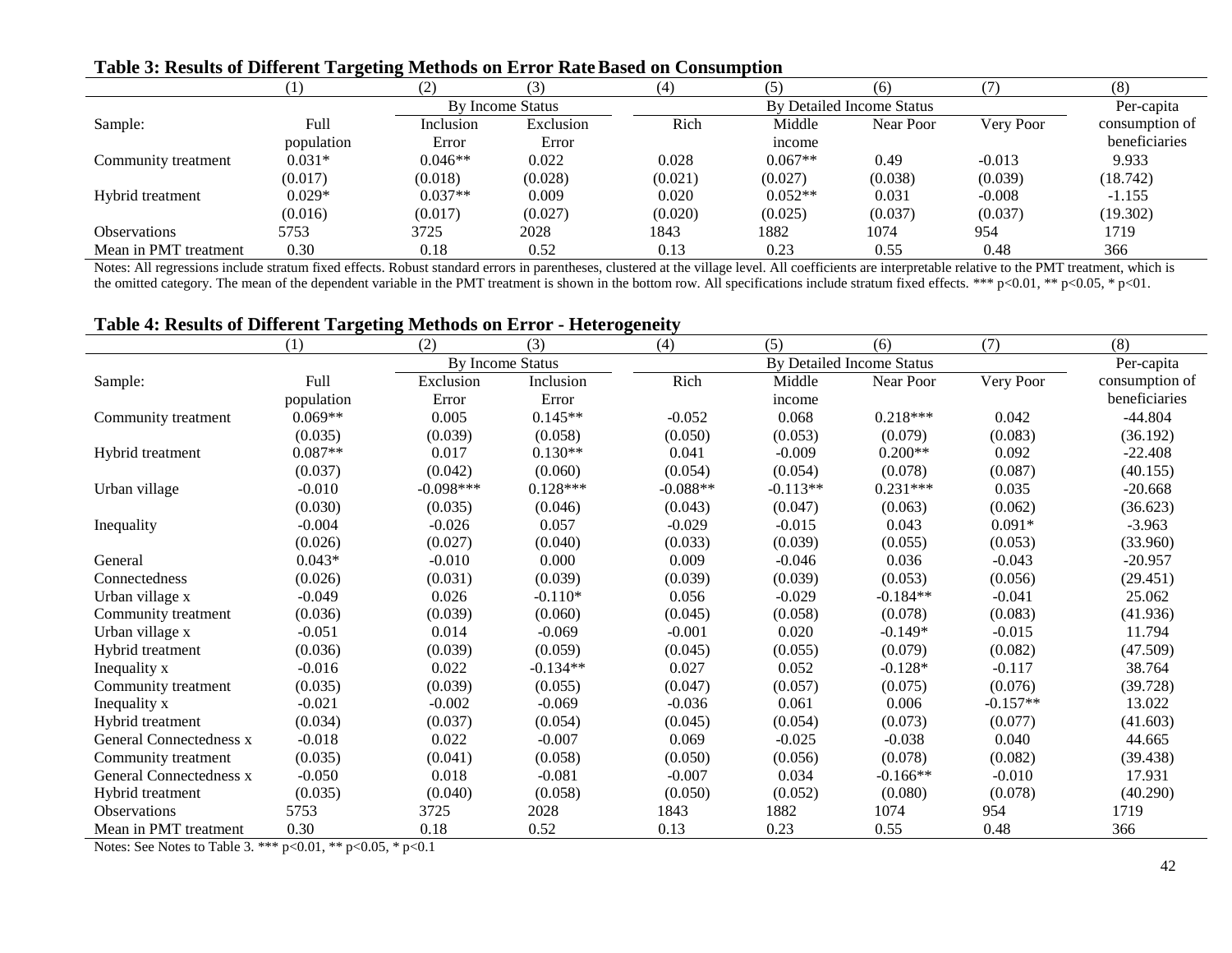| <b>Transfer Size</b> |             | Poverty line $=$ Poor |           |        |            | Poverty line $=$ Very poor |        |  |
|----------------------|-------------|-----------------------|-----------|--------|------------|----------------------------|--------|--|
| (Rp. 000s)           |             | <b>PMT</b>            | Community | Hybrid | <b>PMT</b> | Community                  | Hybrid |  |
| No transfer          | headcount   | 33.86                 | 33.86     | 33.86  | 15.64      | 15.64                      | 15.64  |  |
|                      | pov. gap    | 9.45                  | 9.45      | 9.45   | 3.55       | 3.55                       | 3.55   |  |
|                      | sq. pov gap | 3.73                  | 3.73      | 3.73   | 1.21       | 1.21                       | 1.21   |  |
| 50                   | headcount   | 32.81                 | 32.81     | 33.30  | 15.04      | 14.52                      | 14.55  |  |
|                      | pov. gap    | 8.88                  | 8.89      | 8.87   | 3.17       | 3.15                       | 3.16   |  |
|                      | sq. pov gap | 3.42                  | 3.41      | 3.39   | 1.04       | 1.02                       | 1.02   |  |
| 100                  | headcount   | 31.45                 | 32.03     | 32.01  | 14.02      | 13.68                      | 13.77  |  |
|                      | pov. gap    | 8.37                  | 8.40      | 8.35   | 2.84       | 2.82                       | 2.83   |  |
|                      | sq. pov gap | 3.14                  | 3.13      | 3.11   | 0.91       | 0.88                       | 0.88   |  |
| 200                  | headcount   | 29.60                 | 30.03     | 30.10  | 12.33      | 12.13                      | 12.28  |  |
|                      | pov. gap    | 7.47                  | 7.54      | 7.48   | 2.37       | 2.33                       | 2.32   |  |
|                      | sq. pov gap | 2.71                  | 2.69      | 2.67   | 0.74       | 0.68                       | 0.68   |  |
| 500                  | headcount   | 24.22                 | 25.15     | 25.38  | 8.85       | 9.17                       | 9.13   |  |
|                      | pov. gap    | 5.76                  | 5.87      | 5.84   | 1.69       | 1.59                       | 1.61   |  |
|                      | sq. pov gap | 2.02                  | 1.98      | 1.97   | 0.53       | 0.45                       | 0.46   |  |

# **Table 5: Simulated poverty impacts for different transfer sizes and poverty lines**

Notes: Transfers are in thousands of Rupiah (Rp. 1,000 = US \$0.10) and assume a uniform transfer for all recipient households. Note that the transfer is per household, whereas poverty is defined as per-capita, so a given transfer has less of an impact on larger households. Headcount and poverty gap are in percent; squared poverty gap is multiplied by 100.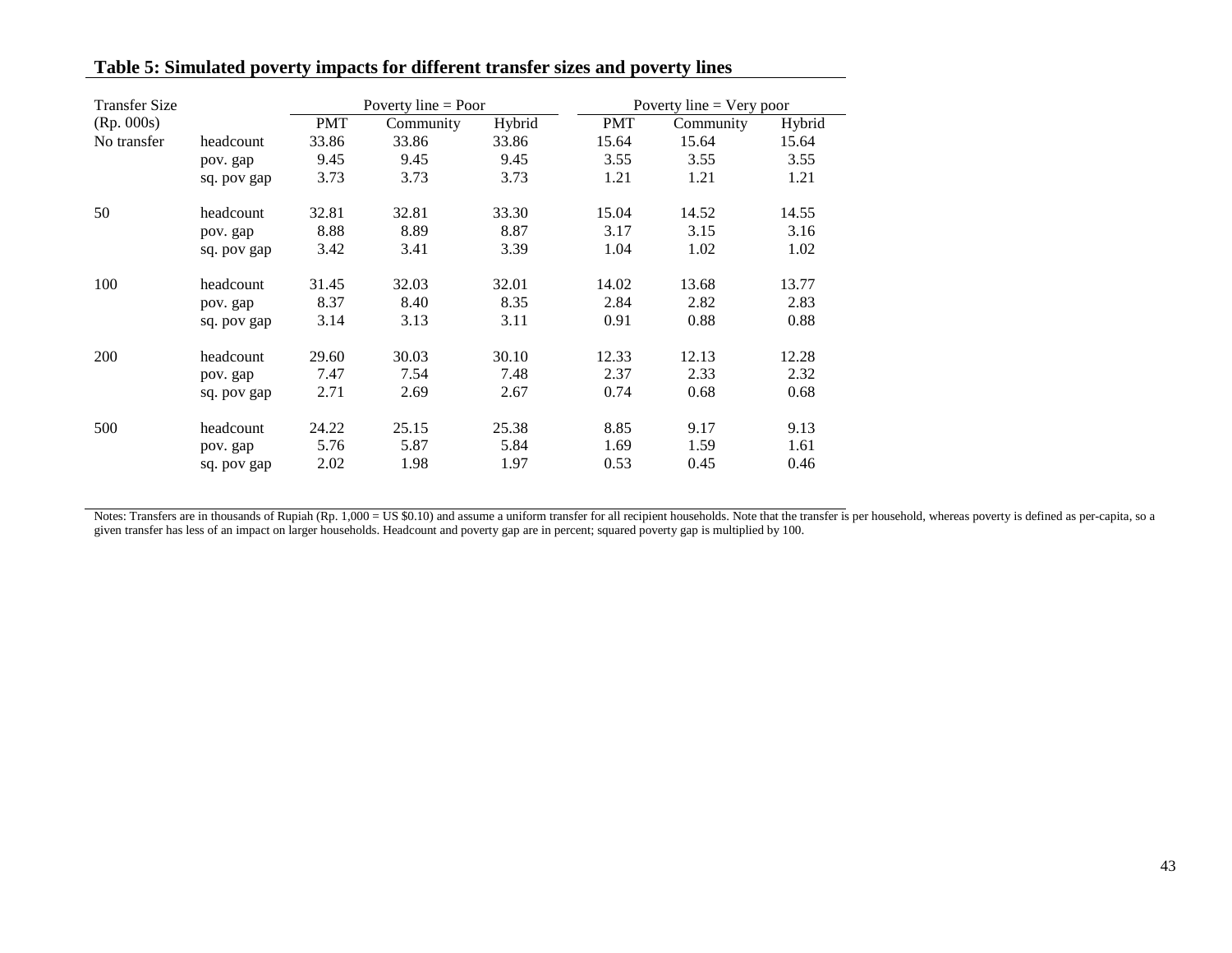# **Table 6: Satisfaction**

|                       | (1)                      | (2)                                           | (3)                                                  | (4)                       | (5)                   | (7)        |
|-----------------------|--------------------------|-----------------------------------------------|------------------------------------------------------|---------------------------|-----------------------|------------|
|                       |                          |                                               | Panel A: Household Endline Survey                    |                           |                       |            |
|                       | Is the method applied to | Are you satisfied with                        | Are there any poor HH                                | Number of HH that         | Number of HH that     | P-value    |
|                       | determine the targeted   | P2K08 activities in this                      | which should be added                                | should be added from      | should be subtracted  | from joint |
|                       | households appropriate?  | sub-village in general?                       | to the list?                                         | list                      | from list             | test       |
|                       | $(1=worst,4=best)$       | $(1=worst,4=best)$                            | $(0=no, 1 = yes)$                                    |                           |                       |            |
| Community treatment   | $0.161***$               | $0.245***$                                    | $-0.189***$                                          | $-0.578***$               | $-0.554***$           | < 0.001    |
|                       | (0.056)                  | (0.049)                                       | (0.040)                                              | (0.158)                   | (0.112)               |            |
| Hybrid treatment      | 0.018                    | 0.063                                         | 0.020                                                | 0.078                     | $-0.171$              | 0.762      |
|                       | (0.055)                  | (0.049)                                       | (0.042)                                              | (0.188)                   | (0.129)               |            |
| Observations          | 1089                     | 1214                                          | 1435                                                 | 1435                      | 1435                  |            |
| Mean in PMT treatment | 3.243                    | 3.042                                         | 0.568                                                | 1.458                     | 0.968                 |            |
|                       |                          |                                               | Panel B: Sub-village Head Endline Survey             |                           |                       |            |
|                       | Is the method applied to | In your opinion, are                          | Are there any poor HH                                | Are there any poor HH     |                       |            |
|                       | determine the targeted   | villagers satisfied with                      | which should be added                                | which should be           |                       |            |
|                       | households appropriate?  | P2K08 activities in this                      | to the list?                                         | subtracted from the list? |                       |            |
|                       | $(0=no, 1=yes)$          | sub-village in general?<br>$(1=worst,4=best)$ | $(0=no, 1=yes)$                                      | $(0=no, 1=yes)$           |                       |            |
| Community treatment   | $0.378***$               | $0.943***$                                    | $-0.169***$                                          | $-0.010$                  |                       | < 0.001    |
|                       | (0.038)                  | (0.072)                                       | (0.045)                                              | (0.020)                   |                       |            |
| Hybrid treatment      | $0.190***$               | $0.528***$                                    | $-0.065$                                             | $-0.019$                  |                       | < 0.001    |
|                       | (0.038)                  | (0.071)                                       | (0.043)                                              | (0.019)                   |                       |            |
| <b>Observations</b>   | 636                      | 629                                           | 640                                                  | 640                       |                       |            |
| Mean in PMT treatment | 0.565                    | 2.456                                         | 0.732                                                | 0.057                     |                       |            |
|                       |                          |                                               | Panel C: Comment forms and fund disbursement results |                           |                       |            |
|                       | Number of comments in    | Number of complaints in                       | Number of complaints                                 | Did facilitator encounter | Fund distributed in a |            |
|                       | the comment box          | the comment box                               | received by sub-village                              | any difficulty in         | meeting               |            |
|                       |                          |                                               | head                                                 | distributing the funds?   | $(0=no, 1=yes)$       |            |
|                       |                          |                                               |                                                      | $(0=no, 1=yes)$           |                       |            |
| Community treatment   | $-0.944$                 | $-1.085***$                                   | $-2.684***$                                          | $-0.062***$               | $0.082**$             | 0.0014     |
|                       | (0.822)                  | (0.286)                                       | (0.530)                                              | (0.023)                   | (0.038)               | 0.177      |
| Hybrid treatment      | $-0.364$                 | $-0.554**$                                    | $-2.010***$                                          | $-0.045*$                 | 0.051                 |            |
|                       | (0.821)                  | (0.285)                                       | (0.529)                                              | (0.026)                   | (0.038)               |            |
| Observations          | 640                      | 640                                           | 640                                                  | 621                       | 614                   |            |
| Mean in PMT treatment | 11.392                   | 1.694                                         | 4.34                                                 | 0.135                     | 0.579                 |            |

Notes: All estimation is by OLS with stratum fixed effects. Using ordered probit for multiple response and probit models for binary dependent variables produces the same signs and statistical significance as the results shown. These results are available from the authors upon request.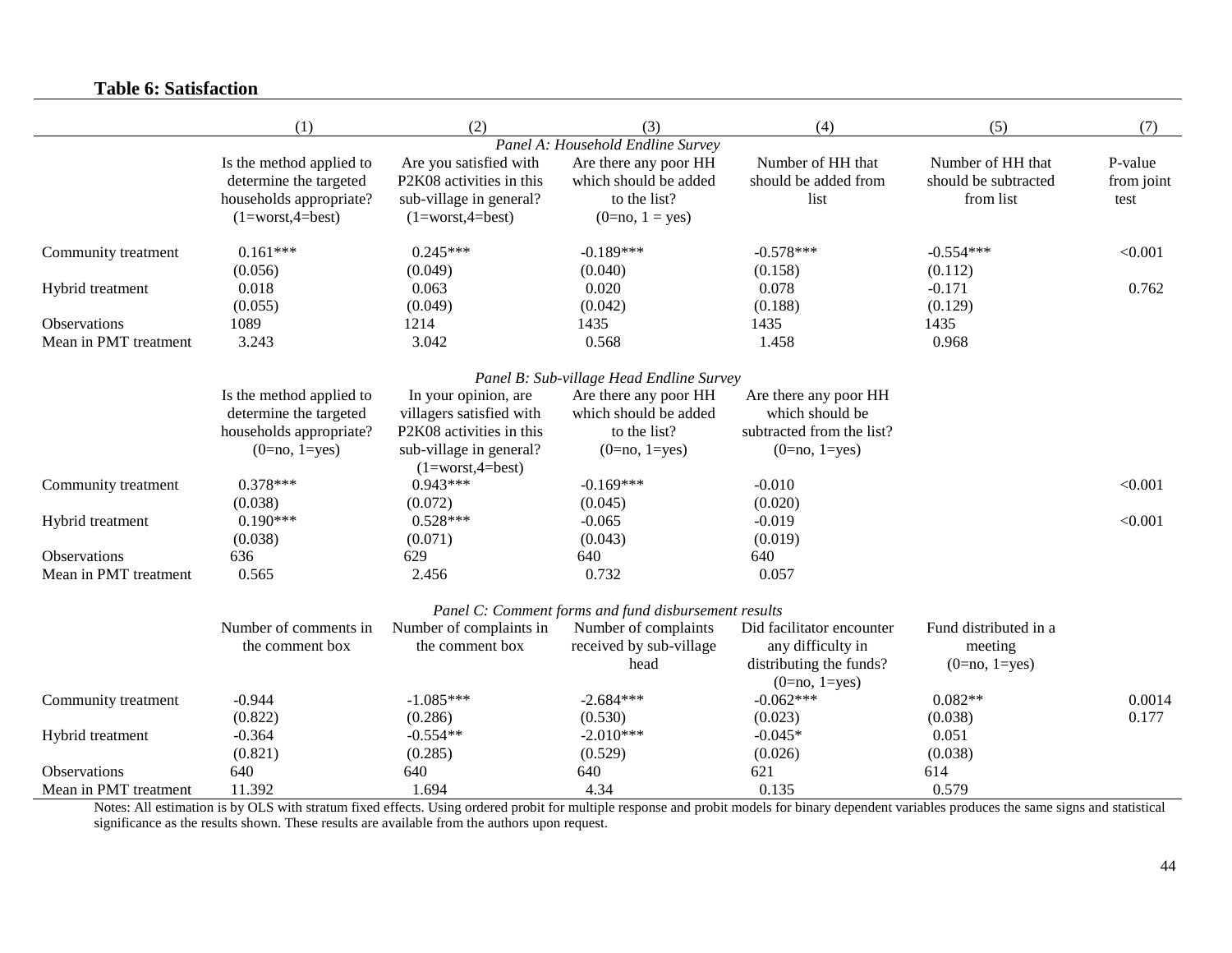# **Table 7: Elite Treatments**

|                                          | (1)<br>Attendance | (2)<br>Full Sample | (3)      | (4)                           | (5)         | (6)                 |
|------------------------------------------|-------------------|--------------------|----------|-------------------------------|-------------|---------------------|
|                                          | (Survey Data)     | <b>Error</b> Rate  |          | <b>Full Sample Error Rate</b> |             | On Beneficiary List |
| Community treatment                      | $0.367***$        | 0.029              | 0.033    | $0.048*$                      | $0.042*$    | $0.054*$            |
|                                          | (0.038)           | (0.018)            | (0.023)  | (0.025)                       | (0.025)     | (0.028)             |
| Hybrid treatment                         | $0.370***$        | 0.027              | 0.024    | 0.008                         | 0.025       | 0.012               |
|                                          | (0.037)           | (0.018)            | (0.022)  | (0.024)                       | (0.022)     | (0.023)             |
| Elite sub-treatment                      | $-0.301***$       | 0.004              | 0.016    | $-0.013$                      | $-0.015$    | $-0.039$            |
|                                          | (0.034)           | (0.016)            | (0.020)  | (0.029)                       | (0.021)     | (0.032)             |
| Elite $\times$ hybrid                    |                   |                    |          | 0.062                         |             | 0.051               |
|                                          |                   |                    |          | (0.041)                       |             | (0.043)             |
| Elite connectedness                      |                   |                    | $-0.025$ | $-0.025$                      | $-0.063***$ | $-0.063***$         |
|                                          |                   |                    | (0.021)  | (0.021)                       | (0.021)     | (0.021)             |
| Elite connectedness                      |                   |                    | $-0.015$ | $-0.013$                      | $-0.067**$  | $-0.078**$          |
| $\times$ community treatment             |                   |                    | (0.035)  | (0.038)                       | (0.033)     | (0.036)             |
| Elite connectedness                      |                   |                    | 0.010    | 0.010                         | $-0.013$    | $-0.001$            |
| $\times$ hybrid treatment                |                   |                    | (0.033)  | (0.035)                       | (0.033)     | (0.035)             |
| Elite connectedness                      |                   |                    | $-0.029$ | $-0.034$                      | 0.041       | 0.064               |
| $\times$ elite treatment                 |                   |                    | (0.031)  | (0.047)                       | (0.030)     | (0.042)             |
| Elite connectedness                      |                   |                    |          | 0.003                         |             | $-0.047$            |
| $\times$ elite treatment $\times$ hybrid |                   |                    |          | (0.063)                       |             | (0.060)             |
| <b>Observations</b>                      | 287               | 5753               | 5753     | 5753                          | 5756        | 5756                |
| Mean in PMT treatment                    | 0.11              | 0.30               | 0.30     | 0.30                          | 0.28        | 0.28                |

Notes: In columns (1), an observation is a village and the dependent variable is the share of households surveyed in the endline survey where at least 1 household member attended a targeting meeting. The PMT mean in column (3) is not zero, because the question was worded generically to be about any targeting meeting, not just meetings associated with our project. The dependent variable in column  $(2) - (4)$  is the dummy for error in targeting based on consumption, as in column  $(1)$  of Table 3. Dependent variable in columns (5) and (6) is a dummy for being a beneficiary of the program. All specifications in Columns (3) – (6) include dummies for the community, hybrid, and elite treatment main effects, as well as stratum fixed effects; columns (4) and (6) also include a dummy for elite × hybrid. Robust standard errors in parentheses, and standard errors are adjusted for clustering at the village level in columns (2) - (6). All specifications include stratum fixed effects. \*\*\* p<0.01, \*\* p<0.05, \* p<0.1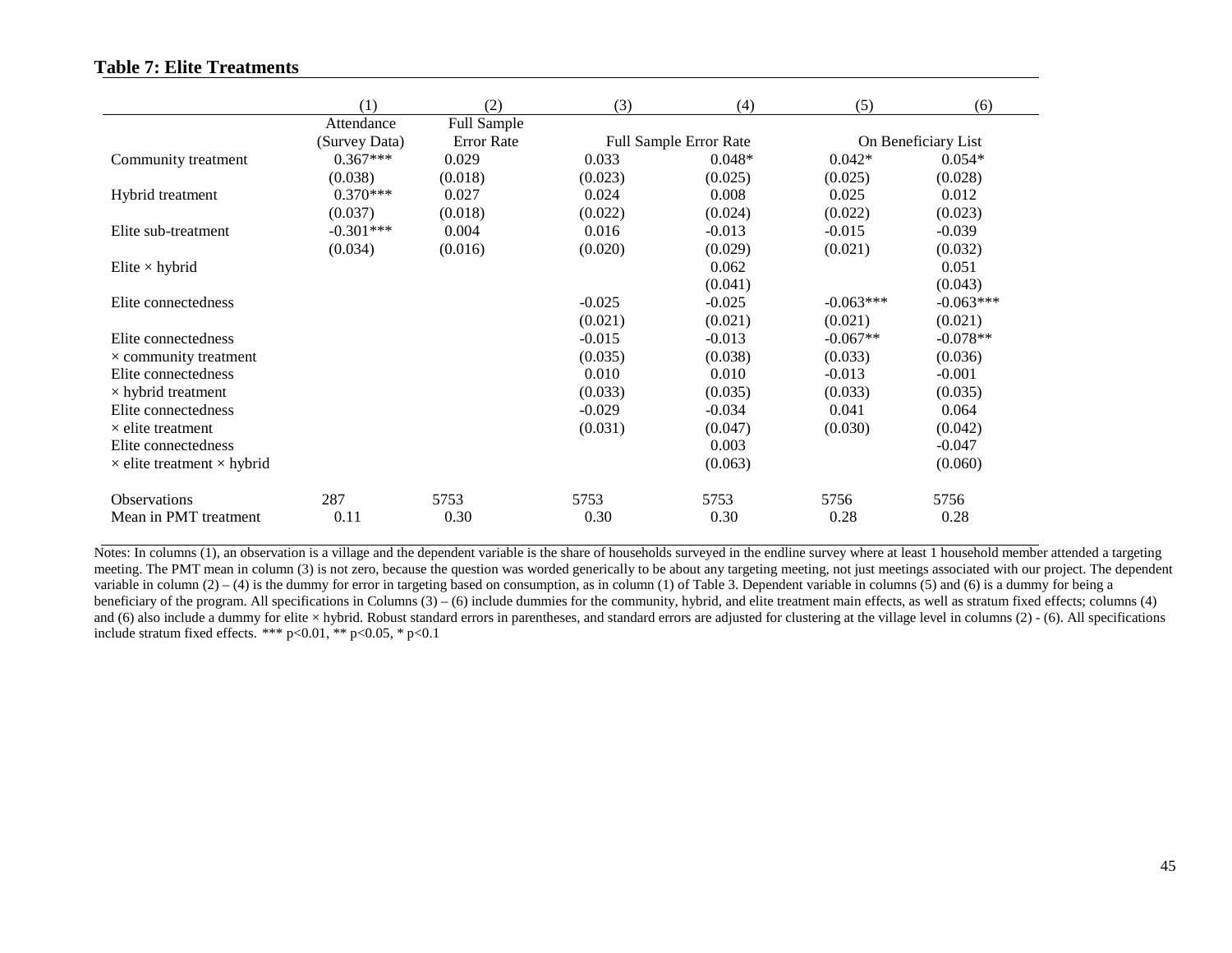# **Table 8: Effort**

J.

|                            |         | $\overline{L}$   |          | (4)                       |
|----------------------------|---------|------------------|----------|---------------------------|
|                            |         | Mis-target dummy |          | On beneficiary list dummy |
| Household order in ranking | 0.029   | 0.056            | $0.049*$ | $0.048*$                  |
| (percentile)               | (0.026) | (0.037)          | (0.026)  | (0.029)                   |
| Household order in ranking |         | $-0.053$         |          | 0.001                     |
| $\times$ hybrid            |         | (0.052)          |          | (0.028)                   |
| <b>Observations</b>        | 3784    | 3784             | 3785     | 3785                      |

Notes: All specifications are limited to community and hybrid villages. Columns (1) and (2) include a hybrid dummy and stratum fixed effects; columns (3) and (4) include stratum fixed effects since the total number of beneficiaries is constant in all treatments. The dependent variable in columns (1) and (2) is the mis-target dummy for the full sample, as in column (1) of Table 4. The dependent variable in columns (3) and (4) is a dummy for being chosen as a recipient. \*\*\* p<0.01, \*\* p<0.05, \* p<0.1

## **Table 9: Assessing targeting treatments using alternative welfare metrics**

|                       |                    |                                |                                       | $^{4}$                  |
|-----------------------|--------------------|--------------------------------|---------------------------------------|-------------------------|
|                       | Consumption $(re)$ | Community survey ranks $(r_c)$ | Sub-village head survey ranks $(r_e)$ | Self-Assessment $(r_s)$ |
| Community treatment   | $-0.065**$         | $0.246***$                     | $0.248***$                            | $0.102***$              |
|                       | (0.033)            | (0.029)                        | (0.038)                               | (0.033)                 |
| Hybrid treatment      | $-0.067**$         | $0.143***$                     | $0.128***$                            | $0.075**$               |
|                       | (0.033)            | (0.029)                        | (0.038)                               | (0.033)                 |
| Observations          | 640                | 640                            | 640                                   | 637                     |
| Mean in PMT treatment | 0.451              | 0.506                          | 0.456                                 | 0.343                   |

Notes: The dependent variable is the rank correlation between the treatment outcome (i.e., the rank ordering of households generated by the PMT, community, or hybrid treatment) and the welfare metric shown in the column, where each observation is a village. Robust standard errors are shown in parentheses. \*\*\* p<0.01, \*\* p<0.05, \* p<0.1

# **Table 10: Do community meetings reflect broadly shared preferences?**

|                       | (1)                   | (2)          | (3)                   | (4)        | (5)                     | (6)           | (7)         | (8)        |
|-----------------------|-----------------------|--------------|-----------------------|------------|-------------------------|---------------|-------------|------------|
|                       |                       |              |                       |            | Rank Correlations with: |               |             |            |
|                       |                       | Attend       |                       |            |                         | Community     |             |            |
|                       | <b>Attend Meeting</b> | Meeting (HH) | <b>Female Attends</b> |            |                         | (excl sub-    | Sub-village | Self-      |
|                       | (Meeting Data)        | Data)        | (Meeting Data)        | Mis-target | Consumption             | village head) | Head        | Assessment |
| Community treatment   |                       | $0.349***$   |                       | 0.028      | $-0.089**$              | $0.232***$    | $0.180***$  | 0.072      |
|                       |                       | (0.042)      |                       | (0.021)    | (0.045)                 | (0.040)       | (0.052)     | (0.044)    |
| Hybrid treatment      | 0.020                 | $0.353***$   | 0.008                 | 0.026      | $-0.089**$              | $0.130***$    | 0.064       | 0.046      |
|                       | (0.029)               | (0.041)      | (0.017)               | (0.021)    | (0.044)                 | (0.039)       | (0.051)     | (0.044)    |
| Day meeting treatment | $-0.021$              | 0.013        | $0.104***$            | 0.008      | 0.019                   | 0.004         | 0.055       | 0.014      |
|                       | (0.029)               | (0.033)      | (0.017)               | (0.016)    | (0.033)                 | (0.029)       | (0.038)     | (0.033)    |
| Elite treatment       | $-0.064**$            | $-0.300***$  | $-0.085***$           | 0.005      | $-0.004$                | $-0.023$      | 0.034       | $-0.017$   |
|                       | (0.029)               | (0.033)      | (0.017)               | (0.016)    | (0.033)                 | (0.029)       | (0.038)     | (0.033)    |
| 10 Poorest treatment  | 0.022                 | 0.023        | $-0.010$              | $-0.006$   | 0.031                   | 0.047         | 0.044       | $0.062*$   |
|                       | (0.029)               | (0.034)      | (0.018)               | (0.016)    | (0.033)                 | (0.029)       | (0.038)     | (0.032)    |
| <b>Observations</b>   | 431                   | 287          | 428                   | 5753       | 640                     | 640           | 640         | 637        |
| Mean in PMT treatment |                       | 0.110        |                       | 0.300      | 0.451                   | 0.506         | 0.456       | 0.343      |

Notes: For column (3), the dependent variable is the percentage of households in the village in which a female attends the meeting, using data collected from the meeting attendance lists. \*\*\* p<0.01, \*\* p<0.05, \* p<0.1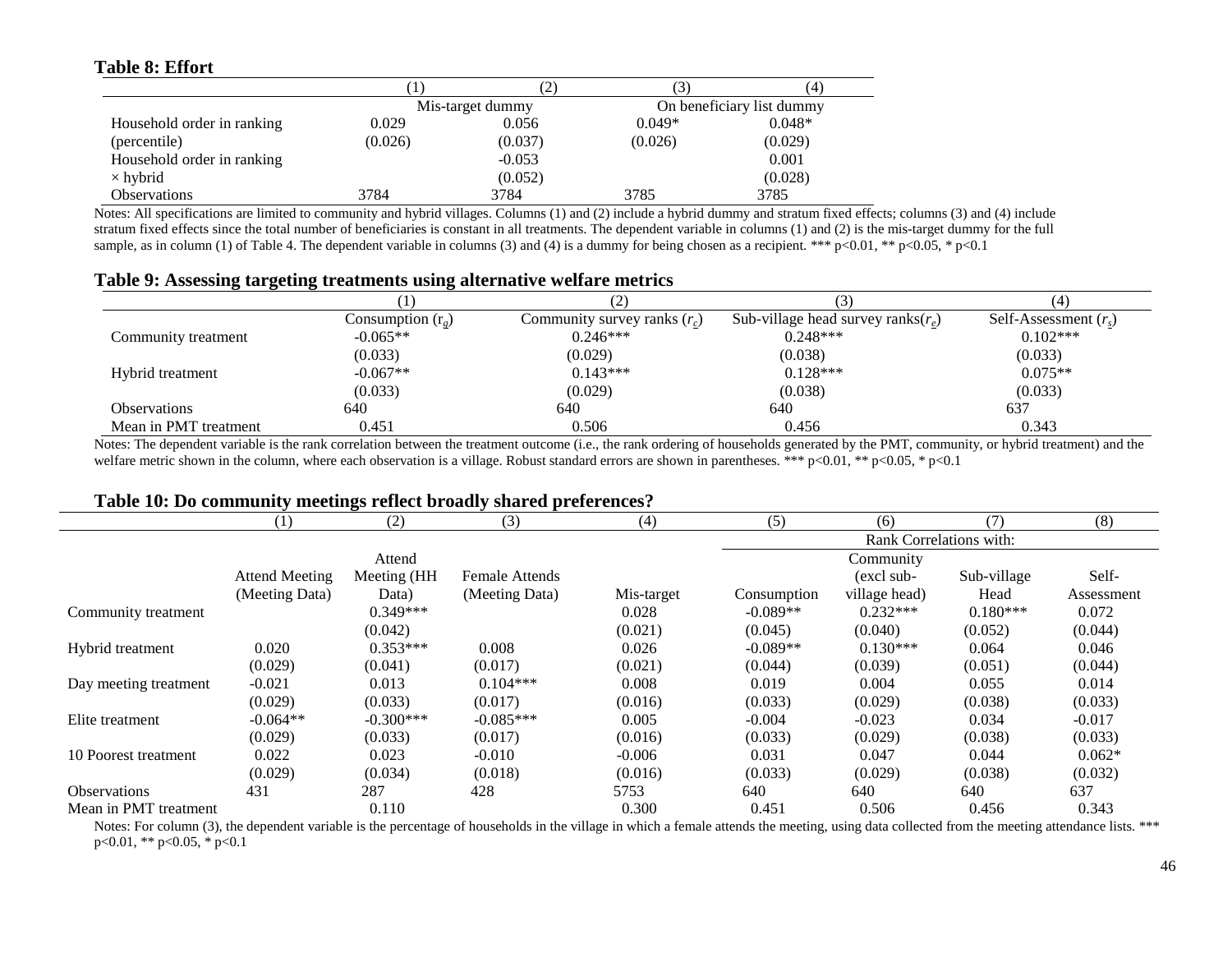|                                      | Survey rank           | Survey rank           |                                                                   | Survey rank           |
|--------------------------------------|-----------------------|-----------------------|-------------------------------------------------------------------|-----------------------|
|                                      | (1)                   | (2)<br>$0.088***$     |                                                                   | (2 continued)         |
| Rank per capita consumption within   | $0.132***$            |                       |                                                                   |                       |
| village in percentiles               | (0.014)<br>$0.368***$ | (0.012)               |                                                                   |                       |
| Rank per capita consumption from     |                       |                       |                                                                   |                       |
| PMT within village in percentiles    | (0.014)               |                       |                                                                   |                       |
| Household floor area per capita      |                       | $0.001***$            | Has this Household ever got                                       | $0.027**$             |
|                                      |                       | 0.000<br>$0.060***$   | credit?<br>Number of children 0-4                                 | (0.011)               |
| Not earth floor                      |                       |                       |                                                                   | 0.000                 |
|                                      |                       | (0.010)<br>$0.065***$ |                                                                   | (0.006)               |
| Brick or cement wall                 |                       |                       | Number of Children in                                             | 0.003                 |
|                                      |                       | (0.007)<br>$0.047***$ | <b>Elementary School</b><br>Number of Children in Junior          | (0.005)<br>0.007      |
| Private toilet                       |                       |                       |                                                                   |                       |
|                                      |                       | (0.008)               | <b>High School</b>                                                | (0.007)<br>$0.022***$ |
| Clean drinking water                 |                       | 0.008                 | Number of Children in Senior                                      |                       |
|                                      |                       | (0.009)<br>$0.064***$ | <b>High School</b><br><b>Highest Education Attainment</b>         | (0.008)<br>0.007      |
| PLN electricity                      |                       | (0.008)               | within HH is Elem. School                                         | (0.016)               |
|                                      |                       | $0.027*$              |                                                                   | 0.01                  |
| Concrete or corrugated roof          |                       | (0.014)               | <b>Highest Education Attainment</b><br>within HH is Junior School | (0.016)               |
| Cooks with firewood                  |                       | $0.031***$            | <b>Highest Education Attainment</b>                               | $0.051***$            |
|                                      |                       | (0.008)               | within HH is Senior High or higher                                | (0.017)               |
| Own house privately                  |                       | $0.034***$            | <b>Total Dependency Ratio</b>                                     | 0.004                 |
|                                      |                       | (0.008)               |                                                                   | (0.006)               |
| Household size                       |                       | 0.004                 | AC                                                                | $0.049**$             |
|                                      |                       | (0.006)               |                                                                   | (0.023)               |
| Household Size Squared               |                       | $-0.001$              | Computer                                                          | $0.045***$            |
|                                      |                       | (0.001)               |                                                                   | (0.011)               |
| Age of head of household             |                       | $0.011***$            | Radio / Cassette Player                                           | 0.001                 |
|                                      |                       | (0.002)               |                                                                   | (0.006)               |
| Age of head of household squared     |                       | $-0.000$ ***          | TV                                                                | $0.043***$            |
|                                      |                       | 0.000                 |                                                                   | (0.010)               |
| Head of household is Male            |                       | $0.047**$             | DVD/VCD player                                                    | $0.017**$             |
|                                      |                       | (0.019)               |                                                                   | (0.007)               |
| Head of household is married         |                       | $0.119***$            | Satellite dish                                                    | $0.021*$              |
|                                      |                       | (0.022)               |                                                                   | (0.011)               |
| Head of household is male and        |                       | $-0.043*$             | Gas burner                                                        | $0.030***$            |
| Married                              |                       | (0.026)               |                                                                   | (0.008)               |
| Head of household works in           |                       | $-0.006$              | Refrigerator                                                      | $0.069***$            |
| agriculture sector                   |                       | (0.041)               |                                                                   | (0.008)               |
| Head of household works in industry  |                       | $-0.043$              | Bicycle                                                           | $-0.004$              |
| Sector                               |                       | (0.042)               |                                                                   | (0.007)               |
| Head of household works in service   |                       | $-0.018$              | Motorcycle                                                        | $0.078***$            |
| Sector                               |                       | (0.042)               |                                                                   | (0.007)               |
| Head of household works in           |                       | 0.071                 | Car / Mini-bus / Truck                                            | $0.116***$            |
| formal sector                        |                       | (0.045)               |                                                                   | (0.012)               |
| Head of household works in           |                       | 0.048                 | HP                                                                | $0.014*$              |
| informal sector                      |                       | (0.045)               |                                                                   | (0.007)               |
| <b>Education Attainment of HH</b>    |                       | 0.008                 | Jewelry                                                           | $0.034***$            |
| Head is Elementary School            |                       | (0.008)               |                                                                   | (0.006)               |
| <b>Education Attainment of HH</b>    |                       | $0.036***$            | Chicken                                                           | $-0.001$              |
| Head is Junior School                |                       | (0.010)               |                                                                   | (0.006)               |
| <b>Education Attainment of HH</b>    |                       | $0.041***$            | Caribou / Cow                                                     | $0.065***$            |
| Head is Senior High School or higher |                       | (0.011)               |                                                                   | (0.012)               |
| Observations                         | 40398                 | 38336                 |                                                                   |                       |

# **Table 11: Information**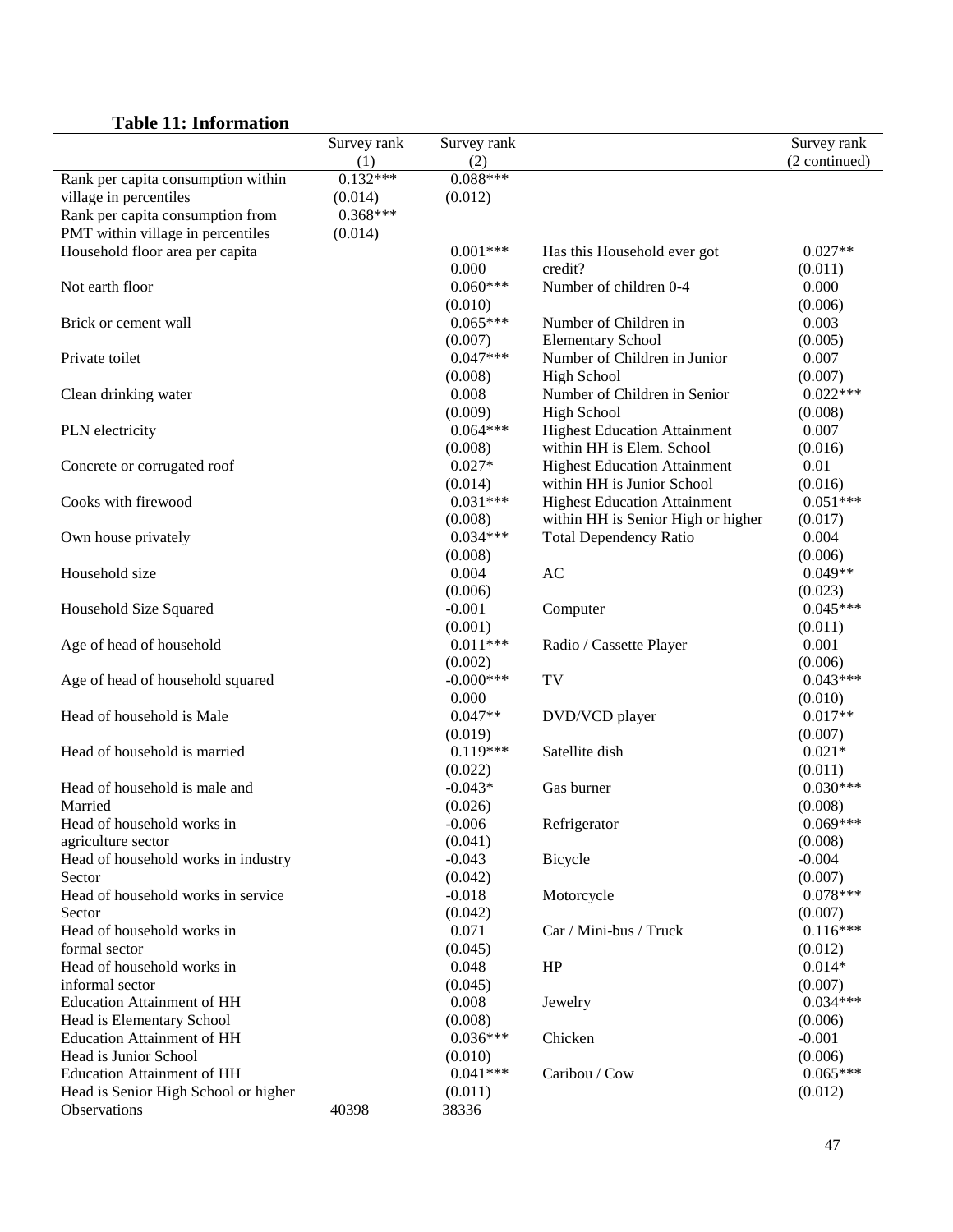|                               |              | Rank according to welfare metric |                                             |               | Targeting Rank List in |               |
|-------------------------------|--------------|----------------------------------|---------------------------------------------|---------------|------------------------|---------------|
|                               | Community    | Sub-village                      | Self-                                       |               |                        |               |
|                               | survey ranks | head survey                      | Assessment                                  | <b>PMT</b>    | Community              | Hybrid        |
|                               |              | ranks $(r_e)$                    |                                             |               | villages               | villages      |
|                               | $(r_c)$      |                                  | (r <sub>s</sub> )                           | villages      |                        |               |
|                               | (1)          | (2)                              | (3)                                         | (4)           | (5)                    | (6)           |
| Log per-capita consumption    | $0.176***$   | $0.145***$                       | $0.087***$                                  | $0.132***$    | $0.197***$             | $0.162***$    |
|                               | (0.008)      | (0.008)                          | (0.004)                                     | (0.013)       | (0.014)                | (0.014)       |
|                               |              |                                  | Panel A: Household demographics             |               |                        |               |
| Log HH size                   | $0.164***$   | $0.134***$                       | $0.073***$                                  | $-0.028$      | $0.154***$             | $0.078***$    |
|                               | (0.011)      | (0.010)                          | (0.006)                                     | (0.019)       | (0.019)                | (0.021)       |
| Share kids                    | $-0.125***$  | $-0.094***$                      | $-0.037***$                                 | $-0.296***$   | $-0.068*$              | $-0.141***$   |
|                               | (0.021)      | (0.021)                          | (0.012)                                     | (0.035)       | (0.041)                | (0.039)       |
|                               |              |                                  | Panel B: Ability to smooth shocks           |               |                        |               |
| Elite connected               | $0.092***$   | $0.044***$                       | $0.025***$                                  | $0.062***$    | $0.051***$             | $0.043***$    |
|                               | (0.008)      | (0.009)                          | (0.005)                                     | (0.016)       | (0.015)                | (0.015)       |
| Total connectedness           | $-0.039***$  | $-0.021**$                       | $-0.015***$                                 | $-0.016$      | $-0.019$               | $-0.054***$   |
|                               | (0.010)      | (0.009)                          | (0.005)                                     | (0.017)       | (0.017)                | (0.019)       |
| Number of family members      | $0.012***$   | $0.010***$                       | $0.006***$                                  | $0.020***$    | 0.001                  | 0.001         |
| outside sub-village           | (0.004)      | (0.003)                          | (0.002)                                     | (0.006)       | (0.006)                | (0.006)       |
| Participation through work to | 0.002        | $0.021**$                        | 0.005                                       | 0.000         | 0.010                  | 0.003         |
| community projects            | (0.011)      | (0.010)                          | (0.006)                                     | (0.018)       | (0.019)                | (0.019)       |
| Participation through money   | $0.061***$   | $0.041***$                       | $0.024***$                                  | $0.056***$    | $0.058***$             | $0.034*$      |
| to community projects         | (0.009)      | (0.009)                          | (0.005)                                     | (0.016)       | (0.016)                | (0.018)       |
| Participation in religious    | $0.027***$   | $0.033***$                       | $0.014**$                                   | $0.033**$     | 0.012                  | 0.029         |
| groups                        | (0.010)      | (0.010)                          | (0.006)                                     | (0.016)       | (0.017)                | (0.017)       |
| Total savings                 | 0.000        | 0.000                            | 0.000                                       | 0.000         | 0.000                  | 0.000         |
|                               | (0.000)      | (0.000)                          | (0.000)                                     | (0.000)       | (0.000)                | (0.000)       |
| Share of savings in a         | $0.096***$   | $0.069***$                       | $0.052***$                                  | $0.121***$    | $0.103***$             | $0.075***$    |
| bank                          | (0.011)      | (0.010)                          | (0.006)                                     | (0.018)       | (0.021)                | (0.020)       |
| Debt as share of consumption  | $0.005***$   | $0.004***$                       | $0.002***$                                  | 0.002         | $0.007***$             | $0.008***$    |
|                               | (0.001)      | (0.001)                          | (0.000)                                     | (0.002)       | (0.001)                | (0.001)       |
|                               |              |                                  | Panel C: Discrimination against minorities? |               |                        |               |
| Ethnic minority               | $-0.024*$    | $-0.019$                         | $-0.003$                                    | 0.012         | $-0.051**$             | $-0.011$      |
|                               | (0.014)      | (0.014)                          | (0.008)                                     | (0.026)       | (0.025)                | (0.024)       |
| Religious minority            | 0.012        | $-0.007$                         | $-0.014*$                                   | $-0.018$      | 0.025                  | 0.012         |
|                               | (0.018)      | (0.017)                          | (0.008)                                     | (0.030)       | (0.032)                | (0.033)       |
|                               |              |                                  | Panel D: Correcting for earnings ability    |               |                        |               |
| HH head with primary          | $-0.028***$  | $-0.025***$                      | $-0.037***$                                 | $-0.108***$   | $-0.011$               | $-0.066***$   |
| education or less             |              | (0.009)                          | (0.005)                                     |               |                        | (0.017)       |
|                               | (0.009)      | $-0.083***$                      |                                             | (0.017)       | (0.018)<br>$-0.108***$ |               |
| Widow                         | $-0.104***$  |                                  | $-0.012$                                    | 0.009         |                        | $-0.026$      |
|                               | (0.014)      | (0.014)                          | (0.008)                                     | (0.027)       | (0.024)                | (0.028)       |
| Disability                    | $-0.045***$  | $-0.037***$                      | $-0.026***$                                 | $-0.079***$   | 0.009                  | 0.012         |
|                               | (0.016)      | (0.014)                          | (0.008)                                     | (0.027)       | (0.026)                | (0.027)       |
| Death                         | $-0.041*$    | $-0.031$                         | $-0.010$                                    | $-0.111***$   | $-0.013$               | $-0.059$      |
|                               | (0.025)      | (0.025)                          | (0.015)                                     | (0.042)       | (0.048)                | (0.043)       |
| Sick                          | $-0.038***$  | $-0.041***$                      | $-0.028***$                                 | 0.007         | $-0.018$               | $-0.044**$    |
|                               | (0.011)      | (0.011)                          | (0.006)                                     | (0.018)       | (0.019)                | (0.019)       |
| Recent shock to               | $-0.001$     | $-0.005$                         | $-0.013**$                                  | $-0.019$      | 0.009                  | $-0.012$      |
| income                        | (0.009)      | (0.009)                          | (0.005)                                     | (0.016)       | (0.016)                | (0.017)       |
| Tobacco and alcohol           | $-0.0002***$ | $-0.0002$ ***                    | $-0.0001***$                                | $-0.0002$ *** | $-0.0002$ ***          | $-0.0001$ *** |
| consumption                   | (0.000)      | (0.000)                          | (0.000)                                     | (0.000)       | (0.000)                | (0.000)       |
| Observations                  | 5337         | 4680                             | 5724                                        | 1814          | 1876                   | 1889          |

# **Table 12: What is the community maximizing?**

Notes: Note that the children and household head education variables are explicitly included in the PMT regression (see Table 12). The PMT regression also includes dummies for the household head being male, married, and male \* married, which together will be closely correlated with the widow variable.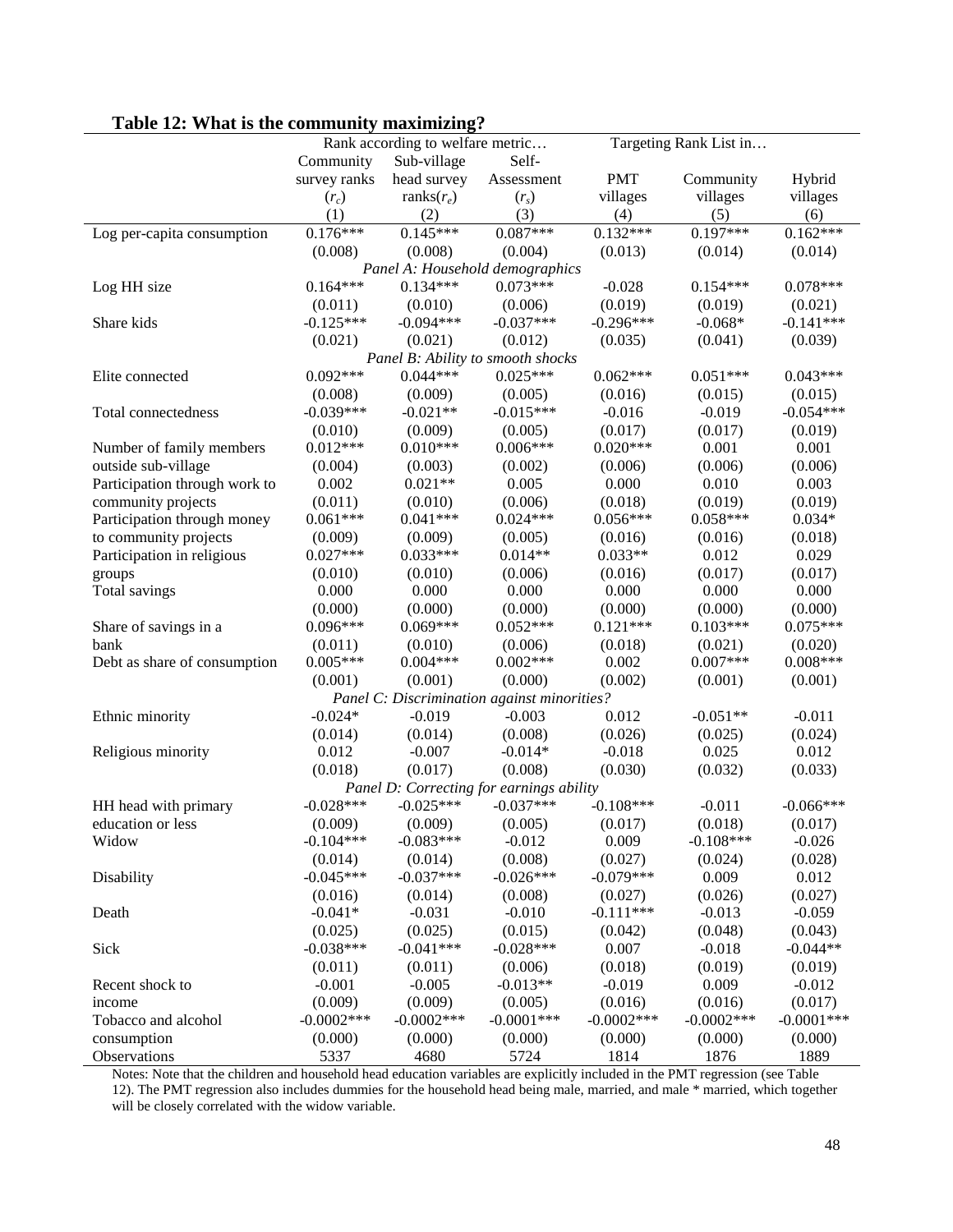**Figure 1: PDF of log per-capita consumption of beneficiaries and non-beneficiaries, by treatment status**



Notes: The left panel shows the PDF of log per-capita consumption for those households chosen to receive the transfer, separately by each treatment. The right panel shows the PDF of log per-capita consumption for those households not chosen to receive the transfer, separately by treatment. The vertical lines show PPP\$1 and PPP\$2 per day poverty lines (see footnote for more information on the calculation of these poverty lines.)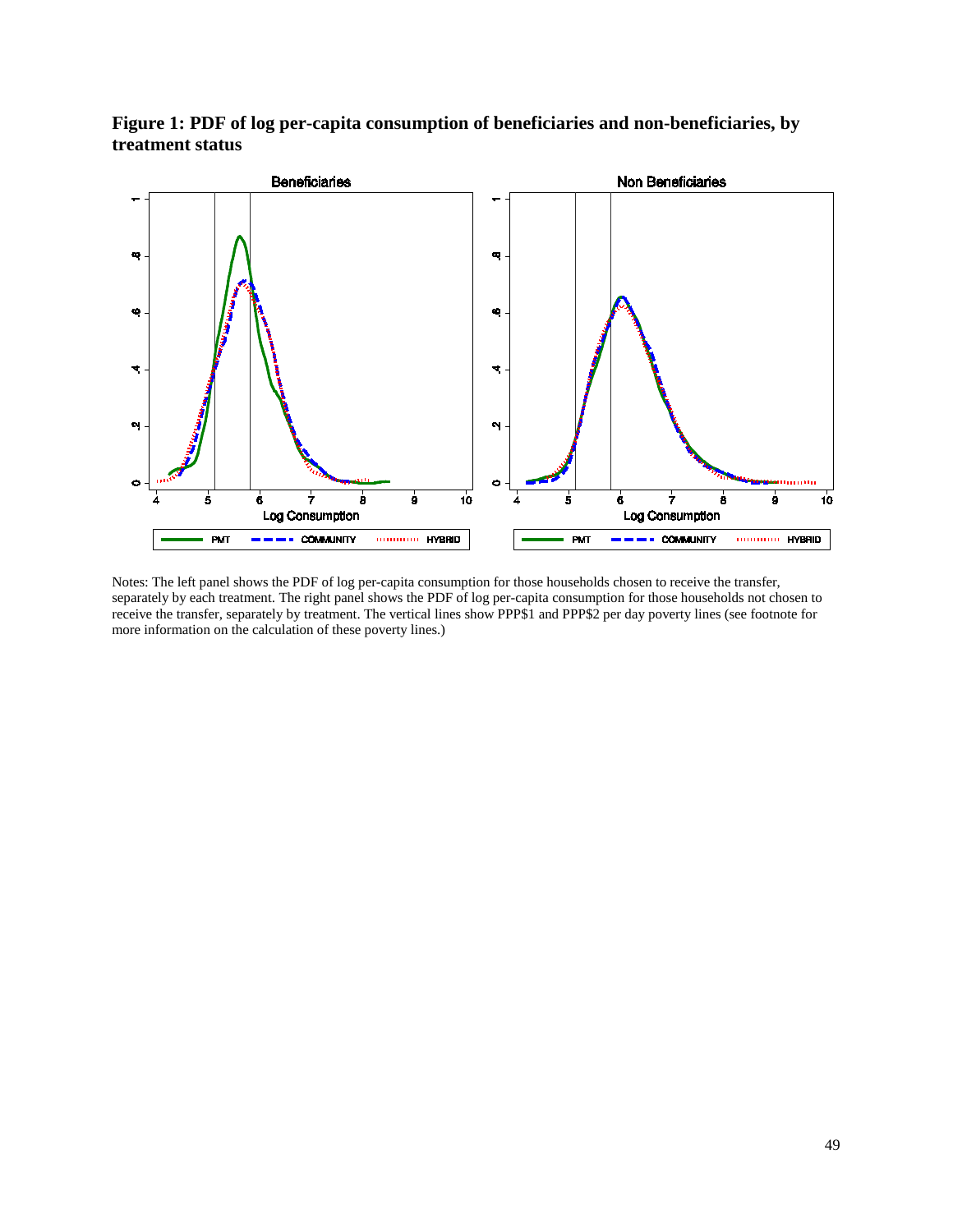

**Figure 2: Simulated poverty impacts for different transfer sizes and poverty lines**

Notes: These figures show the results of simulations of the poverty impact of targeting schemes of alternative size using each of the three targeting methods. In Panel A, the Y axis shows the headcount ratio; in Panel B, it shows the poverty gap; and in Panel C, it shows the squared poverty gap, using either the poor (left column) or very poor (right column) poverty lines. The X axis in each graph shows the size of the transfer.